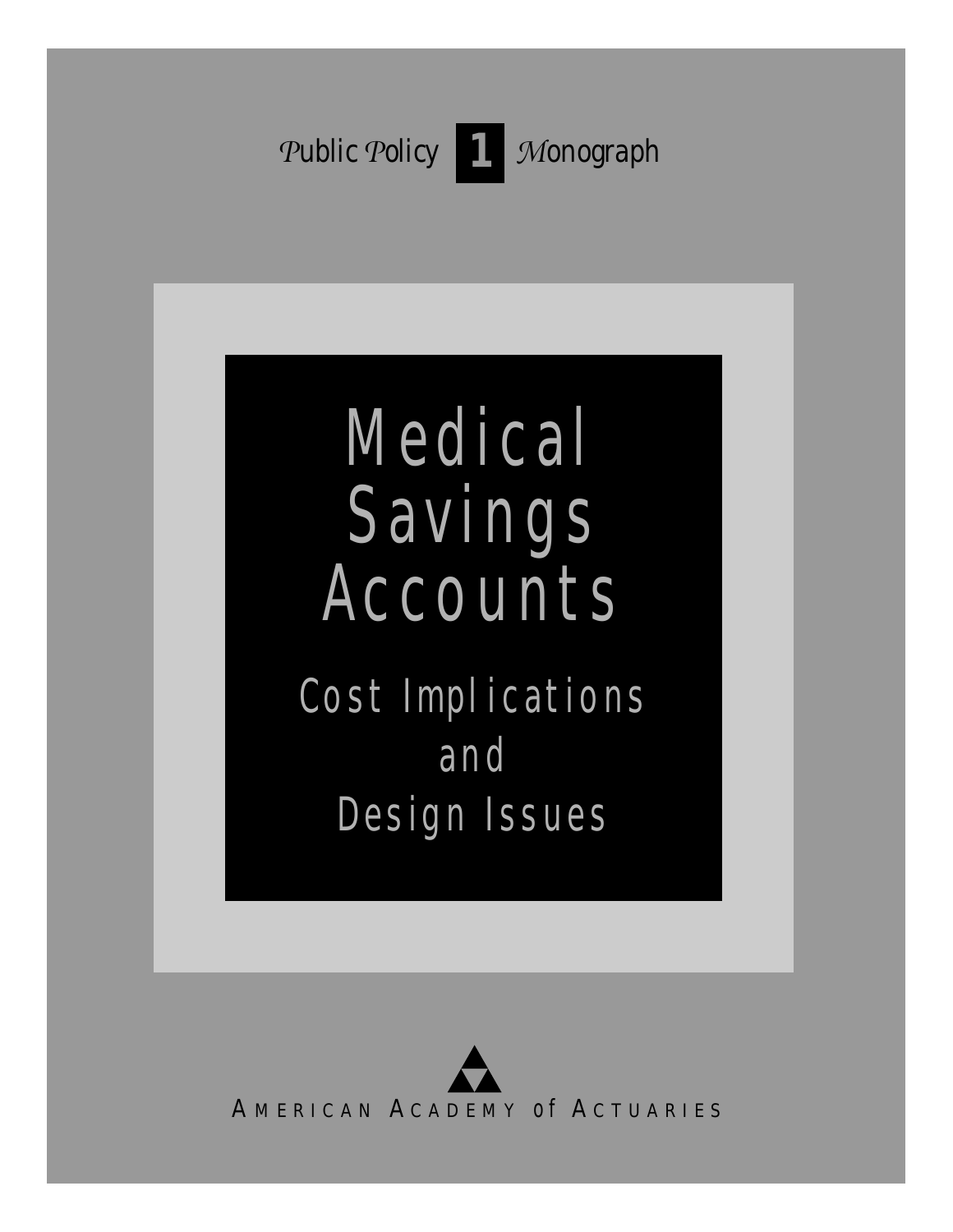The American Academy of Actuaries is a nation organization formed in 1965 to bring togeth into a single entity actuaries of all specialties within the United States. In addition to settiqualification standards and standard he American Academy of Actuaries is a national organization formed in 1965 to bring together into a single entity actuaries of all specialties within the United States. In addition to setting qualification standards and standards of actuarial public information organization for the profession. Academy committees regularly prepare testimony for Congress, provide information to congressional staff and senior federal policy makers, comment on proposed federal regulations, and work closely with state officials on issues related to insurance.

This paper was prepared by the Academy's seven-member Medical Savings Accounts Work Group, which is composed of actuaries knowledgeable about the potential effect of Medical Savings Accounts. This is the first report of that work group. The report examines cost implications and plan design issues that would result from enactment of Medical Savings Account legislation.

Neither the Academy nor the Medical Savings Accounts Work Group support or oppose the enactment of any Medical Savings Account legislative proposals. The sole purpose of this report is to present a clear, objective analysis of Medical Savings Accounts, intended to assist the public policy process.

The members of the Medical Savings Accounts Work Group are:

Edwin C. Hustead, FSA, MAAA, Chair Peter G. Hendee, FSA, MAAA Roland E. King, FSA, MAAA Mark E.Litow, FSA, MAAA Gerald R. Shea, FSA, MAAA Harry L. Sutton Jr.,FSA, MAAA George B. Wagoner Jr.,FSA, MAAA

#### Α

*This monograph was produced through the Public Policy Department of the American Academy of Actuaries, under the supervision of Health Policy Analyst Michael Anzick and Director of Public Policy Gary Hendricks. Inquiries should be directed to the Academy Public Policy Department, 1100 Seventeenth Street NW, 7th Floor, Washington, DC 20036. Tel 202 223 8196 Fax 202 872 1948*

# MAY 1995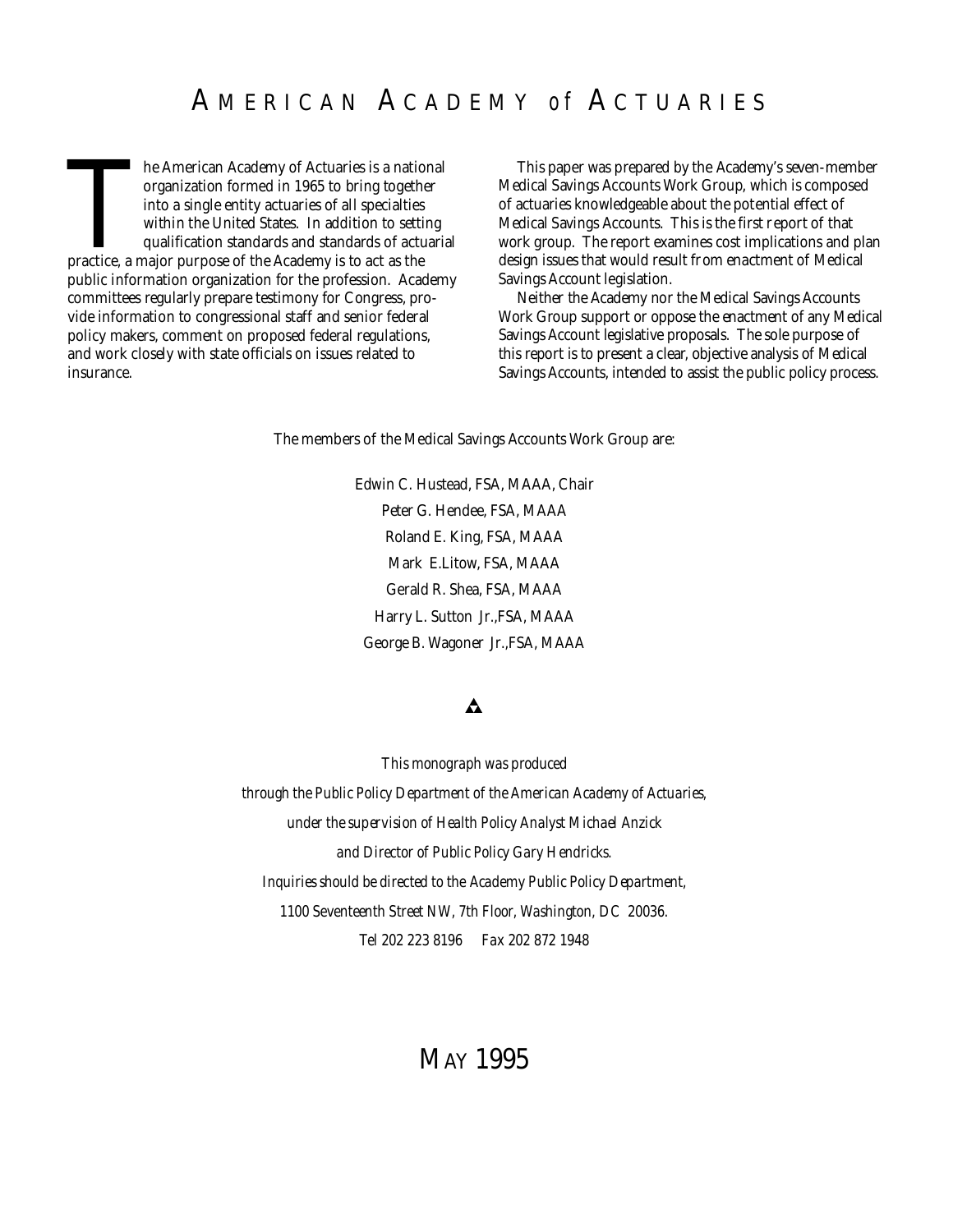# TABLE OF CONTENTS

| II.  |  |
|------|--|
| III. |  |
| IV.  |  |
| V.   |  |
| VI.  |  |
|      |  |
|      |  |
|      |  |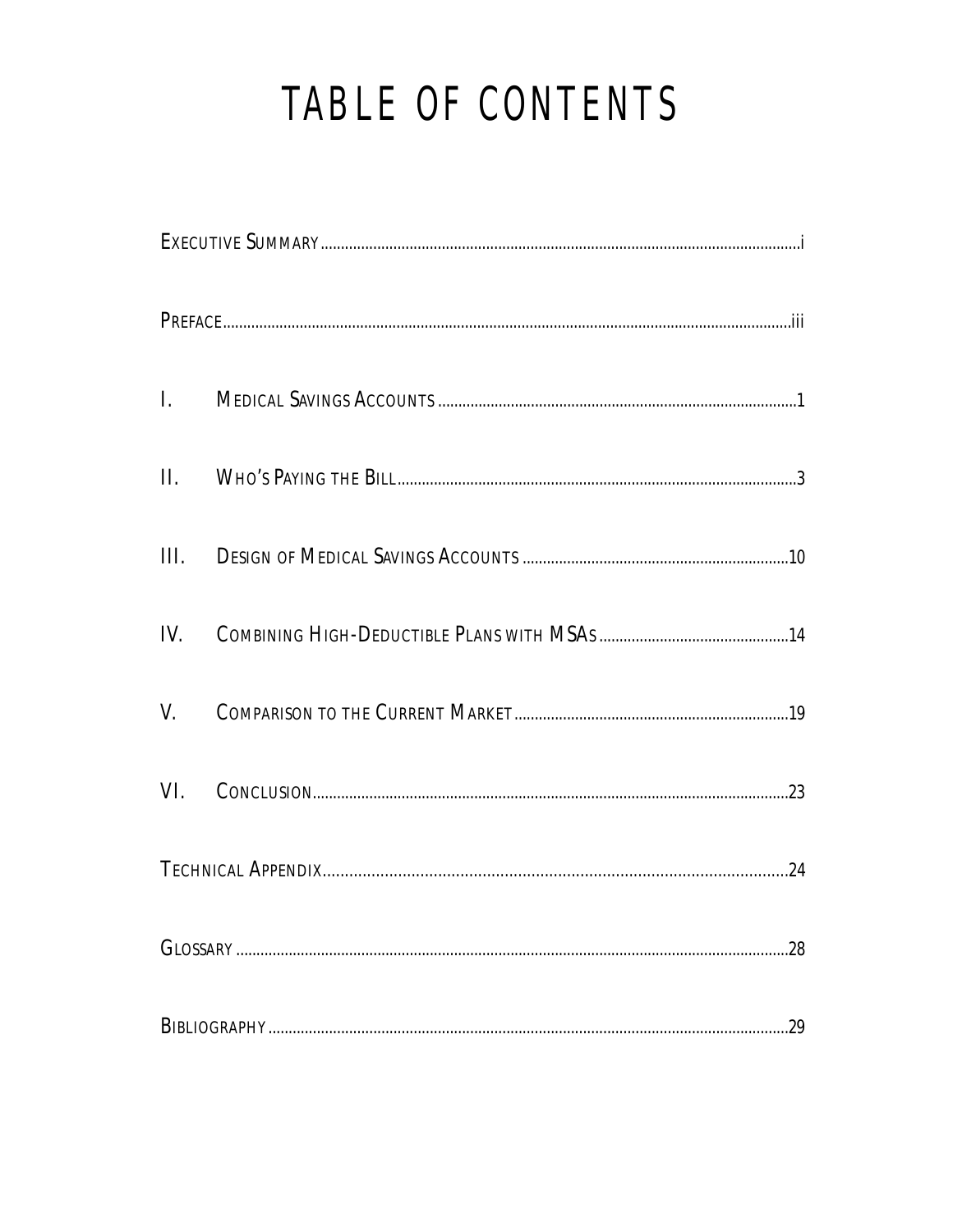# Executive Summary

The Medical Savings Account (MSA) concept h<br>generated extensive interest this year. Some<br>believe that, if MSAs were to become popular,<br>they would provide sufficiently powerful ince<br>tives to covered individuals to motivate he Medical Savings Account (MSA) concept has generated extensive interest this year. Some believe that, if MSAs were to become popular, they would provide sufficiently powerful incentives to covered individuals to motivate them to how medical care dollars are spent. Others are concerned that MSAs would neutralize utilization controls already in place in managed care plans and would place an increased burden on those most in need of health care.

This report was prepared by the American Academy of Actuaries' Medical Savings Accounts Work Group. It concerns cost implications and plan design issues that would result from enactment of MSA legislation.

### How MSAs Would Work

In most proposals, an MSA would be set up for, and owned by, an individual,and the funds in the account would be provided by the individual and/or an employer. The individual would draw on the MSA fund to pay for unreimbursed medical expenses. Under some proposals,the funds might be used for other (nonmedical) purposes as well, but only under specific (possibly onerous) restrictions.

The MSA differs from a Flexible Spending Account (FSA) in one very important respect. In the FSA, the funds in the account remain the property of the employer; any unused funds eventually revert to that employer (in most cases these are solely employee contributions). So the employee has an incentive to spend as much of the FSA money as possible: "Use it or lose it." In contrast, with an MSA, any money not used for current health care expenses belongs to the employee, may earn interest, and will be available for future rainy days. Other differences between MSAs and FSAs include the fact that individuals can decide how much to contribute to their FSA and that the annual limit in the FSA must be made available throughout the year.

MSAs would usually be built around a health care plan with copayments (such as deductibles or coinsurance) that are substantially higher than what's typically found in today's market. Note that the introduction of a higher copayment reduces the cost of health insurance because less of the health care expense is paid by the insurer and higher copayments generally encourage individuals to use fewer health care services.

As currently envisioned, in a typical MSA,the employer would make annual payments (generally in monthly installments) into each employee's account of an amount approximately equal to the difference between the cost, for that individual, of the high-deductible plan and the cost of a plan with a standard deductible. (There are other formulas that could be used, of course, and the relative success of the MSA in achieving cost savings can depend greatly on the contribution level.)

The employee would pay any bills for ongoing medical expenses from the MSA. It is important to note that the definition of "medical expenses" for the MSA could differ from what's specified in the insured plan. It could include the cost of items not covered by the insured plan, such as eyeglasses, over-the-counter drugs, cosmetic surgery, etc. One definition frequently suggested is this: the MSA would be available for all of the medical expenses currently recognized by the IRS. At the employee's option, he or she could also decide not to pay bills from the MSA, but instead pay them out of pocket and allow the amount in the MSA to accumulate for later use.

There has been speculation that MSAs could make it possible to achieve a goal that has, so far, eluded us—to bring the consumer into the health care arena as an active payer. Since MSA "owners" would be spending what would be, in effect, their own money (until the high-deductible coverage kicks in), perhaps they could learn to be smart shoppers in making health care purchases—just as they can be in buying computers or tires.

In determining the potential impact of an MSA in a particular situation, several questions should be considered: total medical costs (including potential increases due to deferred health care), tax considerations, other medical plans available to the individual, administrative expenses, and limitations on the MSA payments. To assess the effects of MSAs under various scenarios, the savings or costs that accrue from each of these elements must be evaluated and then combined. In addition, the impact on future trends in health care costs should be considered. To the extent that MSAs (or any health care financing device, for that matter) are successful in changing the utilization and administrative expenses of health care, they will have an impact on financing of health care in future years as well.

# Role of Copayments

We know that an increase in copayments by the individual (as in an increase in the deductible) will lower the cost of the health plan for two reasons. First, less of the cost of health care services will be paid by the health plan. Second, the increase in copayment will usually reduce demand by the insured individual.

With high-deductible plans, people generally use less health care services than they do with low-deductible plans (as long as they don't have some other kind of coverage, such as a spouse's employer-paid plan, to fill in the gap left by the deductible). Likewise, plans that require the individual to pay a large portion of the cost, such as 50%, will have substantially lower utilization rates than plans that require 10% or 20% copayments.

A critical question is the extent to which the existence of an MSA balance will counteract the utilization reduction resulting from the high copayment. If the insured views the MSA balance as simply another form of insurance,then the utilization might well return to the level that it would have been with a low deductible plan. If the insured views the MSA balance as personal savings,then the utilization might be at the reduced level that would have occurred without the MSA.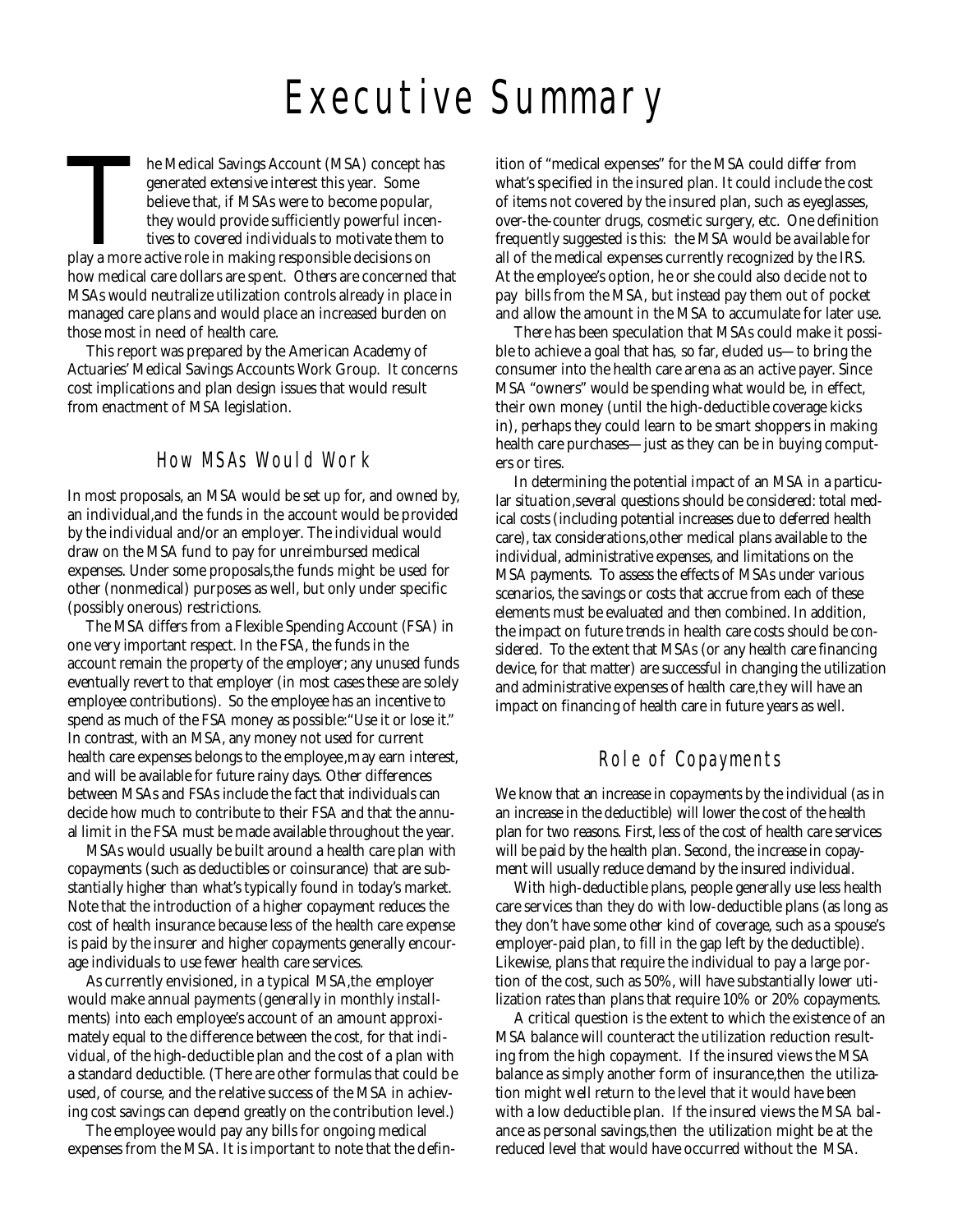Higher utilization could also ensue if MSA funds were used for preventive or other services that were not covered services under a previous plan design. Examples include routine physicals, over-the-counter drugs,and cosmetic surgery. The MSA might also be used to pay for services subject to deductibles or high coinsurance that people could not otherwise afford.

# Tax and Accounting Treatment

Tax treatment and accounting restrictions can have a major impact on the appeal of MSAs to markets and the potential tax revenues of governments. Discussed below are some possible effects, from several perspectives.

**Insured (Employee).** Under current law, out-of-pocket payments and employee contributions usually must be made from after-tax monies. However, if they are passed through an employer-sponsored FSA, they can be made from beforetax monies. Typical MSA proposals would permit contributions to the MSA and payments for covered health expenses from before-tax monies. Employees would have to pay taxes on MSA disbursements for other purposes,as well as a penalty if the disbursement was made before a specific date. One alternative being proposed is to penalize such disbursements if made before age  $59^{1/2}$ .

**Employers.** Under current law, employer health care expenses for employees are fully tax deductible. MSA contributions would also be tax deductible, but the total deduction for the MSA and revised health plan might be limited to the premium for the health plan that currently exists. While many employers might take full advantage of the deductibility, there would be no requirement to do so.

**The Account Balance**. MSA proposals differ in the extent to which the investment return on the MSA would be taxed. Most proposals would permit tax free withdrawals for any IRS recognized expense. These include some charges that are not covered by most health plans.

**Managed Care.** Integrating the MSA concept with current managed care approaches, such as health maintenance organizations (HMOs), will be difficult. Employers who install MSAs will have to work carefully with HMO and other management approaches to ensure that the benefits of utilization controls currently in place are preserved. Adoption of MSAs would require major changes, such as modifying state and federal HMO laws.

# Modeling the Effect of MSAs

Modeling the effect of MSAs and high copayment plans requires three critical actuarial assumptions—the distribution of health care expenditures in the current environment, the change in utilization and cost that would result from increasing copayments, and the extent to which that change would be further modified by the existence of an MSA balance.

The work group reviewed a number of studies as well as its own models and agreed on a specific distribution of health care expenditures in the current environment and a range of factors that predict the reduction in utilization and cost that would result from an increase in copayment. The range includes the set of factors used by the Health Care Financing Administration (HCFA) in analysis of health care reform proposals. The distribution and factors were used to determine the expected effect of introduction of an MSA/high deductible plan in place of a typical current plan. The work group determined that the effects of an MSA balance could range from almost fully offsetting the effect of the increase in copayments to having little impact. The difference between the two assumptions depends on the extent to which the employee views the MSA as savings or insurance. That perception, in turn, depends considerably on the design of the MSA.

The report shows the potential impact of an increase in deductible from \$200 to \$1,500 if the employer holds health expenditures constant. The total expenditures for health care costs, including administrative expenses would decline from \$3,041 to a range of \$2,695 to \$2,976. The premium for the health plan would decline to a level ranging from \$468 to \$552, with the employer paying that amount into an MSA. The average out-of-pocket expenditures of workers would fall from \$882 to a range of \$536 to \$817.

The maximum savings would be \$574 to \$677 for the 17% of employees who have no expenses reimbursed by the current health plan. The maximum increase in cost would be \$677 to  $$926$  for the  $8\%$  of employees with high medical expenses. About two-thirds of employees would gain financially.

## Conclusion

Increases in copayments will result in savings in the cost of health care as individuals become more involved in the financial aspects of the choice of the type and level of health care. The MSA funds will offset some or all of the savings depending on the extent to which the individual views the funds as insurance rather than savings.

If an employer decides to maintain his or her current level of expenditure for the combined MSA/high deductible plan, then the savings will pass through to the employee. Since the increase in the employee's copayments is larger than the premium reduction, some employees will have to pay more for health care than under the current program. The greatest savings will be for the employees who have little or no health care expenditures. The greatest losses will be for the employees with substantial health care expenditures.

Achieving maximum savings from MSAs will require careful design of the law enabling the establishment of MSA. Savings will also depend heavily on the individual actions taken by employers in redesigning their health plans around an MSA.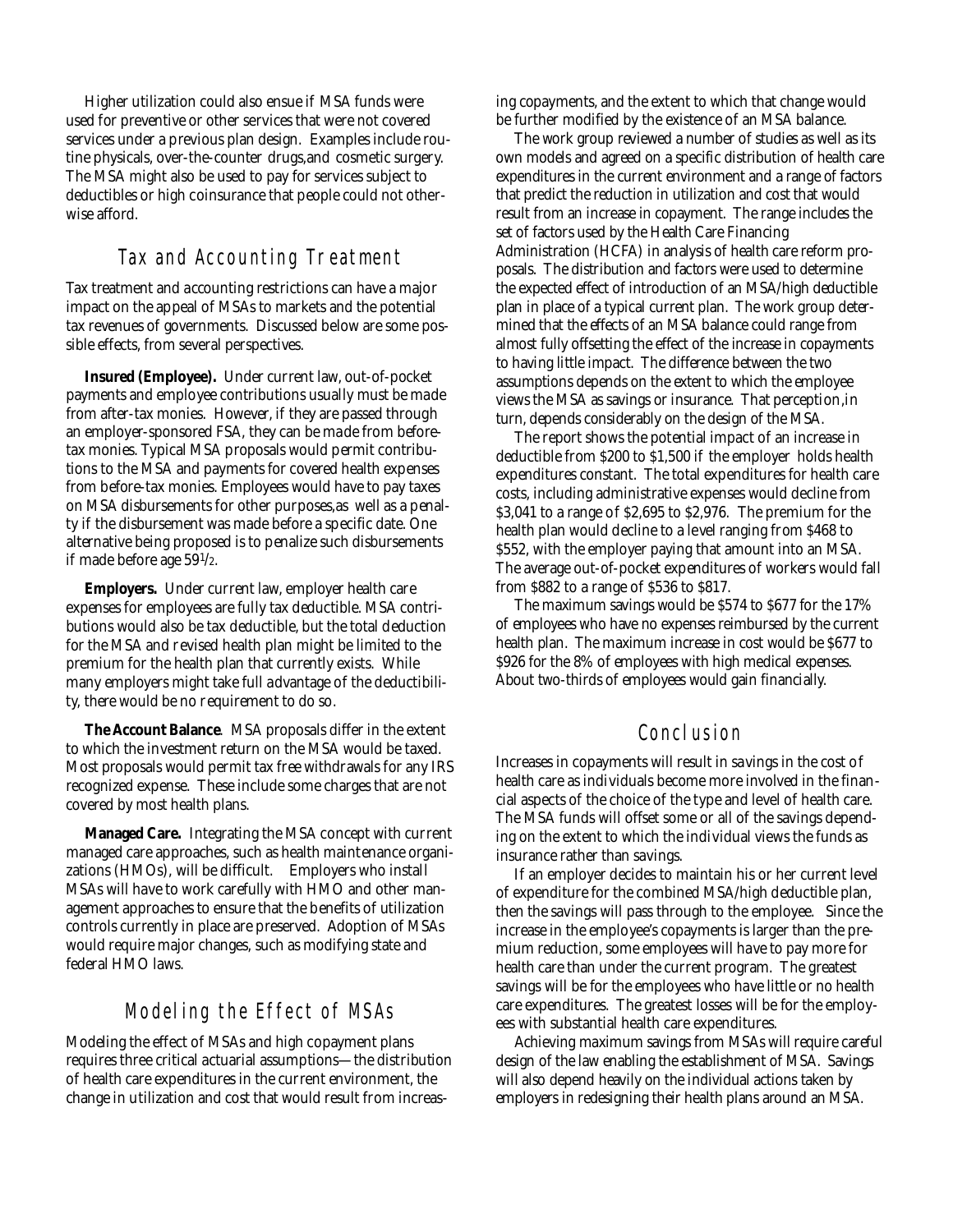# Preface

This is the first of two reports on the actuarial<br>aspects of Medical Savings Accounts (MSAs),<br>prepared by a work group of the American<br>Academy of Actuaries. This report presents<br>information and analysis that can be of help his is the first of two reports on the actuarial aspects of Medical Savings Accounts (MSAs), prepared by a work group of the American Academy of Actuaries. This report presents information and analysis that can be of help in on recent data, projected to the current (1995) health care market. This report also discusses possible variations in designs for MSAs in combination with other kinds of health care plans that will result in differing effects on costs. The second report will analyze specific legislative proposals.

The use of MSAs has been proposed as a method of reducing and controlling health care costs, based on an underlying concept: with an MSA and a high deductible plan, relatively more of the decision on how much health care to purchase is left to the health care consumer. Some employers have introduced prototype MSAs, while the high-deductible plans that would often be used in conjunction with MSAs are now marketed by some insurance companies. However, the MSA, as currently envisioned, would require a change in tax law, so there are no current working models of these plans.

The work group reviewed a wide range of information from studies and situations that could be used to estimate the effect of an MSA/high-deductible combination. While the work group did find sufficient information to determine a range of possible effects,that range is fairly wide, because of uncertainty about the way employers and individuals would react if MSA legislation became an everyday reality. This report therefore presents and explains that range. It also presents recommendations on how MSAs and high-deductible plans could be designed to control health care costs most effectively.

A description of what a basic MSA would look like, and how it might work, is covered in Section I. Since the MSA would normally be used in conjunction with a health care plan with a deductible much higher than is typical in today's marketplace,there is an extensive discussion (in Section II) of how that change in plan design would affect the use of health care services. Section II also elaborates on the problems that might ensue if a high-deductible plan is offered,particularly if other choices are available and if healthy individuals tend to choose the high-deductible plan.

Section II presents two analytic models for analyzing the effect of high-deductible MSA plans. The work group agreed on a distribution of health care costs representative of the pool of people currently insured. The work group also agreed on a range of factors useful in predicting changes in health care costs that might be anticipated if an insured's out-ofpocket expenses change. This effect is called "induction." However, specific changes in out-of-pocket expenses, and in total health care costs for specific populations or scenarios, could nevertheless fall outside of the ranges shown.

Section III describes many of the potential complications that could be expected if the tax law were revised to permit MSAs. Then, each employer would have to determine how he would go about integrating the MSA with the other health benefit plans currently offered to his employees. The combined program will have to be thoughtfully designed in order to achieve the employer's specific goals. Section III also discusses the tax considerations, administrative expenses, and vesting of funds.

Introduction of MSAs would mean new challenges for some of the current approaches to managing health care costs, which range in the extent of control from case management in fee-for-service plans to closed-panel health maintenance organizations (HMOs). Section III addresses these concerns and presents several ways for an employer to integrate existing management approaches, particularly HMOs, with an MSA.

The expected financial effect of an MSA/high-deductible plan is related in Section IV. The analysis assumes that the employer would maintain a constant level of contributions to the combined MSA/high-deductible plan. Section IV shows the impact of this type of design on individual employees,as well as the U.S. health care system considered as a whole. The impact will vary significantly, depending on the degree to which employees look upon their MSA as their own personal savings account.

Section V compares the cost estimates in earlier sections with the costs of insurance products now available in the open market. The analysis shows that the claims distribution and induction assumptions used in earlier sections are consistent with premiums for individual policies, when variations in demographics and patterns of selection among health care plans are taken into account. The section discusses the prototype group MSA/high-deductible plans now being offered by some employers. The work group was unable to obtain sufficient information to permit a comparison of the results experienced by these employers to the models and assumptions used in this report.

Section VI is the conclusion. It summarizes important findings from the monograph.

**Following Section VI are a glossary and a bibliography. The first usage of a term defined in the Glossary will be in bold type.**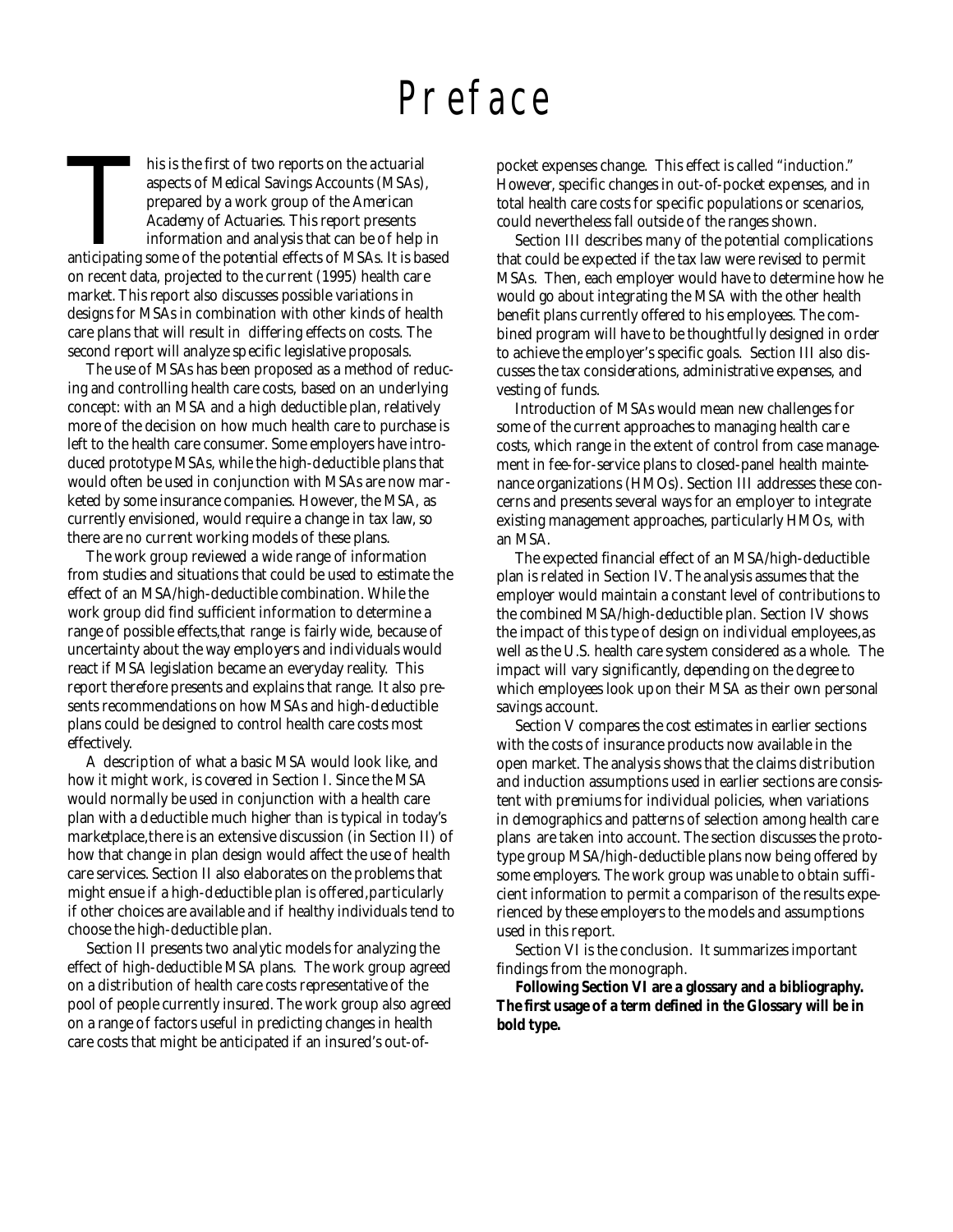# Medical Savings Accounts

The Medical Savings Account concept has generated the members of the term of the selection of the selection of the would provide sufficiently powerful incentives to covered individuals to motivate them to play a more activ he Medical Savings Account concept has generated tremendous interest in recent months. Many believe that, if MSAs were to become popular, they would provide sufficiently powerful incentives to covered individuals to motivate them to play a ical care dollars are spent. This would come about because (to some extent) insureds would be spending their own money not someone else's. This section of the report describes one version of what an MSA would look like and provides background information for the studies in later sections.

# How MSAs Would Work

Like an individual retirement account (IRA), an MSA would be an account to which eligible employers and employees could contribute. In most instances, an MSA would be set up for, and owned by, an individual, and the funds in the account would be provided by the individual's employer. The individual would draw on the fund to pay for unreimbursed medical expenses. Under some proposals, the funds might be used for other (nonmedical) purposes as well, but only under specific (possibly onerous) restrictions.

The MSA differs from a Flexible Spending Account (FSA) in one very important respect. In the FSA,the funds in the account remain the property of the employer; any unused funds (in most cases these are solely employee contributions) eventually revert to that employer. So the employee has an incentive to spend as much of the FSA money as possible: "Use it or lose it." In contrast, with an MSA, any money not used for current health care expenses may earn interest and will be available for future rainy days. In general, therefore, this aspect of the MSA motivates the employees to use MSA funds wisely. The degree to which the MSA modifies the behavior of individuals depends heavily on the design of the MSA. Other differences between MSAs and FSAs include the fact that individuals can decide how much to contribute to their FSA and that the annual limit in the FSA must be made available throughout the year.

MSAs would usually be built around a health care plan with **copayments** (such as **deductibles** or **coinsurance**) that are substantially higher than what's typically found in today's market. Note that the introduction of a higher copayment reduces the cost of health **insurance** for two reasons.First, less of the health care expense is paid by the insurer. Second, when higher copayments are required, individuals use less health care services. This phenomenon is called the "induction" effect (discussed in Section II).

Although changing to a plan with a substantially higher deductible can be expected to result in lower utilization of health care services, combining an MSA with a highdeductible plan could result in a dampening of this effect. How much the induction effect is dampened depends on

many factors. However, the importance of careful design in each case can not be overemphasized. There are a great many variables, and the possibility of unintended side effects is always present. These considerations will be discussed later.

# Charges and Credits to the MSA

As currently envisioned, in a typical MSA, the employer would make annual **payments** into each employee's account an amount approximately equal to the difference between the cost, for that individual, of the high-deductible plan and the cost of a plan with a standard deductible. (There are other formulas that could be used, of course, and the relative success of the MSA in achieving cost savings can depend greatly on the contribution level.)

The employee would pay any bills for ongoing medical expenses from the MSA. It is important to note that the definition of "medical expenses" for the MSA could differ from what's specified in the insured plan. It could include the cost of items not covered by the insured plan, such as eyeglasses, overthe-counter (nonprescription) drugs, cosmetic surgery, etc. One possible definition is this: the MSA would be available for all of the medical expenses currently recognized by the IRS. Alternatively, the employee could decide not to pay his bills from the MSA, opting instead to pay them out of pocket, and letting the amount in the MSA accumulate for later use. To the extent that costs are not covered out-of-pocket, the difference between the deductible and the total contributions of employers and employees to the MSA would increase.

# Possible Variations for the MSA

Some proposals have suggested that the employee should have unrestricted use of MSA funds at age 59<sup>1/2</sup> or later: the funds would be available for retirement, much like an Individual Retirement Account. Other arrangements are possible as well, however.

This is only one of many possible designs for a basic MSA. Here are a few possible variations:

▲ MSAs could be designed such that contributions come from employees or the government, either instead of, or in addition to, the funds contributed by the employer. The amount of the contributions could be some amount other than the difference between the annual cost of the highdeductible plan and the low-deductible plan. Also, contributions could be made more frequently than annually.

 $\triangle$  MSAs could be maintained administratively by the employer, by the benefits administrator, or by some other entity—a bank, for example.

▲ MSAs might have a maximum permitted balance.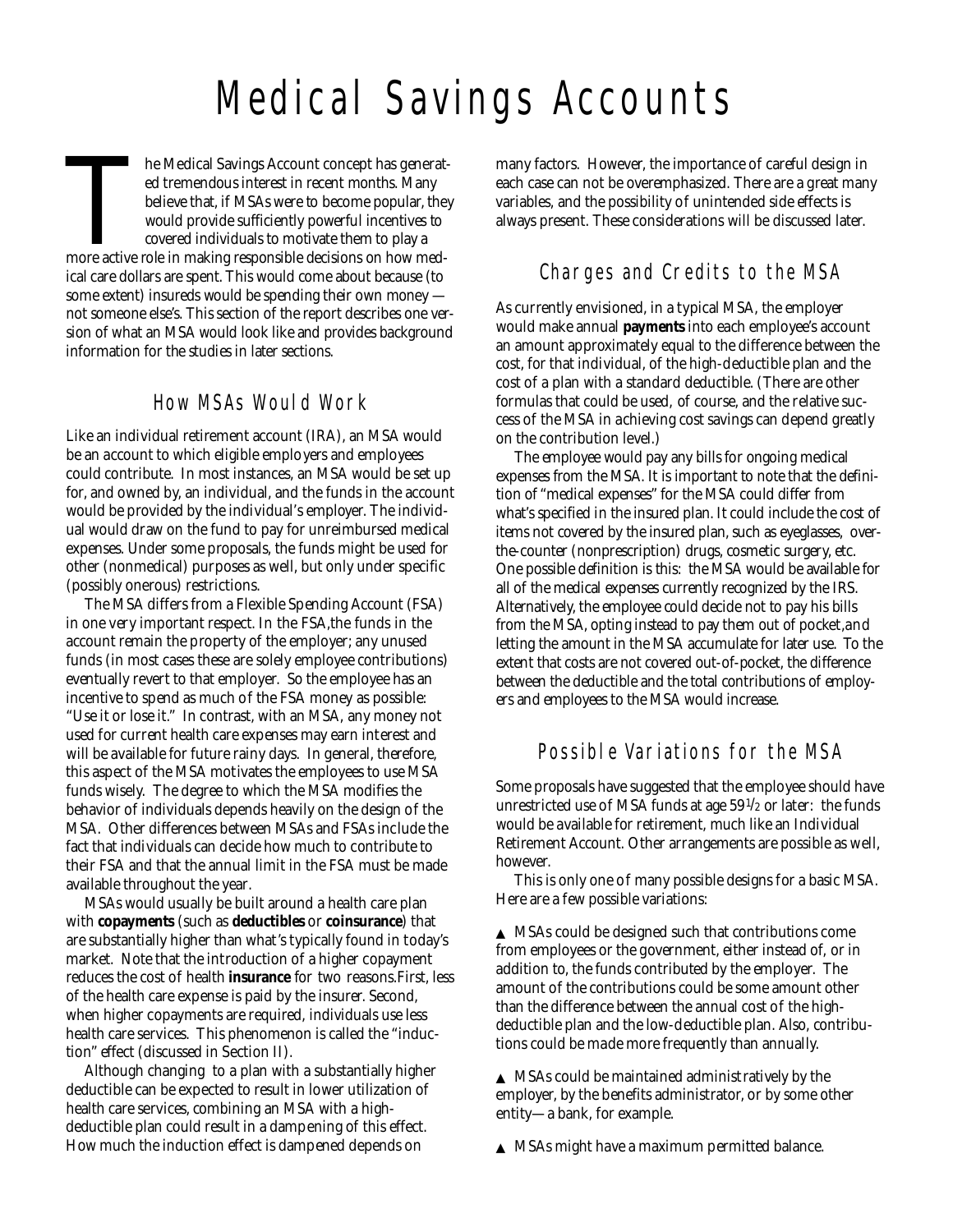MSAs could also be set up outside an employment setting. MSAs need not be applicable to the first dollar of medical expense. The typical MSA might not work for high-risk populations. (For example, nearly all participants in these populations would be expected to exceed \$5,000 in **covered charges**. In those cases,the account might apply only to expenses commencing at a much higher level, such as \$5,000.)

MSAs would need not be owned solely by the consumer or insured; they could be set up as shared property. For instance, under Medicaid, where government would be likely to contribute all the funds, the insured could receive some percentage (e.g., 25%) of all the unused funds in the account, with the balance reverting to the government.

# Illustrative Plans

The report uses a consistent illustration for analysis throughout. The illustration assumes that a representative group from the currently insured population is covered by a fee-forservice plan with a \$200 individual deductible and a \$1,000 **maximum out-of-pocket provision**. It is further assumed that all of the individuals in the group switch to a plan with a \$1,500 individual deductible,and all families switch to a plan with a \$3,000 family deductible. Total expenses for individuals in the family would have to exceed \$3,000 before the plan would pay any benefits.

While the illustration is used for consistency in analysis and illustration,it is important to keep in mind that it represents a theoretical model—one that would not apply throughout either the current insurance market or the market that would develop in response to MSA legislation. The report analyzes and explains the differences that would be expected between the theoretical illustrations and the changes in the market that would probably occur.

The illustrations used here also assume that both the current and modified plans are fee-for-service plans. But in fact the current market is divided among many types of plans that use managed care to varying degrees. These include preferred provider organizations (PPOs), point-of-service plans (POSs) and health maintenance organizations (HMOs). Therefore, the costs shown in the illustrations are not necessarily representative of the average nationwide cost of insurance.

Table I-1 shows the principal characteristics of the assumed current plan prior to adoption of the MSA highdeductible plan design.

|                       | <b>Assumed Current Plan</b> |         | Assumed High-Deductible Plan |         |
|-----------------------|-----------------------------|---------|------------------------------|---------|
|                       | Individual                  | Family  | Individual                   | Family  |
| Deductible            |                             |         |                              |         |
| Per person            | \$200                       | \$200   | \$1,500                      | \$3,000 |
| For family            | N/A                         | \$600   | N/A                          | \$3,000 |
| Insured copayment     |                             |         |                              |         |
| after deductible      | 20%                         | 20%     | 20%                          | 20%     |
| Maximum out-of-pocket |                             |         |                              |         |
| Per person            | \$1,000                     | \$1,000 | \$2,500                      | \$4,000 |
| For family            | N/A                         | \$3,000 | N/A                          | \$4,000 |

Table I-1 Illustrative Standard and High-Deductible Plans

*Source: American Academy of Actuaries*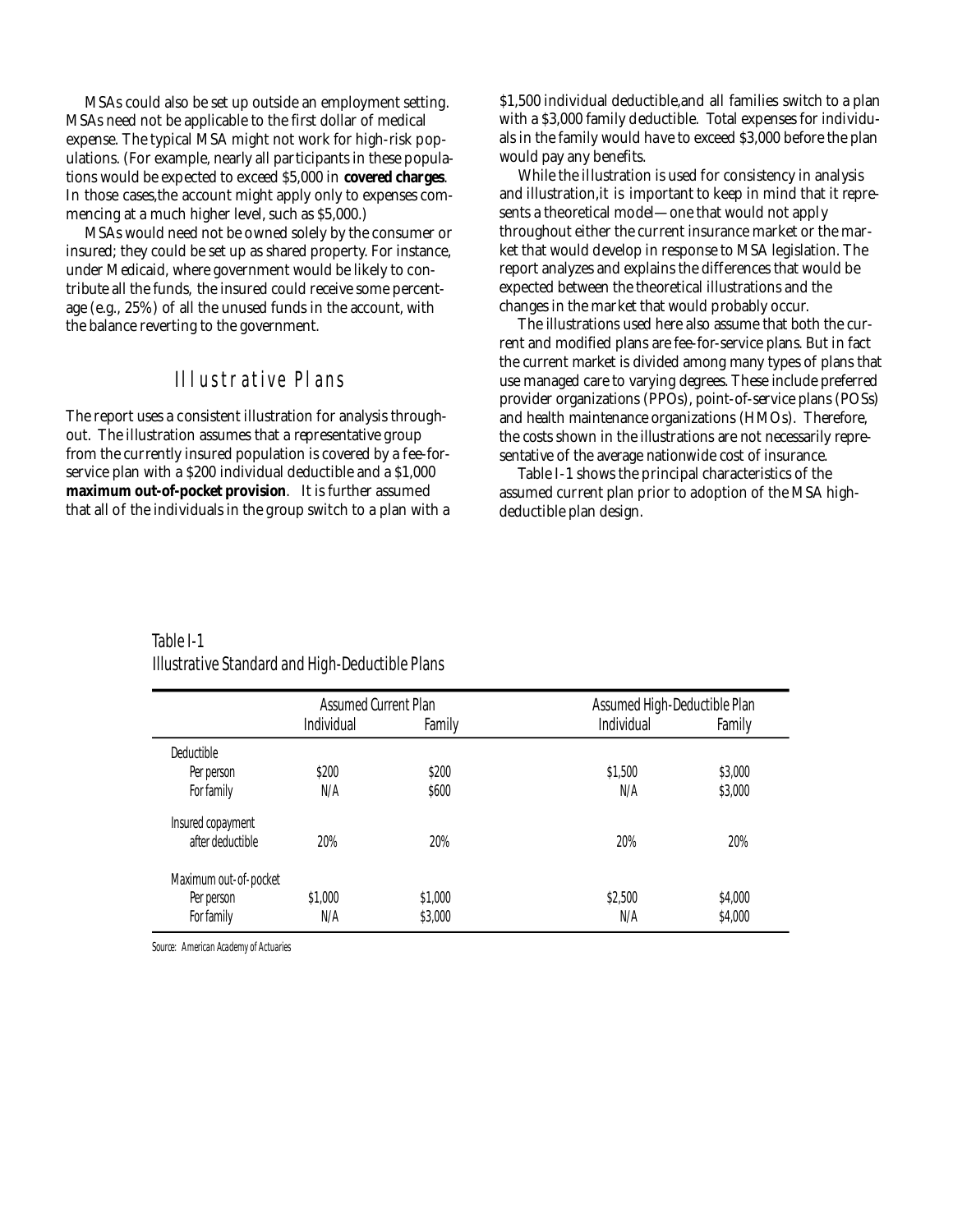# Who's Paying the Bill?

S<br>MSAs. ince an MSA is usually built around a plan whose copayment is substantially higher than what's typical in today's market, analyzing the potential consequences of this change is key to understanding the potential impact of the widespread introduction of MSAs.

We know that an increase in copayments by the individual will lower the cost of the health plan for two reasons.First, less of the cost of health care services will be paid by the health plan. Second, the increase in copayment will usually induce a reduction in demand by the insured individual. This section examines the induction effect and projects the premiums for high deductible plans.

# Induction Effect

There has been speculation that MSAs could make it possible to achieve a goal that has, so far, eluded the nation—to bring the consumer into the health care arena as an active payer. Since MSA "owners" would be spending what would be, in effect, their own money (until the high-deductible coverage kicks in), perhaps they could learn to be smart shoppers in making health care purchases—just as they can be in buying other consumer goods.

Clearly, in medical emergencies,shopping around for a lower-cost provider is rarely in the cards, but there is a wide range of medical services—from check-ups to blood tests to routine surgery—for which many individuals might seek out lower-cost services and, perhaps, even bargain a little. Their motivation would be to keep as much of their MSA funds as possible for themselves.

One way of expressing the relative tendency for people to spend or save health care dollars, depending on who is paying, is termed the "induction effect" (since using someone else's money tends to induce more health care spending). Since MSAs,as envisioned, don't really exist yet, there are no direct data on what their specific effect might be. There are, however, studies that show how health care expenditures can change in relation to what proportion of the cost the individual consumer must bear.

# How Induction Works

How does induction work? An induction factor of 50%, for example, would mean that, if an individual incurred \$100 of expense for health care when these services are paid for by an insurer, that person would incur \$50 of expense for such services if there were no insurance,and the individual had to pay all the expenses out of pocket. The change in **incurred expenses** can result from a change in the usage of the service (e.g., more or fewer office visits) or a change in the unit cost

of the service (e.g., same number of office visits, but a higher or lower cost per visit).

The induction factor, as used in this report, is applied to the increase in the copayments that is a feature of most MSA/high-deductible plan designs. It will be used to measure the reduction in demand attributable to increased copayments. For example, if an individual were to have \$10,000 of covered charges under a plan with maximum out-of-pocket expenses of \$1,000, and the induction factor were 30%, the expected covered charges would decrease to \$9,100 under a plan with maximum out-of-pocket expenses of \$4,000. The \$900 reduction in demand is calculated as shown in Table II-1.

### Table II-1 Effect of Induction Factor

| 1. Copayments under plan with \$1,000 maximum out-of-pocket | \$1,000 |
|-------------------------------------------------------------|---------|
| 2. Copayments under plan with \$4,000 maximum out-of-pocket | \$4,000 |
| 3. Increase in copayments $[(2)$ — $(1)]$                   | \$3,000 |
| 4. Induction factor                                         | 30%     |
| 5. Decrease in demand $[(4) * (3)]$                         | \$900   |

*Source:American Academy of Actuaries*

# Induction in Research Literature

There are not many studies on the effect of insurance on the demand for health care services because of the difficulty of separating the effects of induced demand from the effects of risk segmentation. Perhaps the most important study on the effect of insurance on consumption of health care services is the Rand Health Insurance Experiment, conducted between 1974 and 1977 in Dayton,Ohio; Seattle, Washington; Fitchburg, Mass.; Charleston, S.C.; and Georgetown County, S.C. The sample of families enrolled in the experiment was generally representative of the under-age-65, non-wealthy population. The experiment involved 5,809 persons in various kinds of designs for fee-for-service plans, and data on 20,190 person years of experience were collected. Manning et al. (1987) and Newhouse (1994) are excellent summaries of the experiment and its major findings.

Induction factors can be derived from the Rand Health Insurance Experiment as well as other studies. Related studies that recognize the problem of risk segmentation include the following:

▲ Scitovsky and Snyder (1972) analyzed data gathered when Stanford University employees changed to a plan with a 25% coinsurance for physician services; the rate under the previous plan had been zero.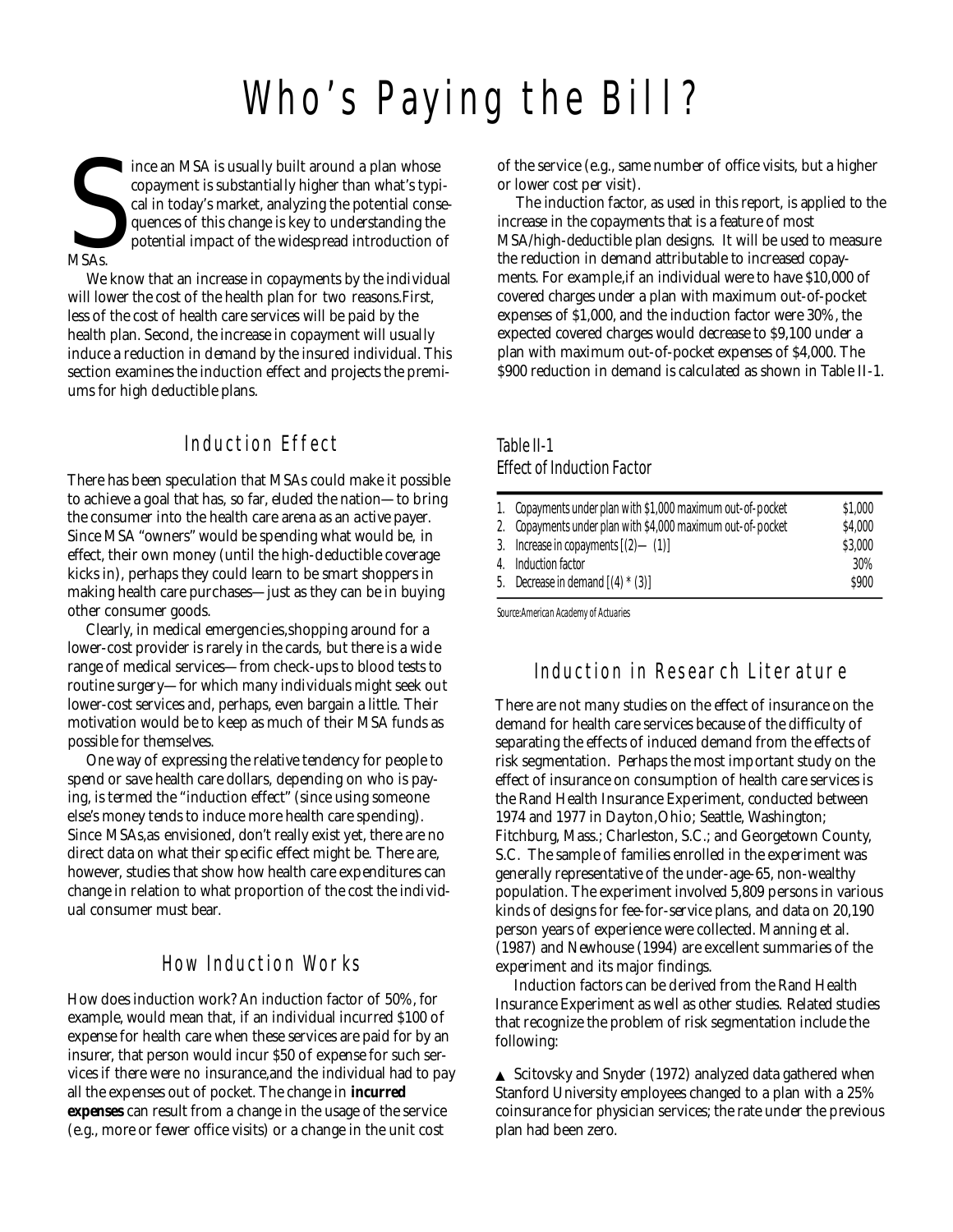$\triangle$  Scheffler (1984) analyzed the impact of the introduction of a 40% coinsurance in the United Mine Workers health care plan.

▲ Newhouse et al. (1974) used survey data to analyze the impact of insurance on physician visits. In a study published in 1978, Newhouse concluded that full coverage led to twice as many physician visits as compared with no coverage.

▲ Greenlick and Darsky (1968) compared prescription drug use among those paying a 9% coinsurance rate with a randomly selected sample of the community with no coverage.

▲ Smith and Garner (1974) analyzed the impact of the introduction of a Medicaid drug benefit in Mississippi.

▲ Cherkin et al. (1989) examined the effect on HMO physician office visit utilization after a \$5.00 copay for physician office visits was introduced.

## Developing Induction Factors

The development of any set of induction factors is, to some extent, a subjective exercise—any two people will almost in evitably disagree about them. And even if there were general agreement on a particular set to be used for one purpose (analysis of national health care proposals for instance), that same set might not be appropriate for another purpose, such as what happens when an employer installs a specific benefit package.

The work group reviewed the analysis of information from the listed studies, as well as the specific experience of its own members. One set of factors deemed relevant was that used by the Health Care Financing Administration (HCFA) in its analysis of health care reform proposals.

Although the HCFA factors might be appropriate for measuring moderate changes in copayments for the general population, they might not be appropriate for analyzing major changes in copayment structures, like those that might be expected from introducing a high-deductible plan. In particular, the induction effect of a \$100 increase from a \$200 deductible would probably be much greater than the induction effect of a \$100 increase from a \$1,000 deductible. Also, it was noted that the HCFA factors were based largely on the Rand study, and that the management, delivery, and mix of health care services have changed dramatically since the study was performed.

Table II-2A shows a range of possible induction factors.

### Table II-2A

#### Range of Induction Factors Used in Analysis of Change in Copayments and MSA Balances

|                        | <b>Induction Factor</b> |             |      |  |
|------------------------|-------------------------|-------------|------|--|
|                        | l ow                    | <b>HCFA</b> | High |  |
| Type of Health Service |                         |             |      |  |
| Inpatient hospital     | 0.3                     | 0.3         | 0.4  |  |
| Prescription drugs     | 1.0                     | 1.0         | 1.25 |  |
| Other                  | 0.4                     | () /        | 1.25 |  |

*Source: American Academy of Actuaries and Health Care Financing Administration*

The factors were developed based on information from the studies of induction mentioned above, and on individual experience of work group members. Some work group members thought that factors used should be toward the higher end of the range, and some members thought that they should be below this range.

The wide range of possible induction factors results because existing studies do not address, definitively, how induction varies with the many complex, interacting considerations that influence real-life health insurance situations. These considerations include the levels of deductibles and coinsurance in old versus new plans, population demographics, the presence and effectiveness of managed care in the old and new plans, how well the plan is communicated, provider practice patterns, and so on.

However, specific changes for specific populations could fall outside of these ranges. For example, an increase of \$100 in the deductible for a fee-for-service plan with low copayments and little case management would probably have an induction effect higher than the highest numbers in the range. On the other hand, introduction of a deductible in a tightly managed HMO would probably have an effect below the lowest numbers in the range.

The work group agreed to use the HCFA factors and methodology in determining the potential effect of high deductible plans and MSAs in the following analysis. Use of the full range shown in Table II-2A would have masked the effects that are analyzed below. One set of factors is not appropriate for all uses. The factors used should be carefully considered in the context of the specific situation. Factors useful for analysis of a national health care proposal could very well be inappropriate for installing a benefit plan for a specific employer.

### High Deductibles And Plan Design

Deductibles interact with other elements of plan design,and they must be viewed in context to assess their effects. This is true whether one is evaluating a health insurance plan proposed in a piece of legislation, or a specific plan designed to cover a company's employees.

For example, the cost-deterring effect of deductibles is influenced by other cost-sharing provisions, such as coinsurance, out-of-pocket maximums, annual maximums, lifetime maximums, and scope of insurance coverage. These provisions also determine how effectively a high-deductible plan will be in protecting its insureds against catastrophic expenses.

Deductibles sometimes exclude certain types of services, which may have their own separate deductibles, coinsurance, maximums, etc.A workable high-deductible plan design must be based on a conscious decision on whether or not to incorporate any of these features.

▲ **Emergency and accident services.** Often reimbursed at 100% of **charges** with no deductible, which relieves the insured of having to worry about what is or is not covered in a crisis situation. However, plans with this feature may require some special limitations to prevent over-utilization of expensive emergency room services.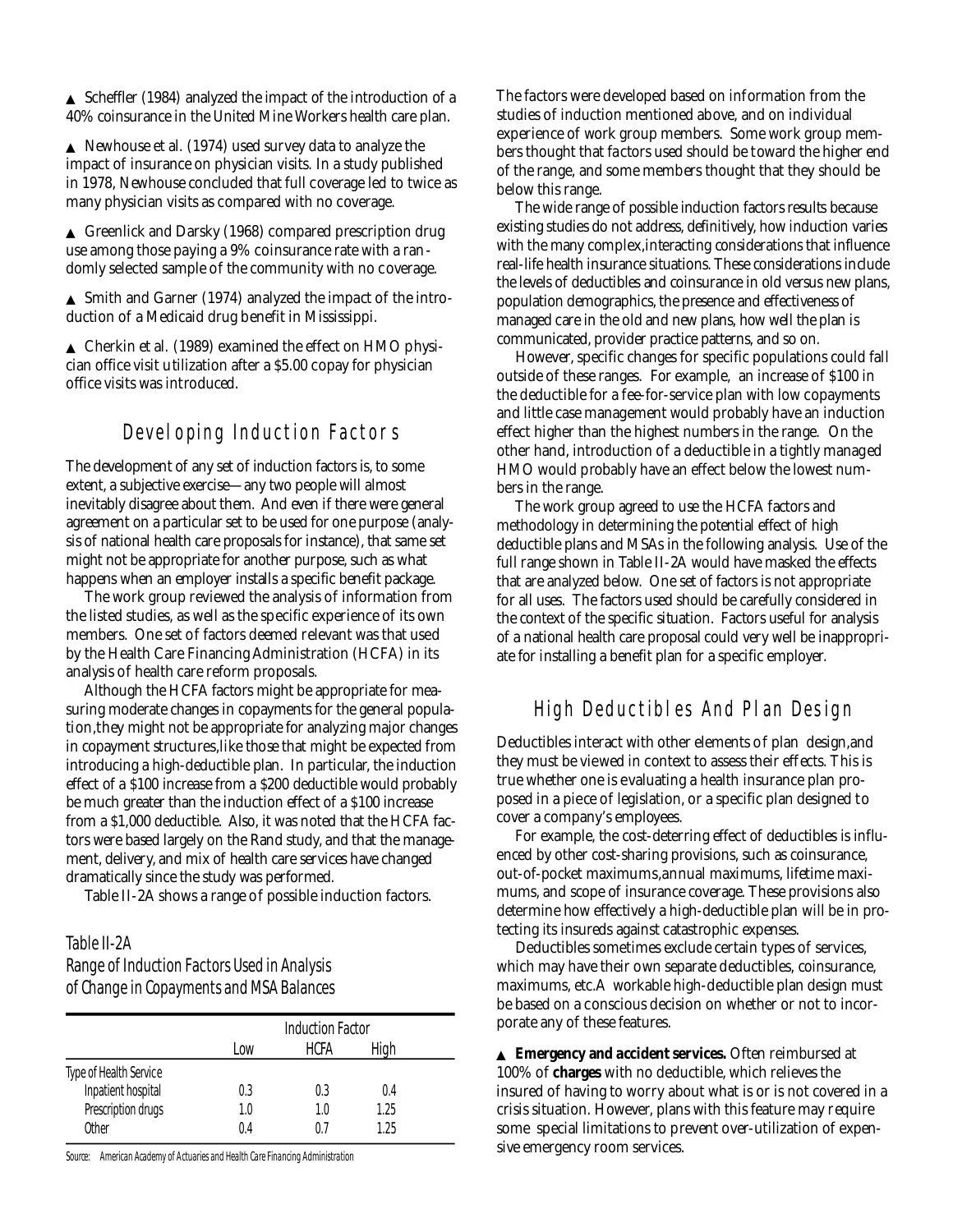▲ **Preventive services.** May be reimbursed at 100% with no deductible, because many believe they reduce total medical costs by motivating employees to maintain good health. For example, dental insurance plans often reimburse appropriate preventive services at 100% for this reason.

▲ **Mental health,prescription drug, and physician office visits.** Often have their own deductible and coinsurance structure aimed at deterring excessive utilization.

▲ **In- and out-of-network managed care services.** Typically, they are subject to different deductibles and coinsurance levels that are designed to encourage the use of in-network providers. HMOs and network plans do not usually offer high-deductible products, but the network approach may be effective (e.g., "centers of excellence" for certain procedures such as heart surgery).

The tendency of high deductibles to deter medical care utilization entails its own complexities. For example,health insurance from another source, which "fills" the gap in coverage created by the high-deductible, can neutralize much (or all) of the deterrent effect.

# Coordination of Benefits

Separate coverage provided through the spouse's employer is a common source of "other" health coverage. Certain regions, and certain employers, have substantial proportions of employees whose spouses have other-employer coverage. The impact of the other coverage is affected by a health plan's coordinationof-benefits provision. The determination of which plan is the primary payer (pays first), versus which plan is secondary, is usually stipulated by state law. However, the formula used by the secondary plan to coordinate coverage can vary substantially in its relative generosity. In order of decreasing generosity, the common coordination approaches (terminology varies) are:

▲ "Coordination of benefits" approach computes the secondary plan's payment based on the full covered charge, but stipulating that payments from primary and secondary plans not total more than the covered charge. In practice,the secondary plan usually pays 100% of the copayments required by the primary insurer.

▲ "Exclusion of benefits" approach reduces the covered charges by the amount paid by the primary insurer, then applies the secondary plan's copayments to the reduced amount as if that were the covered charge.

▲ "Carve-out" approach computes the secondary plan's copayments as if the secondary payer were to pay the full bill according to its benefit design, but then subtracts the payments by the primary plan. This means that the secondary plan could pay zero if it were identical to the primary plan. It is most often used with Medicare coordination.

In areas where a dominant local employer offers a rich health insurance plan, other employers in the area frequently design their benefit plans so as to encourage couples to take full family coverage from the dominant employer. In this kind of situation, high deductibles may achieve much of their cost reduction merely by transferring costs from one employer to another, rather than reducing total health care costs in the region.

The Rand study excluded persons and families with other sources of coverage— for instance, coverage through a spouse's employer. Therefore, the Rand study must be applied very carefully in estimating the deterrent effect of high deductibles for certain populations or employers.

In addition, the deterrent effect varies with income level, local cost of medical care,and other factors. For example, affluent individuals could go through a \$5,000 deductible as if it didn't exist.

# Deductibles and Inflation

Deductibles that are set as a specific dollar amount erode over time. Medical care cost increases and increased utilization cause more services to exceed a given deductible level, so that services whose costs already exceeded the deductible do so by a greater amount. Therefore, it is important for an employer to change deductibles in accordance with changing conditions if he wants to preserve his present induction savings. One way to do this is by indexing the deductible and the out-of-pocket maximum.

# How Individuals Choose

Deductibles also interact profoundly with participant selection in an insurance program that includes multiple options on the type of coverage. The high-deductible option in such a program cannot be designed in isolation.

Participants tend to choose the option they think will offer them the greatest financial benefit. (This tendency, by knowledgeable employees, to choose the most advantageous plan is often termed "adverse" selection by employers, because it costs them more money.) When the participants have to pay more for a richer coverage,higher utilizers of medical care tend to choose the richer plans, while lower utilizers opt for the leaner plans.

If the plan options are priced so as to increase the employee contribution rate in response to high costs, a destructive cost spiral can result for the richest benefit option. However, multiple-option programs in a controlled situation, such as an employer health plan, can be designed so as to avoid the spiral, by maintaining the same relative level of employee contributions among the various options,from year to year. This approach raises the entire option price structure as a whole, in order to obtain sufficient revenue to support the program by substituting higher cost plans with employee contributions for low cost plans.

The key point here is that a high-deductible option cannot be designed in isolation. The impact of the high deductible on costs and coverage of the insured interacts with several significant choices and factors.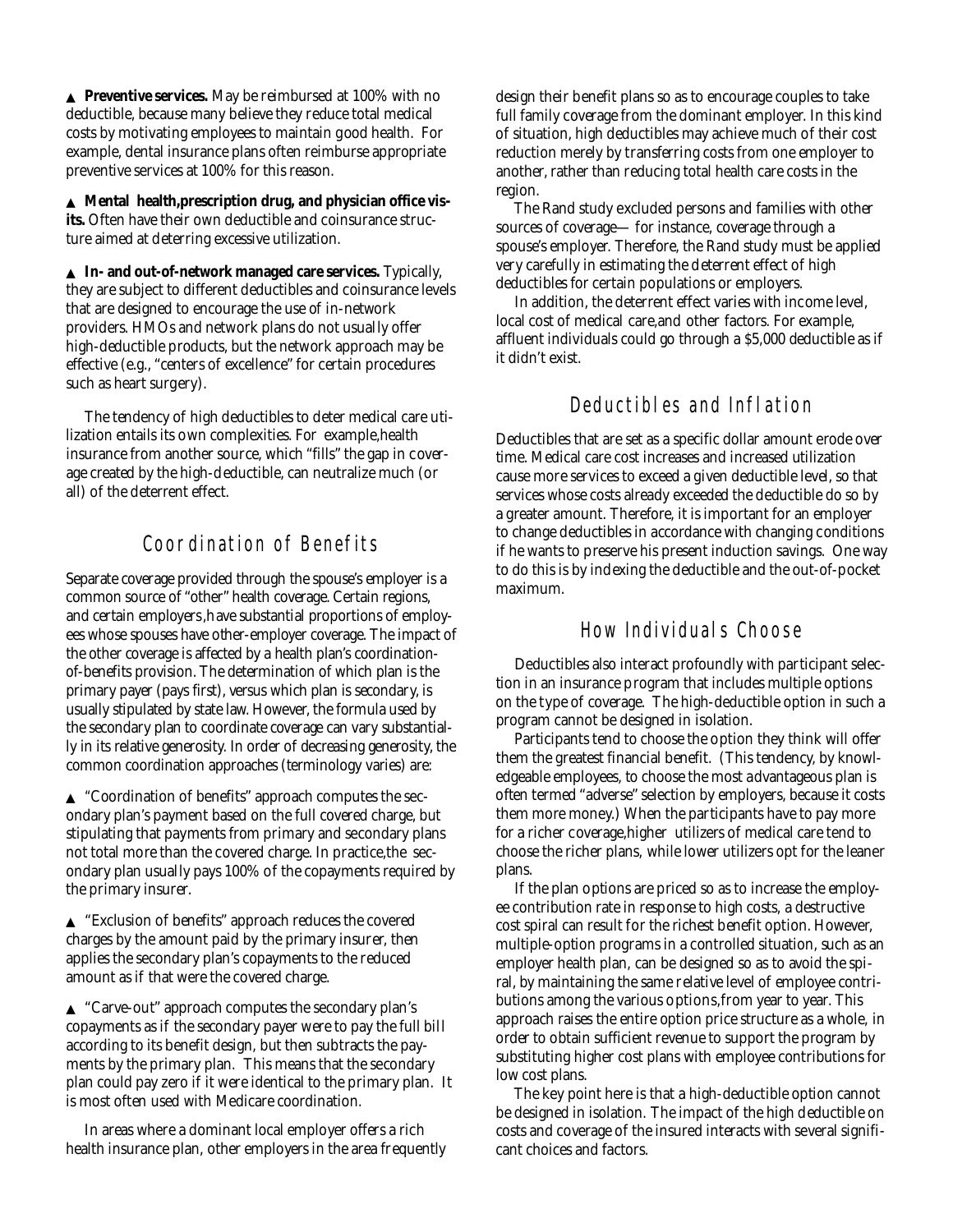## Basis for Calculations

Analysis of the effect of a high-deductible/MSA plan must be based on a valid distribution of charges. The work group reviewed a number of datasets that show distributions of charges for insured plans. Two public sources are the Society of Actuaries (SoA) 1992 Indemnity Plan Medical Expense Survey and the National Medical Expenditure Survey (NMES). Two work group members provided additional datasets not publicly available, based on their own experience analyses.

After reviewing the four datasets, the work group agreed that the NMES, SoA,and the work group's dataset all provided a reasonable representation of the distribution of charges for currently insured people in the United States.1 Since the work group's dataset was disaggregated by age group and adult/child group, it was agreed that the work group's dataset was most appropriate for the analysis in this report. The close match of this dataset with the NMES and SoA was persuasive to the work group in supporting the use of the work group's dataset as representative of the insured population.

Table 11-2B, Figure II-1, and Figure II-2 are based on the work group's dataset and show the expected distribution of covered charges for a fee-for-service plan for the adult insured population in 1995. At the extremes, 17% of the population will have minimal or zero charges, and 12% will have charges greater than \$5,000 (the charges for these people account for 77% of all expected charges). The charges do not include **administrative expenses**.

<sup>1</sup>See technical Appendix for more detailed information regarding the development of these calculations and a comparison of these alternative datasets.

#### Table II-2B

#### American Academy of Actuaries Medical Savings Accounts Work Group's Dataset—Adult Only, 1995

| Band              | Percentage<br>of Claimants<br>in Band | Percentage<br>of Claimants<br>in Band |
|-------------------|---------------------------------------|---------------------------------------|
| \$0-\$500         | 52.79%                                | 2.85%                                 |
| \$500-\$1,000     | 13.98                                 | 3.68                                  |
| \$1,000-\$2,000   | 11.63                                 | 6.27                                  |
| \$2,000-\$3,000   | 5.71                                  | 4.74                                  |
| \$3,000-\$4,000   | 3.39                                  | 4.49                                  |
| \$4,000-\$5,000   | 1.55                                  | 2.62                                  |
| \$5,000-\$6,000   | 0.96                                  | 1.92                                  |
| \$6,000-\$7,000   | 1.34                                  | 3.11                                  |
| \$7,000-\$8,000   | 1.20                                  | 3.32                                  |
| \$8,000-\$9,000   | 0.84                                  | 2.70                                  |
| \$9,000-\$10,000  | 0.47                                  | 1.68                                  |
| \$10,000-\$15,000 | 2.39                                  | 10.86                                 |
| \$15,000-\$20,000 | 1.42                                  | 9.33                                  |
| \$20,000-\$25,000 | 0.47                                  | 3.93                                  |
| $$25.000+$        | 1.86                                  | 38.50                                 |
|                   | 100.00%                               | 100.00%                               |

*Source: American Academy of Actuaries*

Note: A non-managed plan adjustment was performed.

A family distribution was developed from the NMES data, since that database reports by family unit and was shown to be similar to the individual distribution dataset. Two adjustments were necessary to develop a family distribution with a similar cost basis as the individual dataset. First, the NMES dataset was adjusted to the same cost basis as the original dataset using the following process:

The average claim from NMES was determined as A

The average claim from the individual dataset was determined as B

The average individual claim (B) was adjusted to an equivalent family rate by multiplying the B by 2.6=C (the 2.6 is the typical ratio of family to individual premium).

Each claim in the NMES dataset was multiplied by the ratio of C to A.

Second,the NMES dataset counts single households as "families". Since family coverage would cover households of two or more individuals, an estimated distribution of single households was removed from the family dataset. The adjustment was made by subtracting the individual dataset from the NMES dataset, after the above adjustment to place both datasets on the same cost basis.

The SoA is a survey of charges covered by insurance. NMES reports on all health related expenses including those not covered by insurance such as over-the-counter drugs and cosmetic surgery. Feldstein and Gruber adjusted to NMES study to include only physician and hospital expenses. This adjustment probably produced charges that were very close to those that would be covered by insurance. There are probably some charges in the NMES analysis that would not be covered, such as cosmetic surgery. There may be others charges, such as prescription drugs, that were removed. However, further information on the Feldstein and Gruber adjustments were not available. (More detailed documentation on these calculations is available upon request.)

#### Analysis

The tables that follow compare the changes in premiums and out-of-pocket copayments that result when copayments are increased. The premiums were determined through a twostep process. First, the copayments were determined for the illustrative current plan and then for the high-deductible plan. Second, the initial covered charges were reduced by an amount equal to the increase in copayments, multiplied by the induction factors. Finally, the copayment formula was applied to these reduced covered charges to determine the expected payments by the plan.

The result of (1) percentages of persons in the covered charges category times (2) the payments is the expected premium in 1995 dollars before **administrative expenses**. The gross premiums include an estimated administrative expense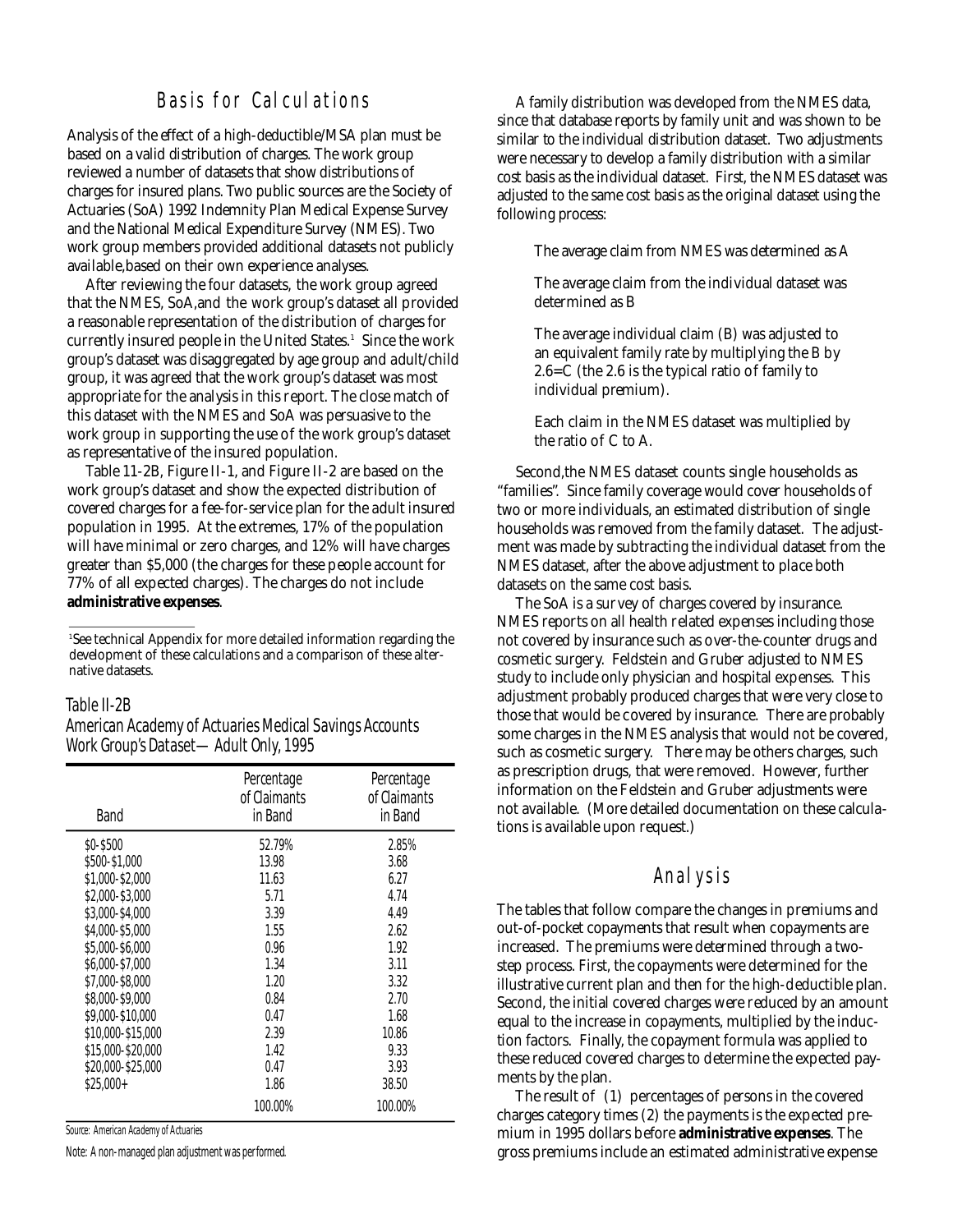



Figure II-2



of 15% of health care payments. This estimate for administrative expenses was based on a study by Hay/Huggins for the Congressional Research Service (*Administrative Factor Analysis for Health Plans in Regional Alliances*), which determined that the average expense for all insured plans in the United States was 15% of payments.

With standard-deductible plans, there are a high number of relatively low-cost items for which administrative expenses represent a high percentage of the claim payments. These will not be incurred with a high-deductible plan. On the other hand, the insurer will expend considerable expense in managing the high claims filed under the high-deductible portion of the MSA/high-deductible plan. Many expenses, such as premium taxes and commissions (for insured plans), will apply equally to all plans. As a reasonable approximation, the report uses 15% for both the low-deductible and the high-deductible plans. The 15% administrative expense calculation for highdeductible plans will be made on a smaller base.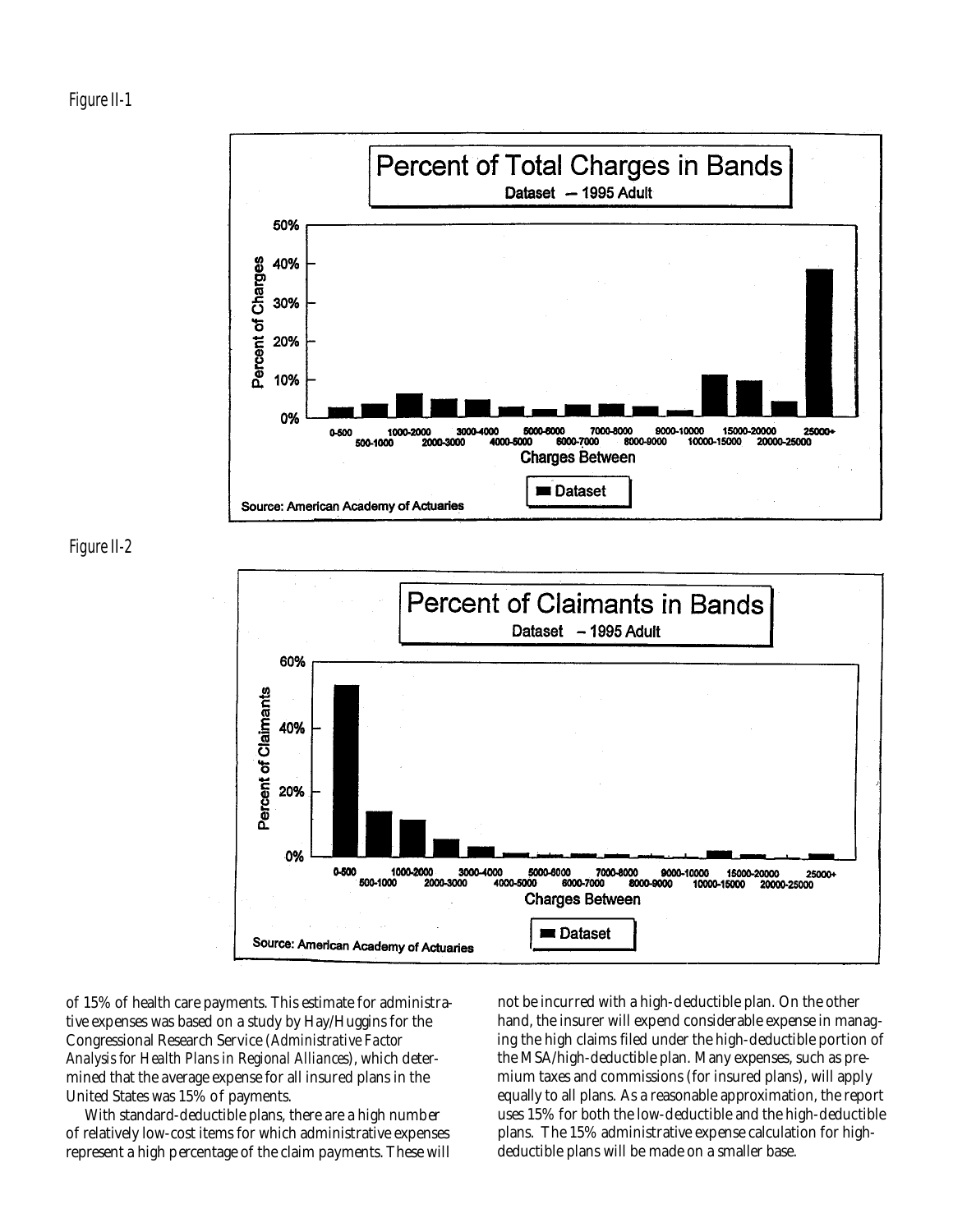## Table II-3 Cost Effect of Change to \$1,500 Deductible Plan for Individuals

|      |                                                  | \$200                                                           |                               | \$1,500 Deductible,<br>\$2,500 Maximum Out-of-Pocket              |         |                    |
|------|--------------------------------------------------|-----------------------------------------------------------------|-------------------------------|-------------------------------------------------------------------|---------|--------------------|
|      |                                                  | Deductible,<br>\$1,000<br>Maximum<br>Out-of-Pocket <sup>a</sup> | Before Induction <sup>b</sup> | After Induction<br><b>HCFA</b><br>Low<br>Induction®<br>Induction® |         | High<br>Induction® |
| Plan | Premium                                          | \$2,699                                                         | \$2,178                       | \$2,030                                                           | \$1,996 | \$1,920            |
| 3.   | 2. Out-of-Pocket<br>Total Health<br>Expenditures | 341                                                             | 794                           | \$697                                                             | 642     | \$522              |
|      | $[(1) + (2)]$                                    | \$3,040                                                         | \$2,972                       | \$2,727                                                           | \$2,638 | \$2,442            |

*Source: American Academy of Actuaries*

<sup>a</sup> Cost of illustrative standard plan using American Academy of Actuaries distribution.

b Cost of illustrative high-deductible plan before induction.

c Cost of illustrative high-deductible plan considering the range of induction factors.

Table II-3 shows the premium and out-of-pocket expenses that would result if the average insured person were moved into the high-deductible plan, assuming that the person had no other choices for coverage. Before taking induction into consideration, the premium would decrease from \$2,699 to \$2,178, because of the application of the higher copayments. The insured's out-of-pocket expenses would increase from \$341 to \$794. The total health expenditures would decline slightly, because no administrative expenses would be associated with the insured's out-of-pocket payments. The effect of induction is shown using each of the three sets of factors from Table II-2A.

Tables II-4A and II-4B show, for individuals and families, respectively, the premiums for various high-deductible plans. The premiums were determined by the following process:

1. The increase in copayments from the assumed current individual plan was determined for each health care expense in the work group's dataset.

2. The increase in copayments from the assumed current family plan was determined for each health care expense in a family distribution, based on the NMES model.

3. The reduction in health care expense resulting from the induction effect was determined by applying the HCFA assumptions and method to the increase in copayments.

4. The copayments of the high-deductible plan were then applied to the revised health care expenses, to determine the aggregate health care costs reimbursed by insurance.

5. The aggregate insured health care costs were increased by 15% to account for administrative expenses.

#### Table II-4A

#### Cost of Different Copayment Designs—Individual Plan

| Deductible/<br>Maximum<br>Out-of-Pocket | Premium | <b>Reduction from</b><br><b>Baseline Premium</b> |
|-----------------------------------------|---------|--------------------------------------------------|
| <b>Baseline</b>                         |         |                                                  |
| \$200/\$1,000                           | \$2.699 | $-()$ -                                          |
| \$1,000/\$2,000                         | 2.176   | 523                                              |
| \$1,500/\$2,500                         | 1.996   | 703                                              |
| \$2,000/\$3,000                         | 1.871   | 828                                              |
| \$3,000/\$4,000                         | 1.666   | 1.033                                            |
| \$4,000/\$5,000                         | 1.501   | 1.198                                            |
| \$5,000/\$6,000                         | 1.369   | 1.330                                            |

*Source: American Academy of Actuaries* 

Note: Relative cost of plans after consideration of induction, before consideration of the MSA.

### Table II-4B Cost of Different Copayment Designs—Family Plan

| Deductible/ Maximum<br>Out-Of-Pocket | Premium | Reduction<br>from Baseline Premium |
|--------------------------------------|---------|------------------------------------|
| <b>Baseline</b>                      |         |                                    |
| \$400/\$2,000                        | \$6,567 | $-()$ -                            |
| \$1,000/\$2,000                      | 6.170   | 397                                |
| \$2,000/\$3,000                      | 5.411   | 1.156                              |
| \$3,000/\$4,000                      | 4,848   | 1.719                              |
| \$4,000/\$5,000                      | 4,385   | 2,182                              |
| \$5,000/\$6,000                      | 3.989   | 2.578                              |
| \$6,000/\$7,000                      | 3.661   | 2.906                              |
|                                      |         |                                    |

*Source: American Academy of Actuaries*

Note: Relative cost of plans after consideration of induction,before consideration of the MSA.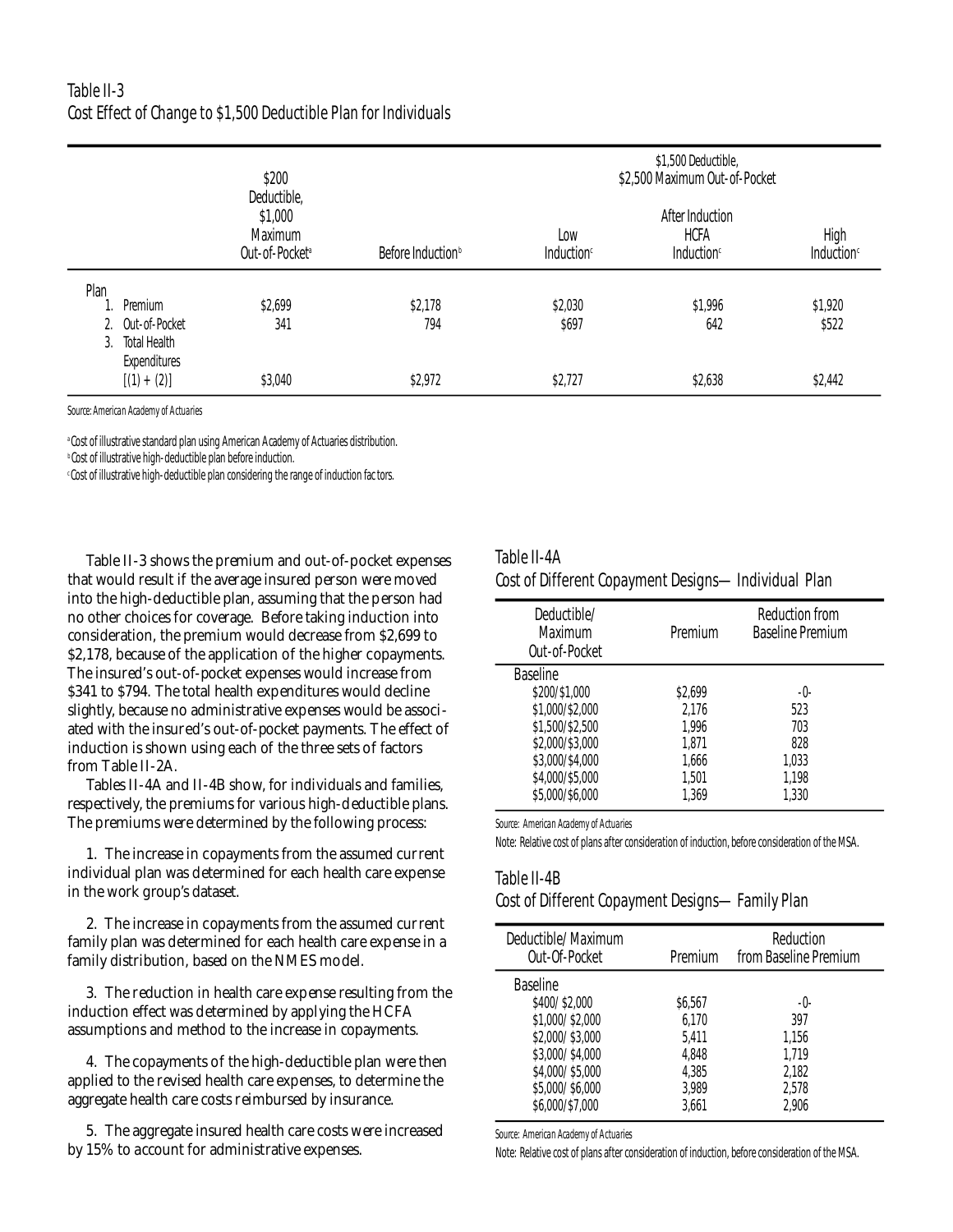# Practical Considerations

This discussion shows how a plan that wasn't designed with sufficient forethought could end up losing much of the savings attributable to the induction effect of a high-deductible plan. This is the dampening effect we referred to earlier. While it is possible that a sponsor of a tightly controlled plan can introduce design constraints that preserve much of the induction savings, it might be much harder to accomplish that goal in a loosely-regulated national plan. Absent restrictions, employees would be free to select from plans with a range of copayments and co-ordination features. Employers and insurers could (and many would) design their plans so as to take advantage of the selection process. Restrictions could narrow the freedom of employers, insurers, and employees to select against the program, but such restrictions would narrow the range of choices individuals could make. Also, enforcement of increased restrictions would add to the administrative expense of the program.

In the least regulated system, Congress would simply enact the tax framework necessary for MSAs,and permit employers, states, and individuals to change their health insurance within that framework.Employers and insurers could replace the current plans with high-deductible plans—but that would not be a requirement. Employers would also be free to maintain their current level of expenditures for health care or reduce, or increase,those payments.

Individuals would be free to select from among the range of insurance products available. For example, when a choice was available, the healthier individuals would tend to select the high-deductible, low-cost plan, while the less healthy would

tend to choose a low-copayment plan. In many families, one member would select a low-copayment plan, while another family member who works for another employer would select a high-deductible plan, or choose not to be covered.Or, if available, all family members would select high-deductible plans from their respective employers and rely on the coordinationof-benefits provisions to pay most or all of covered charges.

As a consequence,the high-copayment plans would cover the healthiest individuals, and the lower-copayment plans would cover the less healthy individuals. That selection process would, in turn, result in increases in premiums for the low-copayment plans and decreases in premiums for the high-deductible plans.

# Effects of Selection

Table II-5 shows the potential premium levels that would result from the selection process if individuals were free to select either the current or the high-deductible plan. The calculation assumes that three-fourths of the individuals with no significant health care expenses would select the highdeductible plan. It was also assumed that half the individuals with the highest health care expenses would select the highdeductible plan and that half would select the current plan. For individuals other than those with insignificant health care costs and those with high health care costs, the percentage selecting the high-deductible plan was graded between 75% and 50%. The selection would be greater for the higher deductible plans and lower for the relatively low deductible plans. Table II-5 only shows the same selection at each point.

| Table II-5                 |
|----------------------------|
| <b>Effect of Selection</b> |

| Maximum              |                 | Premium Before Selection |                 | Premium After Selection |  |  |
|----------------------|-----------------|--------------------------|-----------------|-------------------------|--|--|
| Out-of-Pocket in     | \$200           | High                     |                 | High                    |  |  |
| High-Deductible Plan | Deductible Plan | Deductible Plan          | Deductible Plan | Deductible Plan         |  |  |
| \$1,000/\$2,000      | \$2.699         | \$2.176                  | \$4,343         | \$1,585                 |  |  |
| \$1,500/\$2,500      | \$2.699         | \$1,996                  | \$4,343         | \$1.430                 |  |  |
| \$2,000/\$3,000      | \$2.699         | \$1.871                  | \$4.343         | \$1,330                 |  |  |
| \$3,000/\$4,000      | \$2,699         | \$1.666                  | \$4.343         | \$1.171                 |  |  |
| \$4,000/\$5,000      | \$2,699         | \$1,501                  | \$4.343         | \$1,048                 |  |  |
| \$5,000/\$6,000      | \$2.699         | \$1,369                  | \$4,343         | \$950                   |  |  |

*Source: American Academy of Actuaries*

Note: Analysis based on the change in cost of plans if both are offered to a standard population.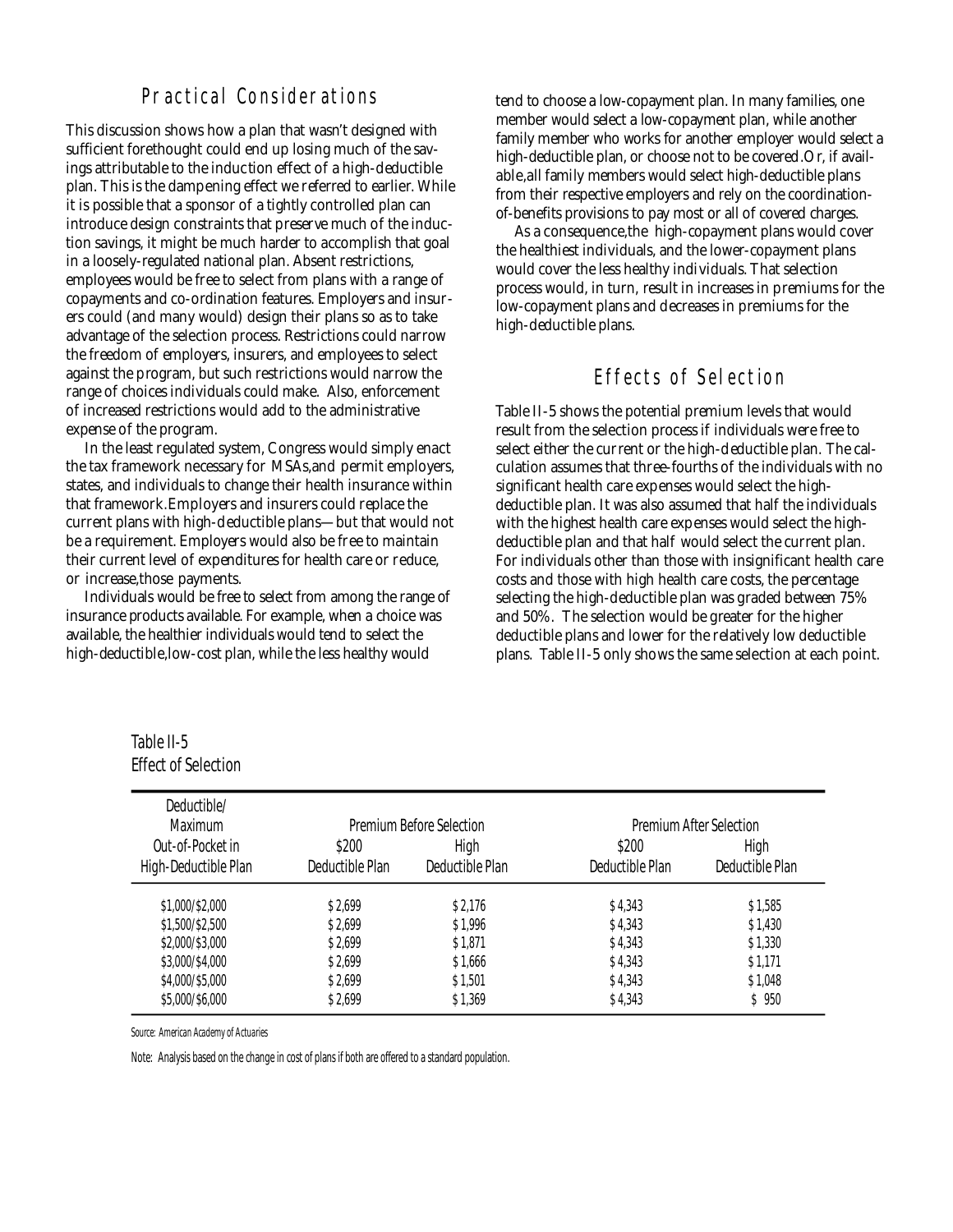# Design of Medical Savings Accounts

There are two principal design themes for employer-sponsored MSAs: (1) the key considerations<br>when an employer is contemplating a switch to an<br>MSA as a possible health care arrangement and<br>(2) some of the complexities enta here are two principal design themes for employer-sponsored MSAs: (1) the key considerations when an employer is contemplating a switch to an MSA as a possible health care arrangement and (2) some of the complexities entailed in using an or a PPO is already in place.

# Considerations in Using MSAs

In deciding whether an MSA makes sense in a particular situation,several questions should be considered.

▲ **Total Medical Costs.** What will the total medical costs be under the proposed plan design, including all costs paid out of the MSA account, **corridor**, and other out-of-pocket expenses, and insurance coverage? The sum of all the medical costs paid from the MSA and insurance plans should be compared with the costs of other types of medical coverage.

▲ **Tax Considerations.** What are the tax consequences to the various parties? Costs or benefits can accrue to various parties, depending on the particular tax laws in place. The tax environment can also create strong incentives for changing behavior.

▲ **Administrative Expenses.** What are the administrative expenses associated with combining the MSA with the insurance coverage? One would generally expect that the expenses associated with administration of an MSA would be much lower than for an insurance coverage (less processing time, charge adjudication, selling, and other costs). However, remember that it is the total costs that are critical.

▲ **Vesting.** How much will be left as a remaining balance in the MSAs, which are vested in the employees? While these are not consumed as medical expenses, they will be part of the cost to the funder, because any unspent balance will revert to the employee.

To assess the effects of MSAs under various scenarios, the savings or costs that accrue from each of these elements must be evaluated and then summed. In addition, the impact on future trends in health care costs should also be considered. To the extent that MSAs (or any health care financing device, for that matter) are successful in changing the utilization and administrative expenses of health care, they will have an impact on financing of health care in future years as well.

# Total Medical Costs

With high-deductible plans, people generally use a lot less health care services than they do with low-deductible plans (as long as they don't have some other kind of coverage to fill in the gap left by the deductible). Likewise, plans with high coinsurance, such as 50%, will have substantially lower utilization rates than plans with 10% or 20% coinsurance. When an MSA is added to a high-deductible plan or a plan with high coinsurance, each insured can look upon the MSA in one of two ways,in any particular situation:

 $\triangle$  As a type of insurance coverage, similar to the standard lowdeductible coverage in that services are mostly paid for by a third party, after deductibles are satisfied. Insureds who adopt this view would have little incentive to reduce use of services.

▲ Similar to a personal savings account. Insureds who adopt this view would have considerable incentive to reduce use of services that would be paid for from the MSA.

Appreciating this distinction is critical to determining the precise effect of MSAs on utilization.

If employees have "ownership" of the MSA, and think of it as a personal savings account, their utilization of health care services would be similar to, or slightly higher than, utilization in the associated high-deductible plan. Higher utilization could ensue if MSA funds were used for preventive or other services that were not **covered services** under a previous or current plan design. Examples include routine physicals, and dental or vision services. The MSA might also be used to pay for services subject to deductibles or high coinsurance that people could not otherwise afford.

If the sense of ownership is diminished, or if the workings of an MSA are not effectively communicated to employees, utilization could increase substantially. When employees fail to perceive their MSA as a kind of personal savings account, utilization should begin to approach that of lower-deductible or low out-of-pocket policies. If the incentive is consistent with that of an FSA, we would expect the utilization to be even higher than with the low-deductible policy, because of the "use it or lose it" provision.

# Tax Considerations

Tax treatment and accounting restrictions can have a major impact on the appeal of MSAs to markets and the potential tax revenues of governments. Discussed below are some possible effects, from several perspectives.

▲ **Insured (Employee)**. Under current law, out-of-pocket payments and employee contributions usually must be made from after-tax monies. However, if they are passed through an employer-sponsored FSA, they can be made from beforetax monies. Typical MSA proposals would permit contributions to the MSA and payments for covered health expenses from before-tax monies. Employees would have to pay taxes on MSA disbursements for other purposes, as well as a penalty if the disbursement were made before a specific date. One alternative being proposed is to penalize such disbursements if made before age  $59^{1/2}$ .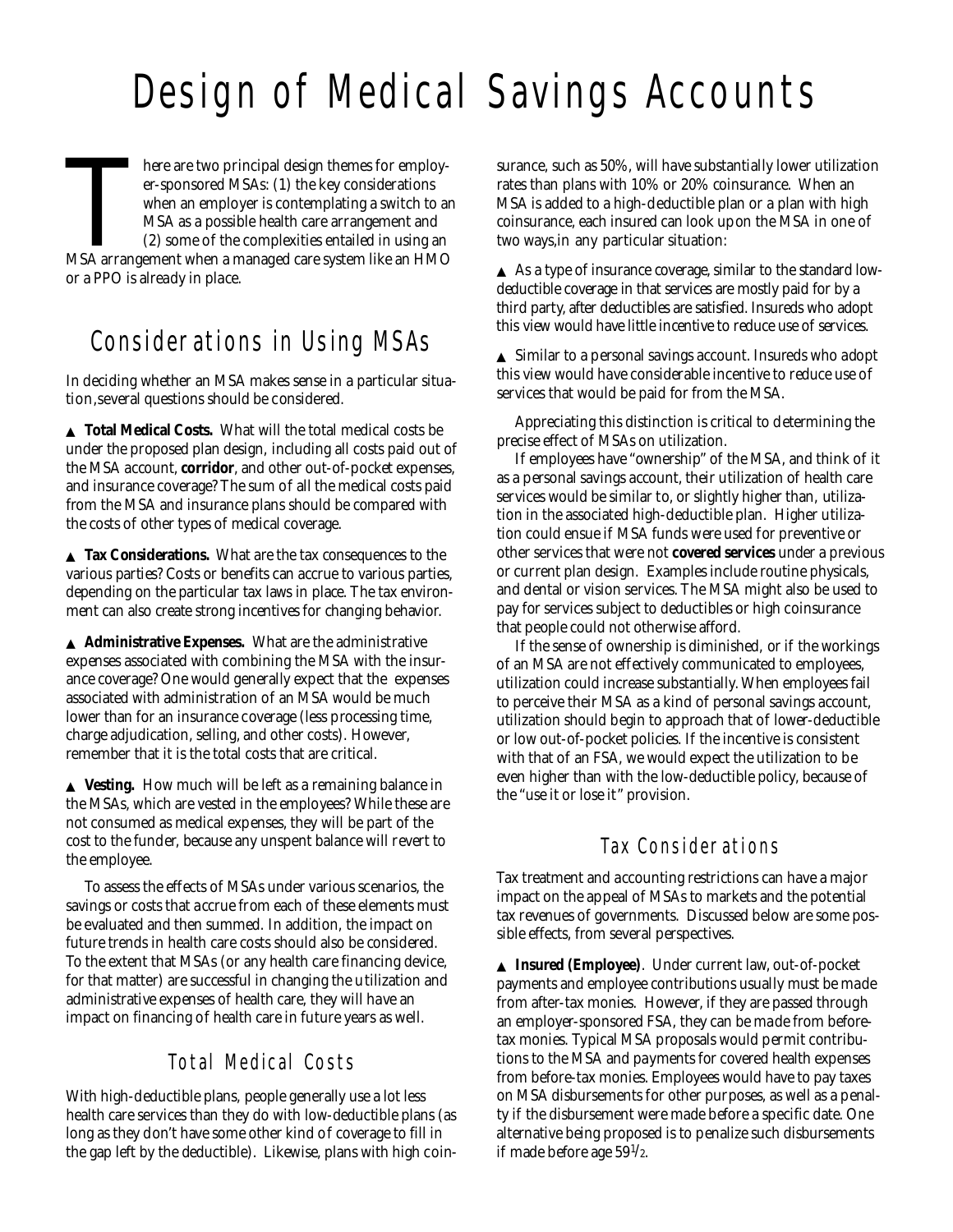▲ **Employers**. Under current law, employer health care expenses are 100% tax deductible.

▲ **Tax on Investment Return.** Under current law, any interest on investments in the MSA would be taxed as ordinary income at the applicable marginal tax rate. Under various proposals, these investment earnings are not taxed until withdrawn. Some proposals would require taxation of the inside buildup.

▲ **Uses of Account Balances.** Under most proposals, MSA withdrawals may be made for any IRS medically recognized expense. So any changes in IRS rules would change both patterns and levels of utilization.

# Administrative Expenses

The administrative expenses associated with an MSA can vary widely, depending on how the MSA is designed. The illustrative analysis used here assumes that the MSA would not be subject to premium taxes, commissions, or extensive reporting for tax qualification. In that case, the MSA administrative expenses should run around 2% of the total MSA contributions in a g iven year. The current plan and high-deductible plan component of the MSA/high-deductible plan, included administrative expenses of 15% of covered charges, based on the analysis presented earlier.

# Vesting of MSA Balances

Balances in tax-qualified plans would be subject to federal minimum vesting requirements. To promote the employee's sense of ownership of the MSA funds, it might be helpful to have full and immediate vesting of the account balance.

# The MSA and Managed Care

Integrating the MSA concept with managed care presents special problems, particularly when an HMO is involved. In many cases, both federal and many state HMO laws would have to be modified to be an integral part of a high-deductible MSA plan. There are two ways to integrate the MSA concept with the prevailing methods of managing health care costs:

▲ Offer managed care as a separate option, alongside the prototype MSA described here.

 $\triangle$  Try to integrate managed care within the framework of the MSA itself. This approach, however, is fraught with difficulties—legal, operational, and administrative (expenses).

### The HMO, or Insured PPO, as an Employee Choice Alongside the MSA

One major problem with this first approach is employer cost. A second problem concerns the incentives given to employees at enrollment time.

For employers who currently offer a choice between an HMO and a low-deductible plan, it is assumed that the new choice would be between the HMO and the high-deductible plan combined with an MSA. If employee contribution rates have been set such that the employer cost of the two current arrangements is approximately the same, it will be a good idea to apply this same principle to the new arrangement.

Keeping the employer cost the same suggests that the employer contribution to each MSA would not be equal to the total difference between the cost of the low-deductible plan and the high-deductible plan; instead, it would be adjusted in accordance with the rate of employee contributions. As noted above, it is possible to design an MSA that accepts employee contributions, thus leaving the combined (employer plus employee) contribution to the MSA approximately the same.

There are two potential scenarios where an MSA and an HMO are options. Under the first, the employer would continue to pay premiums to the HMO, without regard to the level of contribution being made to the MSA. However, if, as could easily be the case, the cost of the HMO is lower than the cost of the low-deductible plan, an employer might discover that the MSA/high-deductible arrangement is costing more than the HMO (or insured PPO). This would, to a large extent, depend on the level of contribution the employer would make to the MSA. If a significant number of employees in the HMO believed they would be better off financially by switching to the MSA/high-deductible arrangement, it may well be that the employer's total costs would increase.

Bear in mind that employee selection patterns are very often difficult to predict. They introduce pricing uncertainties that would affect any multi-option program, including an MSA.

Historically, the early enrollments in HMOs seem to consist of a younger subset of the population, although heavily weighted towards families, who consider important the rather unlimited low-cost access to primary care. With an option for an MSA/high-deductible arrangement,many of these younger employees—particularly the single ones, would conclude that they could save more money with the MSA (see Section IV). A shift of younger employees to the MSA would increase the average age of the population remaining in the HMO, resulting in higher rates for the HMO and greater apparent savings in the MSA arrangement.

There is another way to handle situations in which both an HMO and an MSA are offered as options: Let employees enroll in the HMO, paying for it with the employer's premium for the high-deductible plan, plus a portion of the contribution to the MSA. Since many HMO prices are lower than the cost of a traditional fee-for-service plan, this strategy would guarantee that a balance was preserved in the MSA, which could be spent on other miscellaneous medical expenses, or saved. While this arrangement might be more attractive to the employee, and appear equitable to all, the fact is that in those cases where the HMO was less expensive than the original fee-for-service plan under a non-contributory plan, the employer's cost for HMO enrollment increased to the point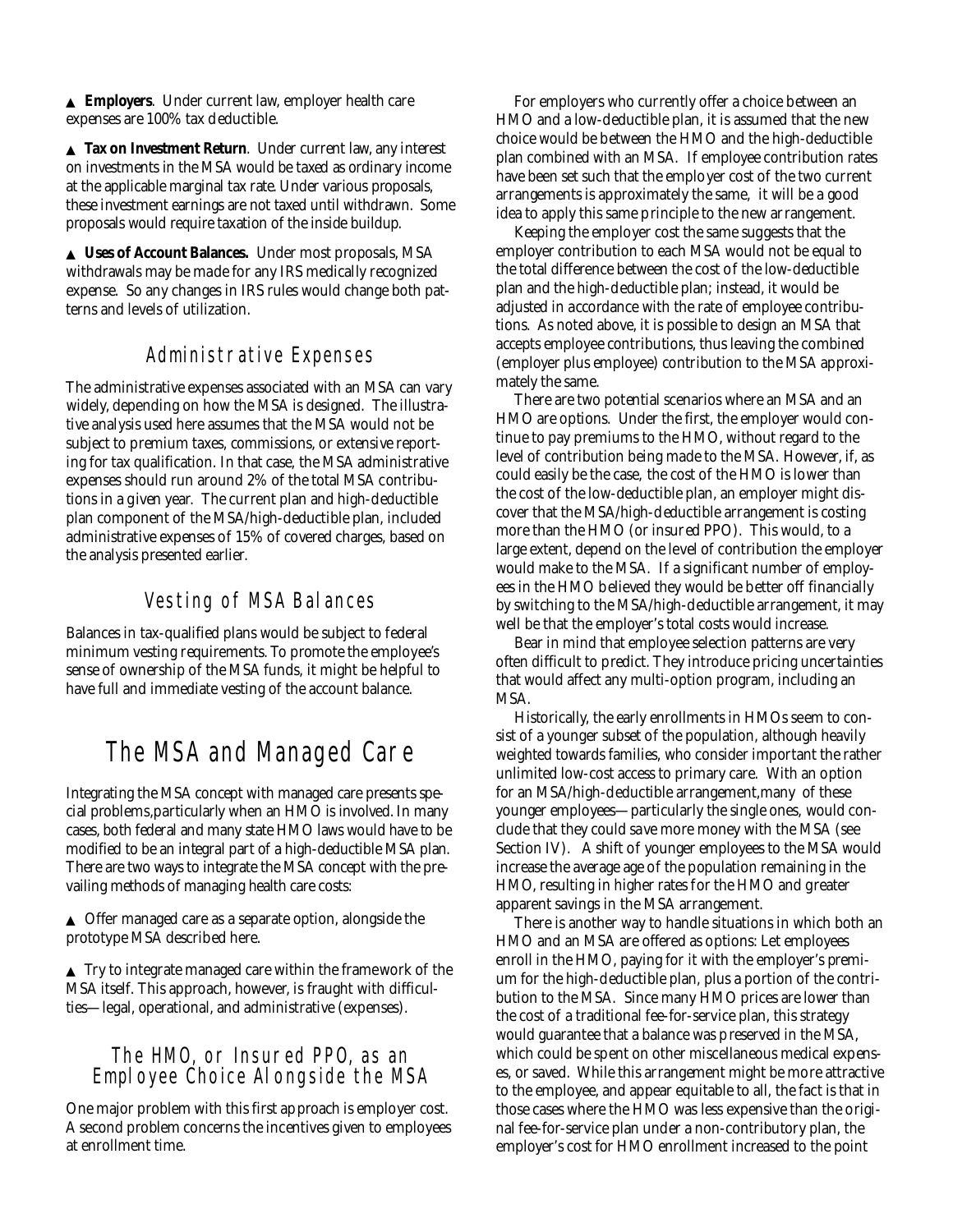where it was the same as the previous fee-for-service plan. The shift of the younger HMO enrollees back into the highdeductible indemnity plan, after they come to recognize the possibility of profiting from an MSA, would still be a major possibility.

Nevertheless, depending on the shifts in enrollment and how quickly such movements occurred, it may be possible for an employer to offer HMOs, or insured PPOs,as a choice along with an MSA plan.

# Possible Integration of HMO/PPO Within an MSA

It may be very difficult to integrate an HMO into the framework of an MSA, since HMOs do not, typically, use deductibles. It might be possible, in some cases, to integrate a managed care program into an MSA, but there could also be serious problems. For example,currently, an all-purpose deductible is not allowable under a federally qualified HMO, and is probably excluded under most state statutes as well. In addition, offering a closed-panel HMO through an MSA would destroy the apparent freedom conveyed by an MSA, to select any provider and purchase services not offered under the HMO benefit plan. So, it may well be that the only practical means of relating an HMO to an MSA arrangement would be to offer them as separate options.

Here are a few potential approaches to integration (which need further research):

▲ Some HMOs might find MSAs useful in controlling utilization of outpatient and office services. In principle, HMOs could develop for such services a schedule of "charges," which members could pay for from their MSA funds. The scale of "charges" could be set below the prevailing fee-for-service charges, and still deter unnecessary utilization. Any savings from reduced utilization would be used to fund the MSA.

 $\blacktriangle$  It remains to be seen whether such an approach would be viable in practice. A key question is whether the reduced utilization would produce enough savings to fund the MSA. In addition, the HMOs that already control outpatient and office services effectively are unlikely to find this approach attractive.

▲ A typical MSA could be included as an Exclusive Provider Organization (EPO) product. All services would still have to be obtained from the HMO network,and free use of the MSA account for non-covered or non-authorized services would not be possible. Side by side with the fee-for-service MSA, it is possible that an HMO MSA could compete with a somewhat lower deductible and lower corridor—and still end up on a financially sound basis. This option would be most attractive to an Individual Practice Association (IPA) model that reimburses on a fee-for-service basis.

 $\triangle$  One problem with this arrangement, though, is that the large deductible makes it impossible to use capitation,unless the employee agrees that some part of the MSA money is to

be used for capitation (e.g., primary care). Also, many integrated plans (staff models, closed-panel group practice plans) do not fully know how much a particular service costs within their system. Fee-for-service charge rates might look somewhat high compared with discounted rates available in the market, but it is presumed that utilization would be controlled to a point where the total cost would still be efficient. An HMO's effectiveness could be imperiled if it unbundled a closed panel such that physicians no longer had an incentive to control costs through capitation.

▲ The "managed MSA" might build in aspects of a PPO or a POS plan, which would make it somewhat more like the original concept of the MSA. The HMO or PPO network could be offered as a low-cost source of care to people covered through the MSA/high-deductible insurance program. Since they had the option of going outside the network, all the care would have to be unbundled, which might make it impossible for a fully integrated program that owned its own hospital to participate.

Because of the additional complexity, there would have to be a new incentive—in addition to a statement that negotiated prices are more favorable in the PPO or HMO—in order to keep patients in the network, instead of seeking care elsewhere. At a minimum, this would involve balance billing, wherein 100% of the fees paid out of the MSA would be reflected in meeting the deductible within the network, whereas only 80% would go toward the deductible if they went outside of it (possibly, a large element of balance billing could be involved). The MSA might be used to pay the balance billing, as well as 20% coinsurance, but this could not be used to satisfy the deductible (which counts only network services).

The complexity of this approach could give rise to dissatisfaction among employees, especially if they had presumed that the MSA were going to offer them more than they in fact got from it. The complexity of claim processing would also add to the administrative expense.

It would be very difficult,under this arrangement, to explain to an employee exactly how much his out-of-pocket will be when he reaches the stipulated deductible. Still, it seems possible that advertising negotiated or low fee levels in the network could provide the incentive to use the network, thus producing the utilization control the employer desires. At this point,it is unknown whether the preferred network (with utilization controls to limit services to those medically necessary) would integrate well with the MSA's basic incentive—for the employee to save his own money.

▲ The employer should consider how to adjust for the benefits that are mandated in the various states (assuming no ERISA preemption). For example, state laws now require first-dollar coverage of certain tests, immunizations, pre-natal care, etc. In the managed care option,this might be capitated; in the MSA option, it could be included with the premium for the high deductible plan, although this would complicate the task of communicating how the \$3,000 deductible works. One design approach might be to capitate primary care.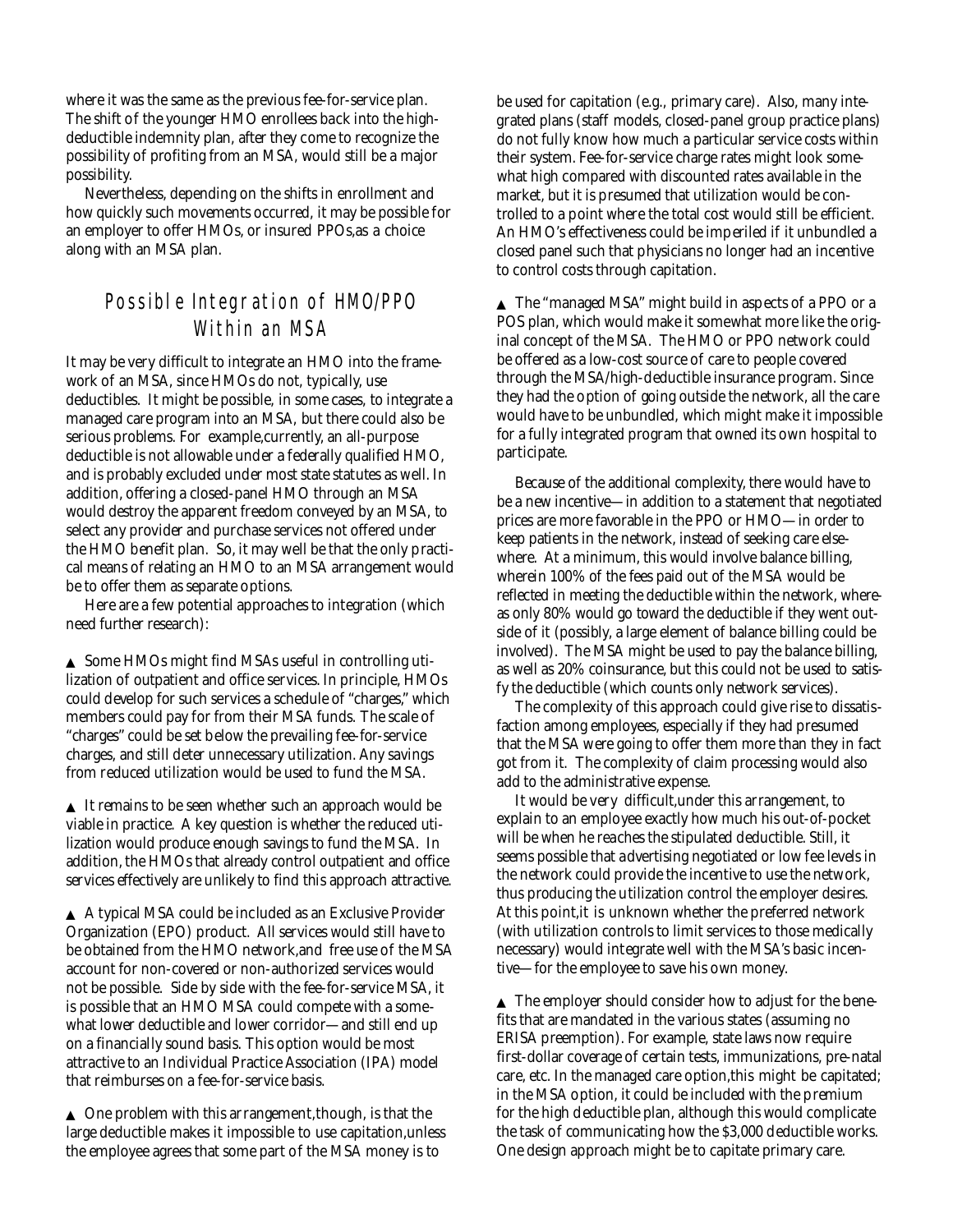Typically, primary care capitation involves only some 10%– 20% of the basic health care cost, which could be taken out of the MSA. The state-mandated coverages could be included.

Remember that, regardless of the employer's wishes, the fully insured high-deductible plan is still subject to all the mandated benefits. Presumably, MSA coverage could be adjusted if an employer wishes to carve out such items as mental health, prescription drugs, etc.

▲ Another approach to integrating an HMO with an MSA arrangement would be to pay to the HMO a premium that would cover only the relatively expensive services like in-hospital care, including professional components; day surgery, including hospital outpatient or surgi-center fees; and other services related to expensive care. Then, the MSA would cover only outpatient care, and any referral services required for diagnosis prior to inpatient care.

While some accommodation to managed care might be possible within the framework of an MSA, some physicians in managed care organizations might object. At least one attraction of managed care, and a reason for its lower inpatient cost, is the relatively easy access to, and full coverage of, primary and preventive care. To the extent that having an MSA and saving the money in it motivates families to avoid spending money for primary care and early access, physicians may feel they have lost the ability to control their patients' acute illnesses and chronic conditions. If physicians feel they will not be able to treat their patients properly (because patients can go outside the network [e.g., PPO or POS] or because they are discouraged from seeking early treatment because it involves spending money out of their MSAs),they may oppose the idea of integrating the HMO with the MSA, which might then force the HMO to consider the dual-choice arrangement as its only viable option.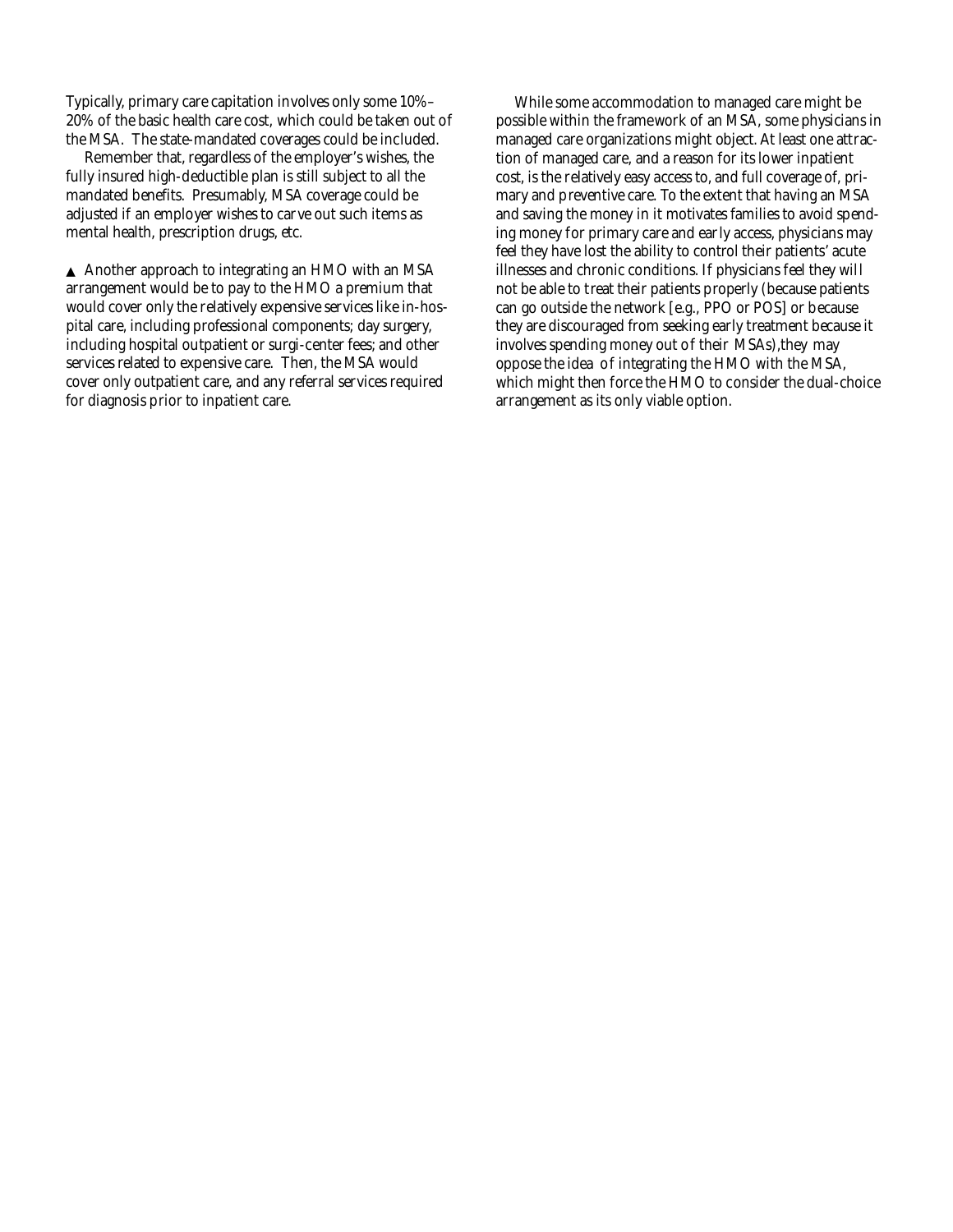# Combining High-Deductible Plans with MSAs

ection II discussed the induction effect. Here, we<br>will attempt to quantify that effect, on (1) the<br>expenditures of the average employee, and (2) the<br>average total claim cost and administrative expense<br>Also, we briefly ana ection II discussed the induction effect. Here, we will attempt to quantify that effect, on (1) the expenditures of the average employee, and (2) the average total claim cost and administrative expenses. Also, we briefly analyze the various winners and plan to the MSA/high-deductible plan arrangement. Finally, we discuss the potential effect of the arrangement on employers, including some of the factors that would influence risk and selection.

### Table IV-1 Employee Savings—Individual Plan

|                | Deductible/<br>Maximum Out-Of-Pocket                | \$200/\$1,000    |                  | \$1,500/\$2,500             |                    |
|----------------|-----------------------------------------------------|------------------|------------------|-----------------------------|--------------------|
|                | Proportion of MSA                                   | Not              | 10%              | 50%                         | 90%                |
|                | Considered as Savings                               | Applicable       | Low Effect       | Medium Effect               | <b>High Effect</b> |
|                |                                                     |                  |                  | Employer Costs <sup>a</sup> |                    |
| 1.             | Premium                                             |                  |                  |                             |                    |
|                | 1a. For Administrative Expense                      | 282              | 220              | 215                         | 209                |
| 2.             | 1b. For Claims<br>Subtotal $[(1a) + (1b)]$          | 1,877<br>\$2,159 | 1,471<br>\$1,691 | 1.436<br>\$1,651            | 1,398<br>\$1,607   |
| $\overline{3}$ | <b>MSA Contribution</b>                             |                  |                  |                             |                    |
|                | 3a For Administrative Expense                       | 0                | 9                | 10                          | 11                 |
|                | 3b. For MSA Claim Fund                              | 0                | 459              | 498                         | 541                |
| 4.             | Subtotal $[(3a) + (3b)]$                            | \$0              | \$468            | \$508                       | \$552              |
| 5.             | Total $[(2) + (4)]$<br>$(80\% \text{ of } $2,699)$  | \$2,159          | \$2,159          | \$2,159                     | \$2,159            |
|                |                                                     |                  | Employee Costsb  |                             |                    |
| 6.             | Premium                                             |                  |                  |                             |                    |
|                | 6a. For Administrative Expense                      | 70               | 55               | 54                          | 52                 |
|                | 6b. For Claims                                      | 470              | 368              | 359                         | 350                |
| 7.<br>8.       | Subtotal $[(6a) + (6b)]$<br><b>MSA Contribution</b> | \$540            | \$423            | \$413                       | \$402              |
|                | 8a. For Administrative Expense                      | 0                | 2                | 2                           | 3                  |
|                | 8b. For MSA Claim Fund                              | 0                | 115              | 125                         | 135                |
| 9.             | Subtotal $[(8a) + (8b)]$                            | \$0              | \$117            | \$127                       | \$138              |
|                | 10. Total $[(7) + (9)]$                             |                  |                  |                             |                    |
|                | (20% of \$2,699)                                    | \$540            | \$540            | \$540                       | \$540              |
|                | 11. Out-of-pocket medical expenses                  | \$342            | \$851            | \$772                       | \$672              |
|                | 12. MSA Contribution<br>$[(3b) + (8b)]$             | 0                | \$574            | \$623                       | \$676              |
|                | 13. Net employee cost                               |                  |                  |                             |                    |
|                | $[(10) + (11) - (12)]$                              | \$882            | \$817            | \$689                       | \$536              |
|                | 14. Employee Savings (\$)                           |                  |                  |                             |                    |
|                | $$882 - (13)]$                                      | N/A              | \$65             | \$193                       | \$346              |
|                | 15. Employee Savings (%)                            | N/A              | 7%               | 22%                         | 39%                |
|                | [(14) / \$882]                                      |                  |                  |                             |                    |

*Source: American Academy of Actuaries*

a Assumes that the employer will predict the savings from copayment change and pay that amount to an MSA. Total employer costs (line 5) are held constant.

**The total of premium share plus out-of-pocket medical expenses less the MSA contribution. Line** 13 is net annual employee cost. Lines 14 and 15 show reduction in net employee cost.

# The Average Employee

The case considered here is a switch from the low-deductible plan to a combination of a high-deductible plan with an MSA. This illustration assumes that the employer will freeze his contributions (line 5 of Tables IV-1 and IV-2) and thus reflects all savings back to the employee who contributes a relatively small part of the total plan cost. In evaluating this possibility, it is necessary to consider whether this is a realistic assumption for the employer.

#### Table IV-2 Employee Savings—Family Plan

|                | Deductible/<br>Maximum Out-Of-Pocket                      | \$200/\$1,000     |                             | \$3,000/\$4,000      |                           |
|----------------|-----------------------------------------------------------|-------------------|-----------------------------|----------------------|---------------------------|
|                | Proportion of MSA<br>Considered as Savings                | Not<br>Applicable | 10%<br>Low Effect           | 50%<br>Medium Effect | 90%<br><b>High Effect</b> |
|                |                                                           |                   | Employer Costs <sup>a</sup> |                      |                           |
| 1              | Premium<br>1a. For Administrative Expense                 | \$685             | \$529                       | \$519                | \$509                     |
|                | 1b. For Claims                                            | \$4,569           | \$3,525                     | \$3,460              | \$3,392                   |
| 2.             | Subtotal $[(1a) + (1b)]$                                  | \$5,254           | \$4,054                     | \$3,979              | \$3,901                   |
| $\overline{3}$ | <b>MSA Contribution</b><br>3a. For Administrative Expense | 0                 | 24                          | 25                   | 27                        |
|                | 3b. For MSA Claim Fund                                    | $\theta$          | 1,176                       | 1,250                | 1,326                     |
| 4.             | Subtotal $[(3a) + (3b)]$                                  | \$0               | \$1,200                     | \$1,275              | \$1,353                   |
| 5.             | Total $[(2) + (4)]$                                       |                   |                             |                      |                           |
|                | (80% of \$7,869)                                          | \$5,254           | \$5,254                     | \$5,254              | \$5,254                   |
|                |                                                           |                   | Employee Costs <sup>b</sup> |                      |                           |
| 6.             | Premium<br>6a. For Administrative Expense                 | 171               | 132                         | 130                  | 127                       |
|                | 6b. For Claims                                            | 1.142             | 882                         | 865                  | 848                       |
| 7.             | Subtotal $[(6a) + (6b)]$                                  | \$1,313           | \$1,014                     | \$995                | \$975                     |
| 8.             | <b>MSA Contribution</b>                                   |                   |                             |                      |                           |
|                | 8a. For Administrative Expense<br>8b. For MSA Claim Fund  | 0<br>0            | 6<br>293                    | 6<br>312             | 7<br>331                  |
| 9.             | Subtotal $[(8a) + (8b)]$                                  | \$0               | \$299                       | \$318                | \$338                     |
|                | 10. Total $[(7) + (9)]$                                   |                   |                             |                      |                           |
|                | (20% of \$7,869)<br>11. Out-of-pocket medical expenses    | \$1,313<br>\$973  | \$1,313                     | \$1,313              | \$1,313                   |
|                | 12. MSA Contribution                                      |                   | \$2,173                     | \$2,004              | \$1,798                   |
|                | $[(3b) + (8b)]$                                           | N/A               | \$1,469                     | \$1,562              | \$1,657                   |
|                | 13. Net employee cost                                     |                   |                             |                      |                           |
|                | $[(10) + (11) - (12)]$<br>14. Employee Savings (\$)       | \$2.286           | \$2,017                     | \$1,755              | \$1,454                   |
|                | $[$2,644 - (13)]$                                         | N/A               | \$269                       | \$531                | \$832                     |
|                | 15. Employee Savings (%)                                  |                   |                             |                      |                           |
|                | [(14)/ \$2,286]                                           | N/A               | 12%                         | 23%                  | 36%                       |

*Source: American Academy of Actuaries*

a Assumes that the employer will predict the savings from copayment change and pay that amount to an MSA. Total employer costs (line 5) are held constant.

b The total of premium share plus out-of-pocket medical expenses less the MSA contribution. Line 13 is net annual employee cost. Lines 14 and 15 show reduction in net employee cost.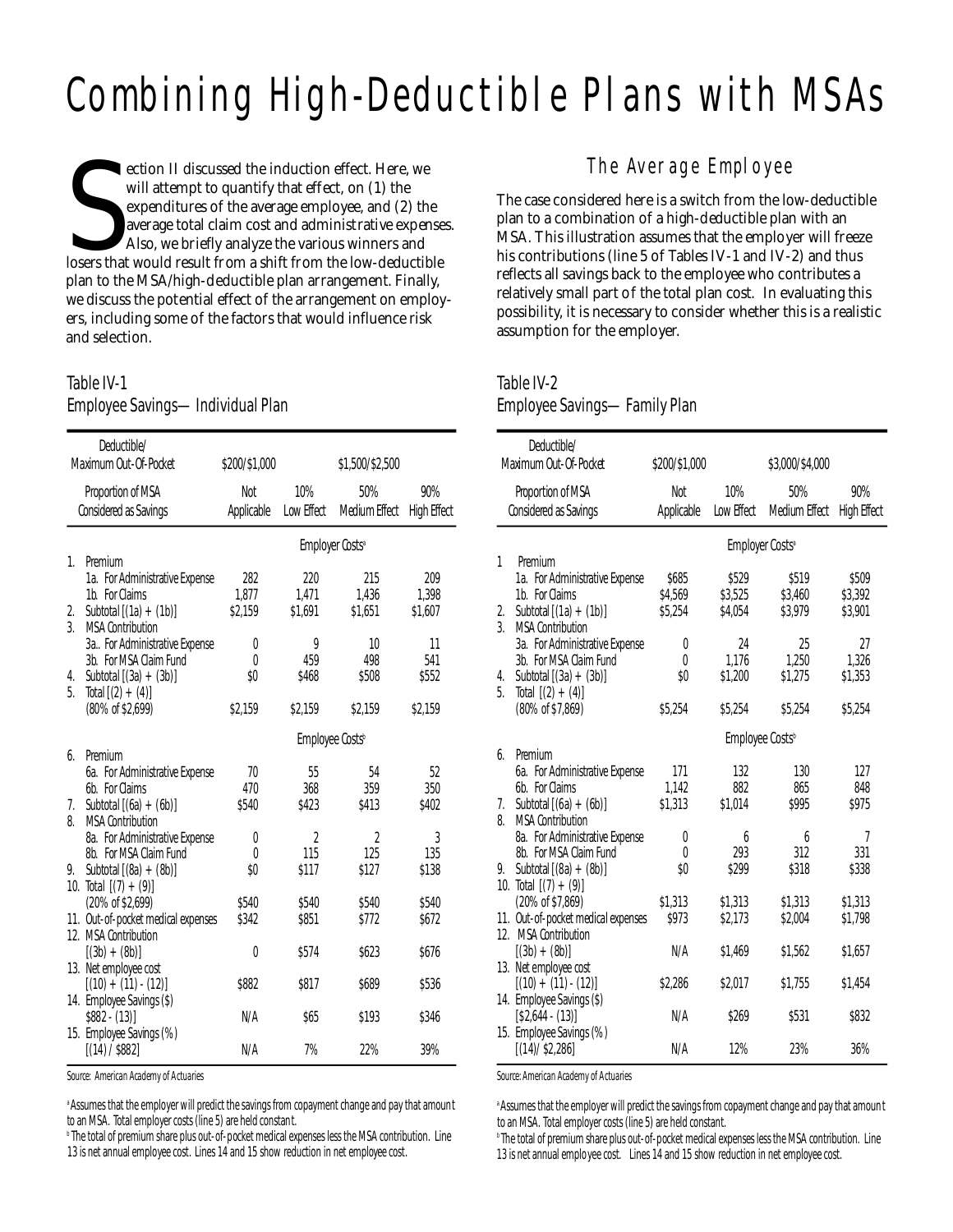It is assumed that the employee contributed 20% of the cost of the low-deductible plan and that both the employer and the employee would continue to contribute the same amount to the new arrangement, to cover both claims and administrative expenses. The assumed expense rates are 15% for the low-deductible and the high-deductible plans and 2% for the MSA. This analysis traces the change in costs to the typical employee, considering both the employee contributions and the change in out-of-pocket claims expense.

A critical question is the extent to which the existence of an MSA balance will counteract the utilization reduction resulting from the high copayment. If the insured views the MSA balance as simply another form of insurance, then the utilization might well return to the level that it would have been with a low deductible plan. If the insured views the MSA balance as personal savings, then the utilization might be at the reduced level that would have occurred without the MSA.

The following table shows the effect of three alternatives to the employee's view of the MSA. The "low effect" case assumes that the employee will consider only 10% of the MSA balance to be savings. This has the highest cost of the three alternatives because the employee considers almost all of the MSA balance to be the same as insurance.

The "medium effect" assumes that the employee will view half of the MSA balance as savings and half as insurance. The "high effect" assumes that the employee views almost all—90%—of the MSA balance to be savings. Figure IV-1

There will be considerable savings to the employee in the high effect case, but little or none in the low effect case. This consequence serves to emphasize the point made earlier on the need for proper design of each plan and for effectively communicating this plan design with employees. In the estimation of some, it is likely that an employer would freeze his estimate of the high-deductible premium cost based on the experience of his high-cost health plan to be sure that the induction effect is likely to reduce the cost of both the high-deductible plan and the cost to the employee. As the induction effect occurs, the employer could restructure the estimate of the high-deductible premium and the amount to put into the MSA based on experience.

The lack of any experience data will make it more difficult to price the MSA arrangement than a traditional product. Employer costs and employee savings can be significantly different— either higher or lower— than anticipated, particularly for those employers who venture into new territory as the pioneers in MSAs.

Table IV-1 shows the result for an individual plan. Figure IV-1 graphically compares employee savings for an individual plan, based on low effect, medium effect, and high effect assumptions. Estimated employee savings resulting from the use of a high-deductible plan combined with an MSA range from \$65 under the low effect scenario to \$346 under the high effect scenario. Table IV-2 shows the result for a family plan.

# Total Claim Cost and Administrative Expense

Tables IV-3 and IV-4 show the impact on health care claim costs, and on administrative expense, for individuals and families, respectively. The figures are summed from the appropriate boxes in Tables IV-1 and IV-2. The saving in total health care claim costs is heavily dependent on the extent to which the employees consider the MSA as personal savings. In contrast, the savings in administrative expense is not much affected by the employees' attitudes toward their MSAs.

Health Insurance Spending for a Typical Fee-for-Service (FFS) Plan Compared with a High-Deductible Plan Combined with a Medical Savings Account, Based on Low Effects, $^\text{a}$  Medium Effects, $^\text{b}$  and High Effects $^\text{c}$ 



*Source: American Academy of Actuaries*

a Assumes that the employee will consider 10% of the MSA balance to be savings. b Assumes that the employee will consider 50% of the MSA balance to be savings. c Assumes that the employee will consider 90% of the MSA balance to be savings.

Note: Net employee costs are composed of employee premiums used for administrative expenses and claims and MSA expenses used for administrative expenses and claims less the direct employee contribution to the MSA. Typical FFS plan in this figure refers to a plan with a \$200 deductible. The three plans referred to that are combined with an MSA have a \$1,500 deductible.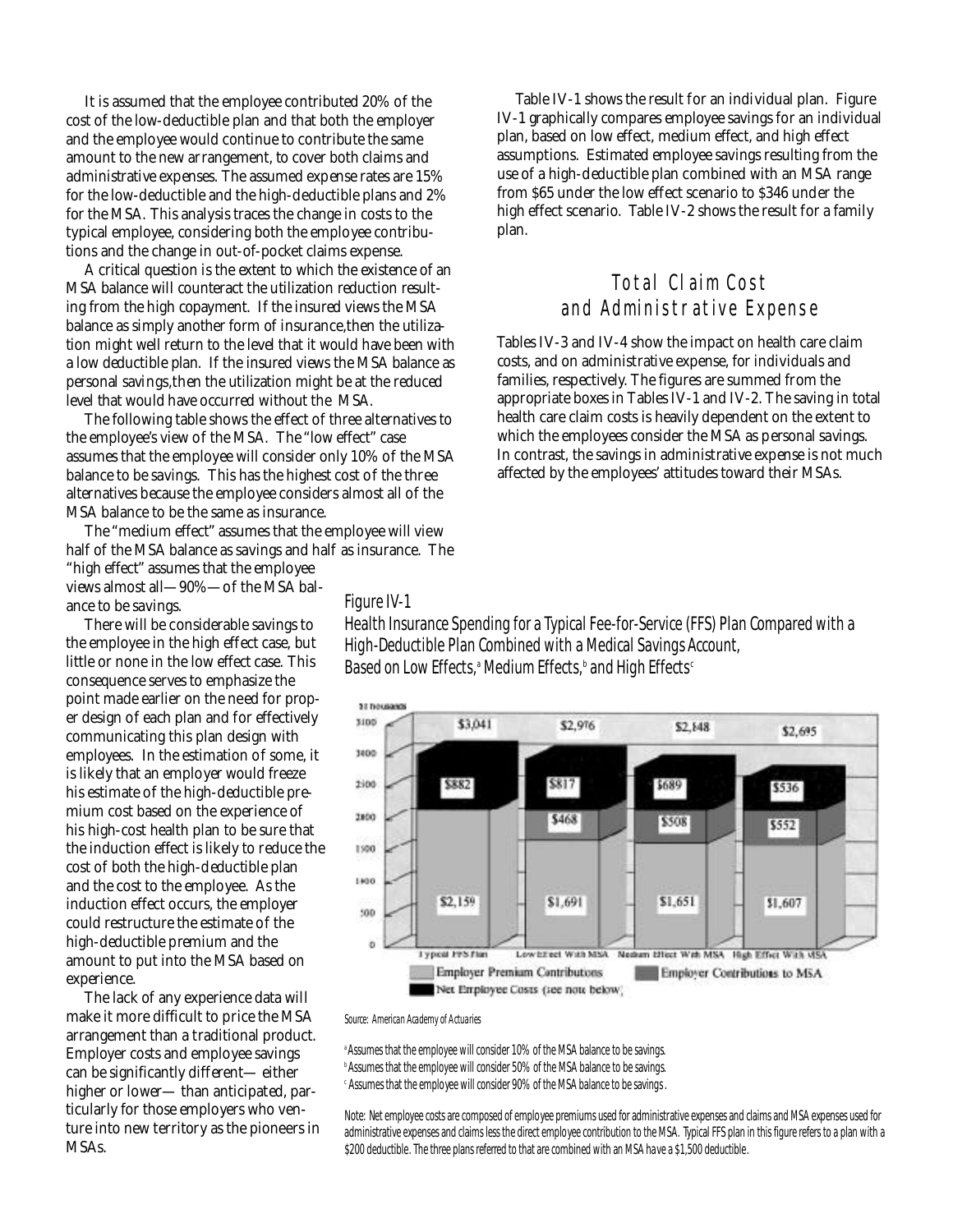#### Table IV-3 Health Care Claim Costs and Administrative Expense— Individual Plan

|                      | Deductible/<br>Maximum Out-Of-Pocket                                                  | \$200/\$1,000             |                           | \$1,500/\$2,500           |                           |
|----------------------|---------------------------------------------------------------------------------------|---------------------------|---------------------------|---------------------------|---------------------------|
|                      | Proportion of MSA<br>Considered as Savings                                            | Not<br>Applicable         | 10%<br>Low Effect         | 50%<br>Medium Effect      | 90%<br><b>High Effect</b> |
|                      |                                                                                       |                           | Health Care Claim Costs   |                           |                           |
| 1.<br>2.<br>3.<br>4. | Premium (For Claims)<br>Employee out-of-pocket<br>Total $[(1) + (2)]$<br>Savings (\$) | \$2,347<br>342<br>\$2,689 | \$1,839<br>851<br>\$2,690 | \$1,795<br>772<br>\$2,567 | \$1,748<br>672<br>\$2,420 |
| 5.                   | $[$2,689 - (3)]$<br>Savings (%)<br>[(4) / \$2,689]                                    | N/A<br>N/A                | \$(1)<br>$0\%$            | \$122<br>5%               | \$269<br>10%              |
|                      |                                                                                       |                           | Administrative Expense    |                           |                           |
| 6.<br>$7_{\cdot}$    | Premium<br>(For Administrative Expense)<br><b>MSA Contribution</b>                    | \$352                     | \$275                     | \$269                     | \$261                     |
| 8.<br>9.             | (For Administrative Expense)<br>Total $[(6) + (7)]$<br>Savings (\$)                   | N/A<br>\$352              | 11<br>\$286               | 12<br>\$281               | 14<br>\$275               |
|                      | $[$352 - (8)]$<br>10. Savings (%)                                                     | N/A                       | \$66                      | \$71                      | \$77                      |
|                      | [(9) / \$352]                                                                         | N/A                       | 19%                       | 20%                       | 22%                       |

*Source: American Academy of Actuaries*

Note: This table shows the allocation of employer/employee payments from Table IV-1 to direct health care costs and to administrative expenses. Lines 4 and 5 show the net change in direct health care costs. Lines 9 and 10 show the change in administrative expenses.

# Winners and Losers

These analyses considered the average result for an employee in the typical plan. Clearly, not all employees would have the same result. Whenever the approach to health care financing changes (the proposed MSAs are no exception), some employees will do better than average, and some will do worse. These tables show activity during the year. They do not show balances that may accumulate.

An analysis of the distribution of claims for the individual plan is shown in Table IV-5. This provides an indication of how the results of some individuals in the group can vary from the average. These underlying data are the same as that in Table IV-1. Table IV-6 shows the age and sex distribution of the adults with the highest net gain and the highest net loss that result from switching from the current plan to the MSA/highdeductible arrangement, based on the "medium" (50%) savings effect. It is assumed in this table that all individuals are covered by the same plan, and that the MSA contribution does not vary. The distributions would change if the MSA amounts and/or the deductibles were varied by age and sex categories.

# Effects on Employers

Let's look at the overall effect on the employer's benefit plan, assuming all employees are in the high-deductible medical plan with an MSA. Our standard illustration has assumed that the

#### Table IV-4 Health Care Claim Costs and Administrative Expense—Family Plan

|                      | Deductible/<br>Maximum Out-Of-Pocket                                                                 | \$200/\$1,000             |                              | \$3,000/\$4,000             |                             |
|----------------------|------------------------------------------------------------------------------------------------------|---------------------------|------------------------------|-----------------------------|-----------------------------|
|                      | Proportion of MSA<br>Considered as Savings                                                           | Not<br>Applicable         | 10%<br>Low Effect            | 50%<br>Medium Effect        | 90%<br><b>High Effect</b>   |
|                      |                                                                                                      |                           | Health Care Claim Costs      |                             |                             |
| 1.<br>2.<br>3.<br>4. | Premium (For Claims)<br>Employee out-of-pocket<br>Total $[(1) + (2)]$<br>Savings (\$)                | \$5,711<br>973<br>\$6,684 | \$4,407<br>2,173<br>\$6,580  | \$4,325<br>2.064<br>\$6,329 | \$4,240<br>1.798<br>\$6,038 |
| 5.                   | $[$6,684 - (3)]$<br>Savings (%)                                                                      | N/A                       | \$104                        | \$355                       | \$646                       |
|                      | [(4) / \$6,684]                                                                                      | N/A                       | 2%<br>Administrative Expense | 5%                          | 10%                         |
| 6.                   | Premium                                                                                              |                           |                              |                             |                             |
| $7_{.}$              | (For Administrative Expense)<br><b>MSA Contribution</b>                                              | \$856                     | \$661                        | \$648                       | \$661                       |
| 8.<br>9.             | (For Administrative Expense)<br>Total $[(6) + (7)]$<br>Savings (\$)<br>$[$856 - (8)]$<br>Savings (%) | N/A<br>\$856              | 29<br>\$690                  | 31<br>\$680                 | 33<br>\$669                 |
| 10.                  |                                                                                                      | N/A                       | \$166                        | \$176                       | \$187                       |
|                      | (9)/\$856]                                                                                           | N/A                       | 19%                          | 21%                         | 22%                         |

Source: American Academy of Actuaries

Note: This table shows the allocation of employer/employee payments from Table IV-1 to direct health care costs and to administrative expenses. Lines 4 and 5 show the net change in direct health care costs. Lines 9 and 10 show the change in administrative expenses.

#### Table IV-5 Winners and Losers-Individual Plan<sup>a</sup>

|                | Proportion of MSA<br>Considered as Savings                                                      | 10%<br>Low Effect     | 50%<br>Medium Effect  | 90%<br><b>High Effect</b> |
|----------------|-------------------------------------------------------------------------------------------------|-----------------------|-----------------------|---------------------------|
| 1.<br>2.<br>3. | MSA Contribution (from Table IV-1)<br>Average Gain (from Table IV-1)<br>Percentage of Employees | \$574<br>\$65         | \$623<br>\$193        | \$677<br>\$346            |
| 4.<br>5.       | Who Are Winners<br>Average Gain<br>Percentage of Employees                                      | 61%<br>\$414          | 74%<br>\$449          | 74%<br>\$608              |
| 6.<br>7.       | Who Are Losers<br>Average Loss<br>Maximum Loss                                                  | 39%<br>\$483<br>\$926 | 26%<br>\$552<br>\$877 | 26%<br>\$414<br>\$827     |
| 8.             | Percentage of Employees<br>With Maximum Loss                                                    | 8%                    | 8%                    | 8%                        |

*Source: American Academy of Actuaries*

a Represents activity throughout the year.

Note: This table shows the distribution of average gain (refers to out-of-pocket gains,not funds left in an MSA) by category based on the American Academy of Actuaries distribution.

employer will put the difference between the high-cost (lowdeductible) premium and the high-deductible premium into the MSA, with any reduction in health care costs due to induction plus administrative savings also being added to the MSA. This means that employers will not save any cost unless the induction factor is higher than used in the estimate or administrative savings are more than the estimate, all other things being equal.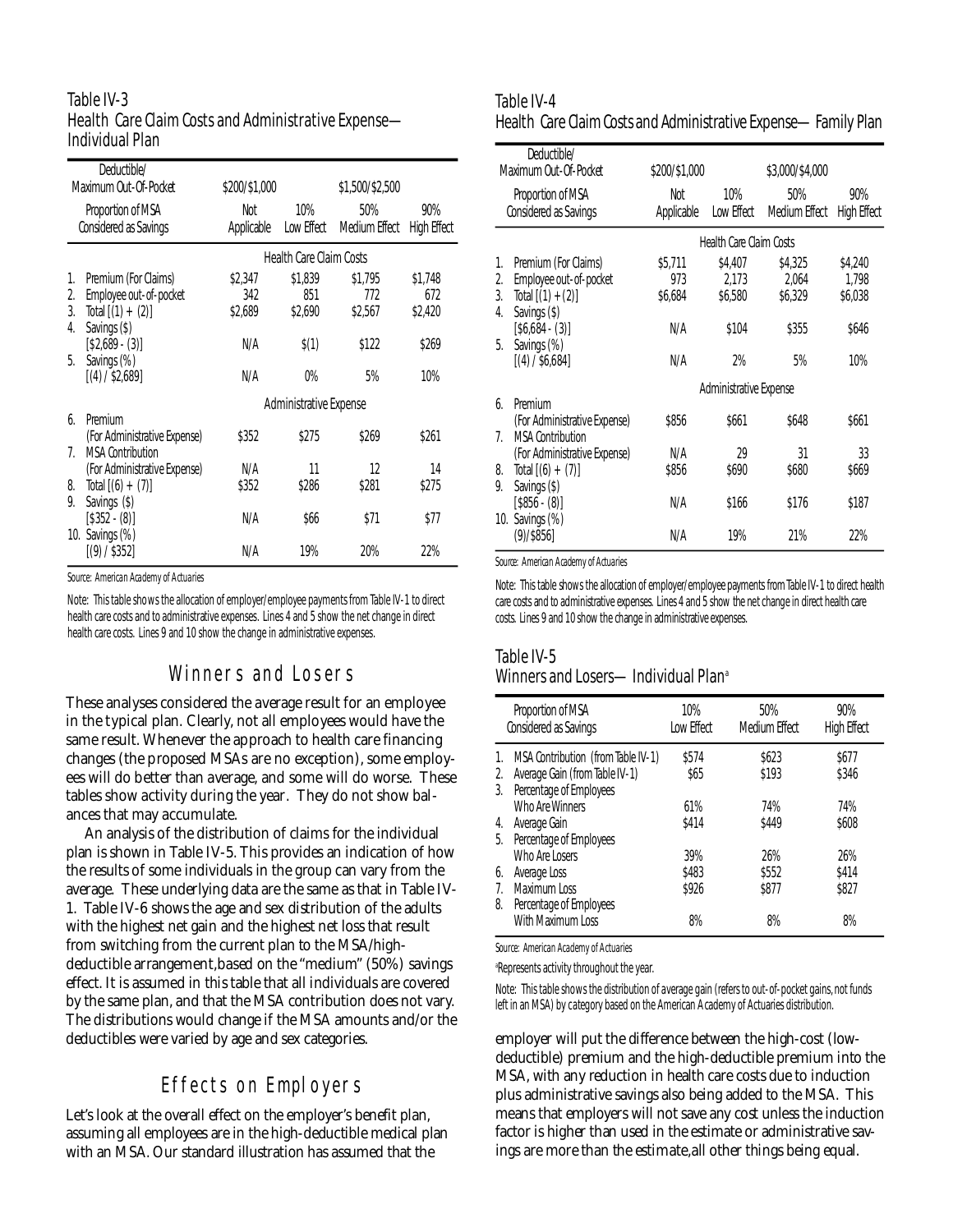#### Table IV-6 Winners and Losers—Individual Plan, Age and Gender Distributions, Based on the Medium (50%) Effect

| Category            | Aged 20-34<br>Total<br>Men |       | Women | Aged 35-49<br>Women<br>Men |       | Aged 50-64<br>Men | Women |
|---------------------|----------------------------|-------|-------|----------------------------|-------|-------------------|-------|
| % Winners           | 73.5%                      | 85.5% | 70.1% | 78.9%                      | 72.8% | 65.1%             | 67.4% |
| Average Gain        | N/A                        | \$514 | \$465 | \$474                      | \$438 | \$434             | \$442 |
| % Losers            | 26.5%                      | 14.5% | 29.9% | 21.1%                      | 27.2% | 34.9%             | 32.6% |
| Average Loss        | N/A                        | \$444 | \$561 | \$465                      | \$565 | \$471             | \$573 |
| % With Maximum Gain | 17.4%                      | 27.7% | 19.5% | 19.8%                      | 17.5% | 5.2%              | 14.9% |
| Average Gain        | N/A                        | \$623 | \$623 | \$623                      | \$623 | \$623             | \$623 |
| % With Maximum Loss | 8.2%                       | 2.6%  | 11.5% | 4.5%                       | 8.9%  | 10.8%             | 12.1% |
| Average Loss        | N/A                        | \$877 | \$877 | \$877                      | \$877 | \$877             | \$877 |

*Source: American Academy of Actuaries*

Note: It is assumed that all individuals are covered by the same plan,and that the MSA contribution does not vary. The distributions would change if the MSA amounts and/or the deductibles were varied by age and gender categories.

Because of the leverage exerted on the high-deductible plan, it would be expected that the inflation rate in the highdeductible premium would be several percentage points higher than the inflation trend in total medical care cost,as long as the deductible remained constant. If inflation should continue at trend rates common over the past decade (recent trend rates have been comparatively low), the premium for the high-deductible plan would show up as a higher and higher percentage of the total plan cost.

Many employers who offer cafeteria plans have let their employees receive a constant-dollar contribution, added to a percentage of pay to apply to the various optional benefits. This type of arrangement lets the employer shift more of the cost to the employee, by not increasing the constant amount and by limiting the increase in contribution to the inflation in payroll cost for the employee.

The MSA/high-deductible plan could be treated the same way. The employer could leave the high-deductible plan unchanged for a few years—paying the increase in that premium, but freezing the amount of the MSA contribution. Depending on the balances in the MSA accounts, the employer might limit any additional contributions to build up a balance in the account to a pre-defined level, thus equalizing results, to some extent, for employees with high claim costs.

The costs under the high-deductible plan, in all likelihood, would not be reduced dramatically, but some reductions in overall costs could emerge because of the induction effect and large corridor. Thus, it might be possible for the employer to freeze the benefits, including the MSA contribution, for several years, as the induction process comes to exert its effect.

As noted earlier, a critical element here is the possibility of coordination-of-benefits offsets. If, in fact,an employee covers his or her family and the spouse is employed elsewhere with a low-deductible benefit plan,the couple may well decide to cover the spouse or family twice. The spouse's health care expenses would be paid by the other employer, which would likely yield a large residual balance in the MSA.

This is also a high-risk element in cafeteria plans: employees can buy high-deductible plans, and use coordination-ofbenefits provisions to secure an increase in income. In some cases, the employee might terminate coverage altogether, and yet still receive the same allowance under the cafeteria program referred to above.

In this case, most of the employee's cost of health care would be transferred to another employer, which would permit the current employer to give the employee an increase in pay, deferred stock, or some other kind of option related to investments and savings. There is only one solution to this type of self-selection: require that an individual can only be covered one plan.

# Potential Effect on Health Care Inflation

Research conducted by HCFA's Office of the Actuary shows that the increase in the proportion of health expenses paid through third-party payments (by both health insurers and government programs) has played a substantial role in the rapid increase in health care costs. According to this research, every ten percentage point increase in the proportion of health care costs paid by third parties results in a two percentage point increase in the rate of health care inflation. This acceleration persists for 8 to 10 years. Health insurance arrangements that increase the proportion of health care costs paid out-of-pocket and reduce the proportion paid by third parties can play a substantial role in reducing health care inflation.

## Risk and Selection

In all likelihood, the effectiveness of reducing utilization of health care services under an MSA will be highly dependent on (1) the relationship of cost to risk and (2) the extent of selection—adverse or positive—that occurs.

The illustrations shown in this report assume that the cost/risk relationship generally recognizes factors such as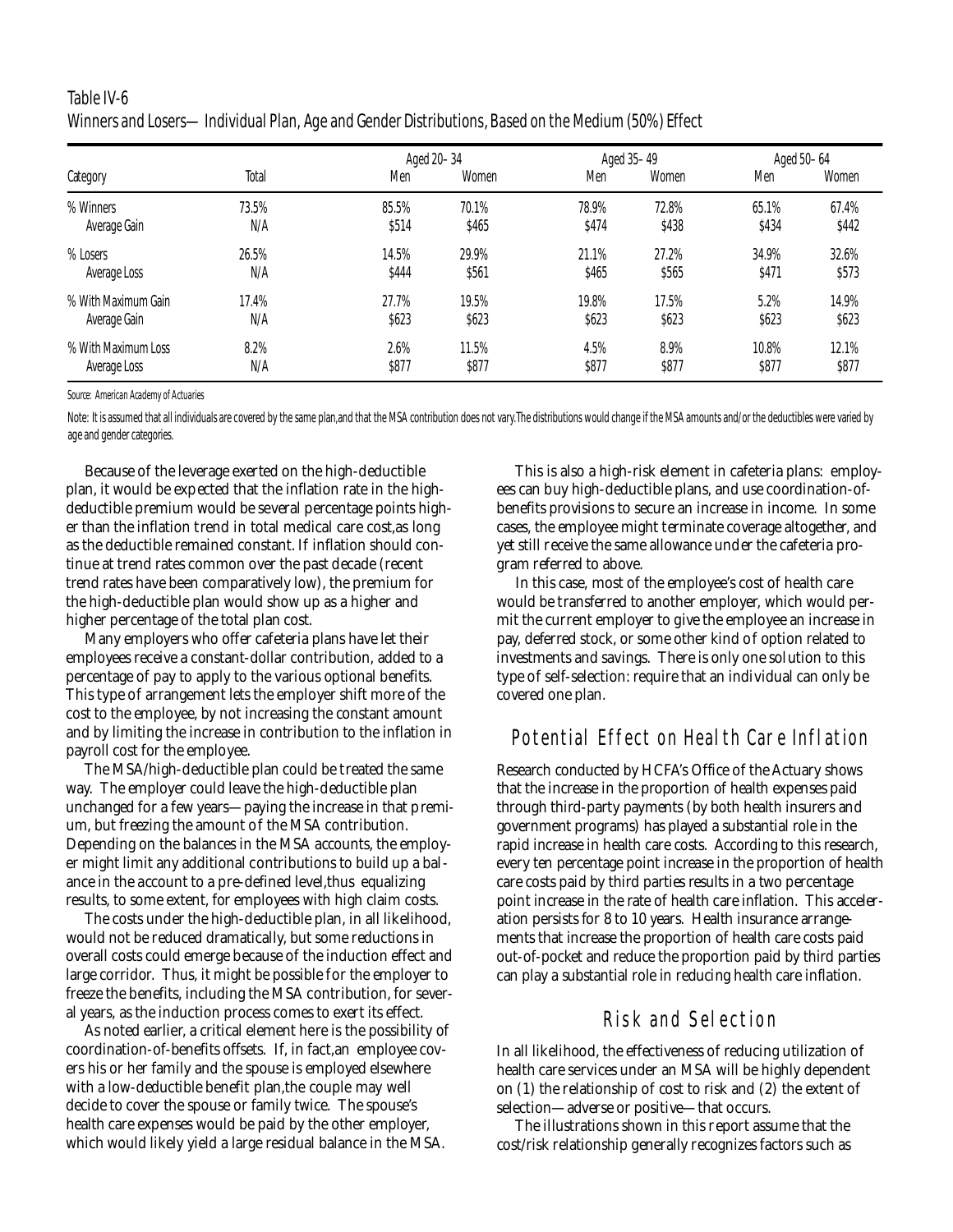individual versus family coverage and geographic area, while other factors such as age, sex, health status, and types of services are not recognized. Neither adverse nor positive selection is reflected in the illustrations.

### Relationship of Cost to Risk

If a plan is able to maintain a reasonable relationship between risk and cost, the induction factors shown in the illustrations could be much higher. Conversely if some form of reasonable relationship is not maintained, induction factors could be much lower.

For instance, a design that does not vary the deductible or MSA contribution by age for single individuals in groups that show significant variation in the ages of those covered, could increase cost substantially. This "single contribution" design will produce higher costs, because low-cost individuals will reap a higher-than-expected MSA return, thus reducing savings in the arrangement as a whole. Meanwhile, higher-cost individuals will tend to exceed the deductible rather quickly, thereby reducing their incentive to control utilization. Moving toward a design that focuses excessively on younger or older individuals, or lower or higher costs, will either increase cost further or make the design more unattractive to higher-cost individuals.

One alternative is to allow some variation in contribution and deductible levels, according to cost or risk level. If that is done, the employee will gain a more reasonable level of incentive and expected return; this arrangement should lower costs while at the same time boosting participation. However, varying the contribution and deductible levels by age would increase the complexity of administration.

# Adverse or Positive Selection

Measurement of costs must, by necessity, be on an aggregate basis. If only the healthiest employees are choosing the MSA arrangement, then achieving lower costs for the MSA arrangement, as compared to other options, should not be the criterion used for measuring success or reducing costs. Rather, costs should be measured across the entire group and all the options available. If costs increase despite a low cost for the MSA subset, that is an indication of adverse selection in the group as a whole.

On the other hand, MSAs might be used to promote positive selection. For instance, if they encourage healthier individuals to stay in the system, rather than leave it, and less healthy individuals are not disadvantaged in the process (through higher out-of-pocket costs than before), then total participation will increase and the average cost per person will decrease. This cycle could become the opposite of the so-called "death spiral"in which the healthier individuals continually leave the system and the average cost per person rapidly escalates as the less healthy are left behind.

#### Estimating the Induction Effect and Premium

See Table IV-7 for explanation.

#### Table IV-7

#### Method of Calculation Used to Estimate the Induction Effect and Premium

|          |                                                                                                     | Low<br><b>Expenses</b> | Moderate<br>Expenses | High<br>Expenses |
|----------|-----------------------------------------------------------------------------------------------------|------------------------|----------------------|------------------|
| 1.<br>2. | Expenses under current plan<br>Current plan benefit (80%/\$200                                      | \$500                  | \$2,000              | \$100,000        |
| 3.       | Maximum \$1,000)<br>Current plan costs including                                                    | 240                    | 1,440                | 99,000           |
|          | 15 percent administrative                                                                           | 276                    | 1,656                | 113,850          |
| 4.<br>5. | Current plan out-of-pocket (1)-(2)<br>Out-of-pocket under new plan<br>before induction (80%/\$1,500 | 260                    | 560                  | 1,000            |
|          | Maximum \$2,500)                                                                                    | 500                    | 1,600                | 2,500            |
| 6.<br>7. | Average induction effect<br>Reduction in expenses due to                                            | .75                    | .82                  | .34              |
|          | induction $[(5)-(4)]*(6)$                                                                           | 180                    | 853                  | 510              |
| 8.       | Expenses under new plan(1)-(7)                                                                      | 320                    | 1,147                | 99,490           |
| 9.       | New plan benefits                                                                                   | 0                      | $\theta$             | 96,990           |
| 10.      | New plan costs including 15                                                                         |                        |                      |                  |
|          | percent administrative                                                                              | 0                      | $\theta$             | 111.539          |
|          | 11. New plan out-of-pocket (8)-(9)                                                                  | 320                    | 1.147                | 2,500            |
|          | 12. MSA contribution                                                                                | 621                    | 621                  | 621              |
|          | 13. Portion of MSA contribution<br>considered to be insurance                                       | 311                    | 311                  | 311              |
|          | 14. Out-of-pocket under new plan,<br>before induction, net of MSA                                   |                        |                      |                  |
|          | "insurance" $(5)-(13)$                                                                              | 189                    | 1,289                | 2,189            |
|          | 15. Reduction in expenses due to<br>induction with MSA. $[(14)-(4)]*(6)$                            | (53)                   | 598                  | 404              |
|          | 16. Expenses under new plan<br>$(1)-(15)$                                                           | 553                    | 1,402                | 99.596           |
|          | 17. New plan benefits<br>18. New plan costs including 15                                            | 0                      | $\theta$             | 97,096           |
|          | percent administrative<br>19. New plan out-of-pocket                                                | 0                      | 0                    | 111,660          |
|          | $(16)-(17)$                                                                                         | 553                    | 1,402                | 2,500            |

*Source: American Academy of Actuaries*

Explanation of calculations:

The individual and family distributions were used to determine the premiums, out-of-pocket costs, and induction effect of the various proposals.

The calculations for each cell in the distribution were performed as follows. Three examples are shown: One for an individual with no expenses, a second for an individual with moderate expenses, and a third for an individual with high expenses.

It was assumed that expenses under the assumed current plan (80 percent coinsurance/ \$200 deductible/ \$1,000 maximum out-of-pocket) would be equal to the starting distribution.

The average induction factor was determined based on the distribution of the expenses among hospital (30% factor), prescription drugs (100% factor) and other (70% factor). The increase in outof-pocket expenses (line 5 minus line 4) was multiplied by the induction factor (line 6) to determine the reduction in expenses due to induction. The initial expenses were reduced by this amount to determine the beginning expenses (line 8) for the new plan.

The increase in out-of-pocket expenses was reduced by the portion of the MSA contribution that was considered to be "insurance" by the insured. In the example, the insured considered half of the contributions to be insurance. The increase in out-of-pocket less the MSA offset (line (14) minus line (4)) was multiplied by the induction factor to determine the expenses under a combined high deductible/MSA plan.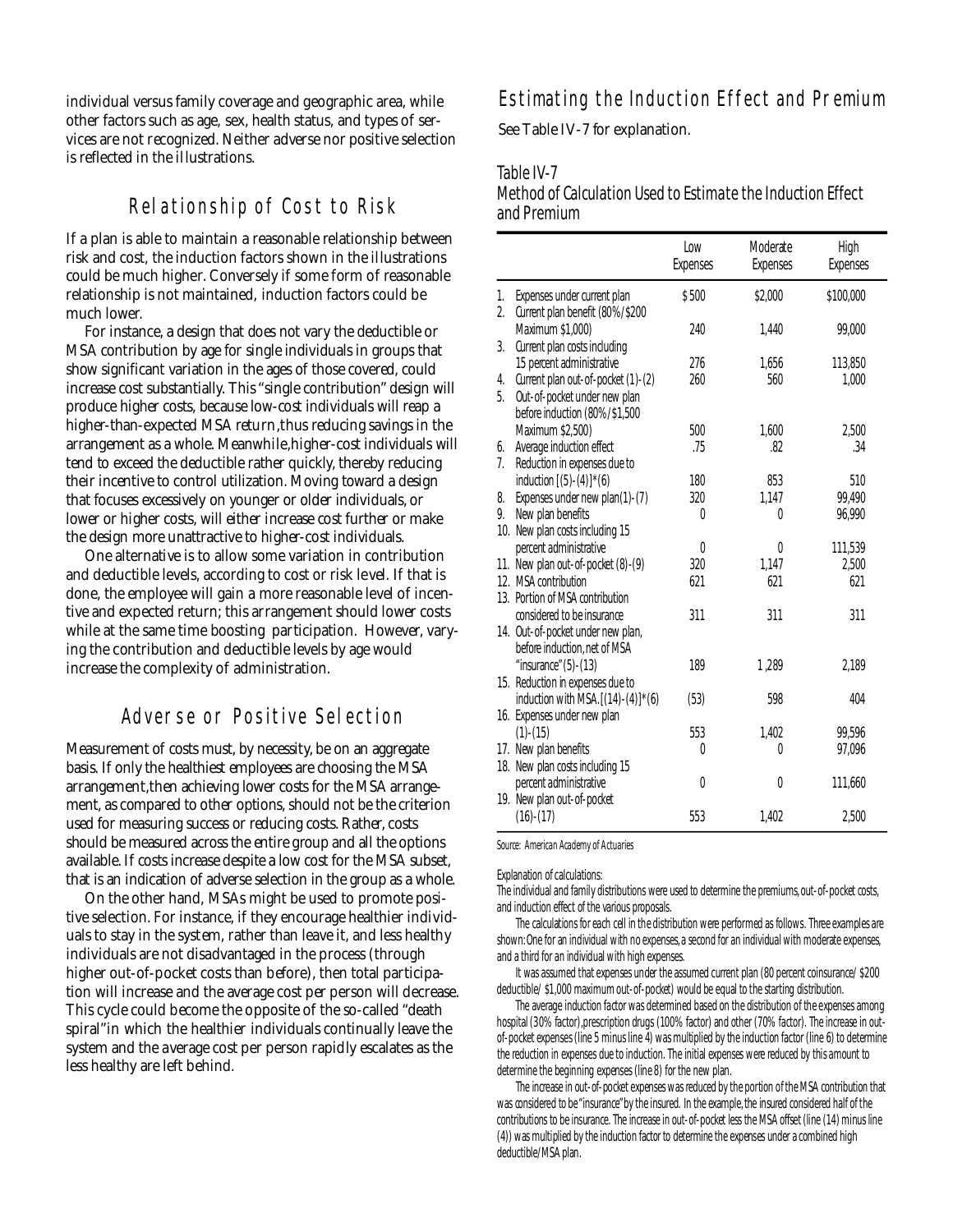# Comparison to Current Market

P art A of this section compares the premiums used earlier in the report with rates available in the current marketplace. Part B discusses the prototype MSAs offered by some employers today.

# Comparison of Results to Experience

Here, we compare the premiums from the model used in the body of the report with premiums for insurance products now being sold in the open market. When variations in the market are considered, the model yields premiums that are a close approximation of the actual premium rates of the various insurance companies.

# Individual Insurance Policy— Low Deductible

The only readily available data were from individual insurance policies. Table V-1 shows the features of a typical lowdeductible individual major medical insurance policy. Premiums quoted by insurance companies are shown for three cities in Table V-2. Table V-3 then shows a reconciliation between a premium developed from the work group's dataset and the rates in Table V-2.

## Table V-1 Features of Low-Deductible Plan

| <b>Benefit</b>        | Description                                                                 |
|-----------------------|-----------------------------------------------------------------------------|
| Deductible            | \$250                                                                       |
| Coinsurance           | 80%                                                                         |
| Maximum out-of pocket | \$1,250                                                                     |
| Prescription Drugs    | Yes                                                                         |
| Maternity             | No                                                                          |
| Inpatient Psychiatric | I imited                                                                    |
| Managed Care          | Preauthorization required<br>to receive full benefits<br>for some treatment |

*Source: American Academy of Actuaries*

Note: This table shows a comparison of premiums from the American Academy of Actuaries model to premiums for policies sold to individuals.

#### Table V-2

Monthly Non-Smoker Premiums for Low-Deductible Plan, Based on Gender and Age, Set by Various Companies for Selected Cities

|               | Cincinnati | Dallas | Richmond | Average |
|---------------|------------|--------|----------|---------|
| Male Age 27   |            |        |          |         |
| Company #1    | \$86       | \$114  | \$95     | \$98    |
| Company #2    | 89         | 106    | 83       | 93      |
| Company #3    | 128        | 171    | 138      | 146     |
| Average       | 101        | 130    | 105      | 112     |
| Female Age 27 |            |        |          |         |
| Company #1    | 110        | 146    | 122      | 126     |
| Company #2    | 123        | 146    | 111      | 127     |
| Company #3    | 142        | 191    | 155      | 163     |
| Average       | 125        | 161    | 129      | 138     |
| Male Age 42   |            |        |          |         |
| Company #1    | 129        | 173    | 144      | 149     |
| Company #2    | 139        | 166    | 125      | 143     |
| Company #3    | 166        | 220    | 179      | 188     |
| Average       | 145        | 186    | 149      | 160     |
| Female Age 42 |            |        |          |         |
| Company #1    | 168        | 225    | 187      | 193     |
| Company #2    | 176        | 210    | 155      | 180     |
| Company #3    | 200        | 265    | 214      | 226     |
| Average       | 181        | 233    | 185      | 200     |
| Male Age 57   |            |        |          |         |
| Company #1    | 256        | 346    | 286      | 296     |
| Company #2    | 297        | 354    | 255      | 302     |
| Company #3    | 294        | 391    | 317      | 334     |
| Average       | 282        | 364    | 286      | 311     |
| Female Age 57 |            |        |          |         |
| Company #1    | 255        | 344    | 284      | 294     |
| Company #2    | 278        | 332    | 240      | 283     |
| Company #3    | 247        | 327    | 267      | 280     |
| Average       | 260        | 334    | 264      | 286     |

*Source: American Academy of Actuaries and survey of insurers*

Note: Minimum deductible offered by Company #2 is \$500. Premiums are adjusted to \$250 deductible basis.

Table V-3 compares the premiums developed from the model to premiums being charged by insurers for a \$250 deductible plan with 20% copayment on the next \$5,000. The first line shows the premium derived for the age and sex shown for the plan. For example, the female,age 42, premium, based on the model, is \$2,476.

The premiums were adjusted for known differences between the group and individual insurance market:

 $\triangle$  The individual market premiums were averaged from a representative sample of geographic areas; no adjustment was made for geographic variations in costs.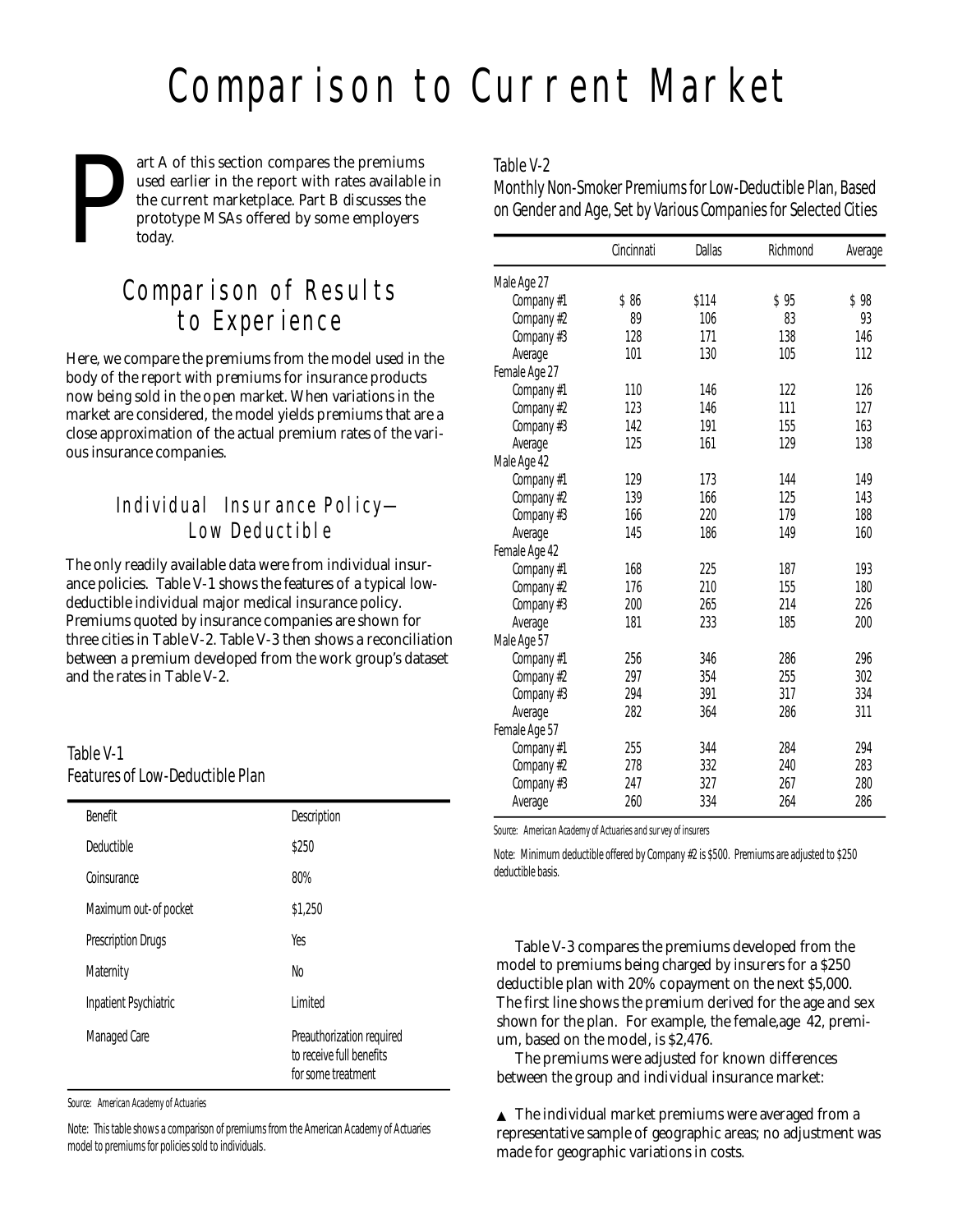### Table V-3 Rate Reconciliation—Low Deductible Plan

| i. Age                                    | 27      | 27      | 42      | 42       | 57      | 57      |  |
|-------------------------------------------|---------|---------|---------|----------|---------|---------|--|
| 2. Sex                                    | Male    | Female  | Male    | Female   | Male    | Female  |  |
| 3. Benefits (Dataset B)                   | \$809   | \$2,532 | \$1,367 | \$2,476  | \$3,219 | \$3,605 |  |
| 4. Geographic Area                        | 1.00    | 1.00    | 1.00    | $1.00\,$ | 1.00    | 1.00    |  |
| 5. Remove Maternity                       | 1.00    | .40     | 1.00    | .70      | 1.00    | 1.00    |  |
| 6. Underwriting                           | 1.00    | 1.00    | .90     | .90      | .70     | .70     |  |
| 7. Expense Load-%                         | 1.40    | 1.40    | 1.40    | 1.40     | 1.40    | 1.40    |  |
| 8. Expense Load-\$                        | \$200   | \$200   | \$200   | \$200    | \$200   | \$200   |  |
| 9. Calculated Annual Premium <sup>a</sup> | \$1,333 | \$1,618 | \$1,922 | \$2,384  | \$3,355 | \$3,733 |  |
| 10. Market Annual Premium                 |         |         |         |          |         |         |  |
| [12 times amount from Table V-2]          | \$1,344 | \$1.656 | \$1,920 | \$2,400  | \$3,732 | \$3,432 |  |
| 11. Percentage Difference                 | $-1%$   | $-2\%$  | $0\%$   | $-1\%$   | $-10%$  | $+9%$   |  |

*Source: American Academy of Actuaries*

a [(3) \* (4) \* (5) \* (6) \* (7) + (8)]

Note: This table shows a comparison of premiums from the American Academy of Actuaries model to premiums for policies sold to individuals.

▲ The estimated cost of maternity coverage was eliminated from the female rates, since the individual plans exclude maternity.

 $\blacktriangle$  The rates for the older ages were multiplied by an underwriting factor, reflecting the insurer's ability to exclude highcost individuals.

 $\triangle$  The expense loading was based on the experience of work group members.

The resulting premiums for products sold in the individual market were very close to the premiums calculated from the model used in this paper, after the adjustments for known differences. For example, the female, age 42, rate,after adjustment,was \$2,384, compared with the average market rate of \$2,400.

# Individual Insurance Policy— High Deductible

Tables V-4, V-5, and V-6 resemble the three tables above, except that they relate to a high-deductible policy. Table V-4 shows the features of a typical high-deductible individual major medical insurance policy. Premiums quoted by insurance companies are shown for three cities in Table V-5. Table V-6 then shows a reconciliation between a premium developed from the work group's dataset and the rates in Table V-5.

Table V-6 is similar to Table V-3, except that it shows a development of rates for the high-deductible policy and compares them with the market rates in Table V-5.

However, note that the analysis of the high-deductible plan differs in one important way from that for the low-deductible plan: The insurer offering high deductible plans in the current market anticipates that those sele cting the plans will be

### Table V-4 Plan Features—High Deductible Plan

| <b>Benefit</b>            | Description                                                                 |
|---------------------------|-----------------------------------------------------------------------------|
|                           |                                                                             |
| Deductible                | \$2,500                                                                     |
| Coinsurance               | 80%                                                                         |
| Maximum Out-of pocket     | \$3,500                                                                     |
| <b>Prescription Drugs</b> | Yes                                                                         |
| Maternity                 | No                                                                          |
| Inpatient Psychiatric     | I imited                                                                    |
| Managed Care              | Preauthorization required<br>to receive full benefits for<br>some treatment |

*Source: American Academy of Actuaries*

Note: This table shows a comparison of premiums from the American Academy of Actuaries model to premiums for policies sold to individuals.

healthier than average. Therefore, the benefit costs (cf. Table V-6 line 3) can be set substantially lower than average and still be adequate to cover costs. For example, the assumption of selection by healthier individuals reduced the female age 42 expected benefit cost from \$2,476 to \$1,154.

The difference between the calculated premium and the premium for plans sold in the individual insurance market was greater than for the low-deductible plan. For example, the calculated premium for a female age 42 of \$1,191 was 7% lower than the market premium of \$1,284. This difference probably came about because the selection effect used in the table was greater than the actual selection in the individual insurance market.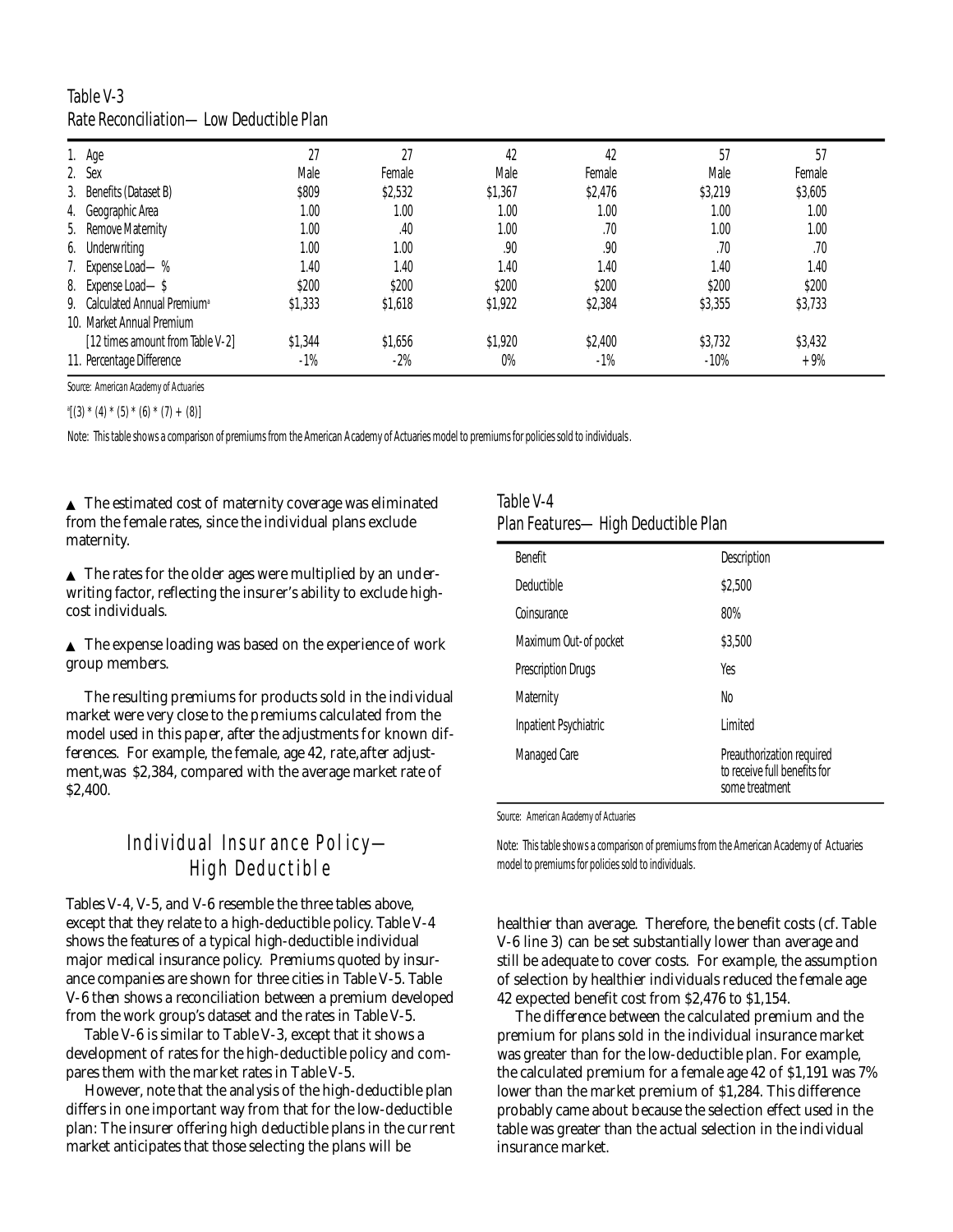## Table V-5 Monthly Non-Smoker Premiums for High-Deductible Plan, Based on Gender and Age, Set by Various Companies for Selected Cities

|               | Cincinnati | Dallas | Richmond | Average |
|---------------|------------|--------|----------|---------|
| Male age 27   |            |        |          |         |
| Company #1    | \$38       | \$49   | \$41     | \$43    |
| Company #2    | 49         | 59     | 46       | 51      |
| Company #3    | 46         | 60     | 49       | 52      |
| Average       | 44         | 56     | 45       | 49      |
| Female Age 27 |            |        |          |         |
| Company #1    | 47         | 61     | 52       | 53      |
| Company #1    | 67         | 80     | 60       | 69      |
| Company #1    | 52         | 68     | 56       | 59      |
| Average       | 55         | 70     | 56       | 60      |
| Male Age 42   |            |        |          |         |
| Company #1    | 65         | 85     | 71       | 74      |
| Company #2    | 85         | 101    | 75       | 87      |
| Company #3    | 83         | 106    | 90       | 93      |
| Average       | 78         | 97     | 79       | 85      |
| Female Age 42 |            |        |          |         |
| Company #1    | 83         | 110    | 92       | 95      |
| Company #2    | 108        | 129    | 94       | 110     |
| Company #3    | 103        | 134    | 113      | 117     |
| Average       | 98         | 124    | 100      | 107     |
| Male Age 57   |            |        |          |         |
| Company #1    | 133        | 179    | 148      | 153     |
| Company #2    | 191        | 227    | 163      | 194     |
| Company #3    | 174        | 228    | 189      | 197     |
| Average       | 166        | 211    | 167      | 181     |
| Female Age 57 |            |        |          |         |
| Company #1    | 126        | 169    | 141      | 145     |
| Company #2    | 181        | 216    | 155      | 184     |
| Company #3    | 172        | 225    | 189      | 195     |
| Average       | 160        | 203    | 162      | 175     |

Source: American Academy of Actuaries

Note: Minimum deductible offered by Company #2 is \$500. Premiums are adjusted to \$250 deductible basis.

#### Table V-6 Rate Reconciliation—High-Deductible Plan

# Employer-Based Arrangements Resembling MSAs

While MSAs like the ones described above can not be implemented under current tax law, several employers have implemented plans that are, conceptually, quite similar to those MSA plans. The sponsors believe that the plans have met their goals. However, the work group did not have access to the detailed information needed to compare the results of these plans with the models used in this report. The information that was provided about these MSA-type plans is presented at the end of this section.

Although there is not yet sufficient experience to determine the financial success of these programs, early indications seem favorable. In addition, the plans seem to be popular. Two, in particular, have received significant attention—those of Forbes and Dominion Resources.

#### **Forbes**

At *Forbes* magazine, medical claims increased steadily, in the range of 10% to 30% annually, from the mid-1980s through the early 1990s. By 1992, *Forbes* was paying almost \$5,000 per employee each year for health insurance. Even though employee contributions reduced the employer's expense, *Forbes* managers felt that there was not a sufficiently strong incentive to make employees cost conscious. *Forbes* developed a plan to give employees a bonus for not filing medical and dental claims.

In December 1991, *Forbes* announced that employees would have an opportunity to earn up to \$1,000 of additional after-tax income. Specifically, if an employee filed medical and dental claims totaling less than \$500, *Forbes* would pay that person twice the difference between what was filed and \$500. *Forbes* would also pay whatever taxes the employee owed on the bonus.

| <b>INGLY INVOVITATION</b><br><b>THALL PARAMENTAL INTE</b> |       |         |         |         |         |         |  |
|-----------------------------------------------------------|-------|---------|---------|---------|---------|---------|--|
| 1. Age                                                    | 27    |         | 42      | 42      | 57      | 57      |  |
| 2. Sex                                                    | Male  | Female  | Male    | Female  | Male    | Female  |  |
| 3. Benefits (Work Group Dataset)                          | \$308 | \$1,157 | \$574   | \$1,154 | \$1,608 | \$1,878 |  |
| 4. Geographic Area                                        | 1.00  | 1.00    | 1.00    | 1.00    | 1.00    | 1.00    |  |
| 5. Remove Maternity                                       | 1.00  | .35     | 1.00    | .70     | 1.00    | 1.00    |  |
| 6. Underwriting                                           | 1.00  | 1.00    | .90     | .90     | .70     | .70     |  |
| 7. Expense Load-%                                         | 1.50  | 1.50    | 1.50    | 1.50    | 1.50    | 1.50    |  |
| 8. Expense Load-\$                                        | \$100 | \$100   | \$100   | \$100   | \$100   | \$100   |  |
| 9. Calculated Annual Premium <sup>a</sup>                 | \$562 | \$707   | \$875   | \$1,191 | \$1,788 | \$2,072 |  |
| 10. Market Annual Premium                                 |       |         |         |         |         |         |  |
| [12 times amount from Table V-5]                          | \$588 | \$720   | \$1,020 | \$1,284 | \$2,172 | \$2,100 |  |
| 11. Percentage Difference                                 | -4%   | $-2\%$  | $-14%$  | $-7%$   | $-18%$  | $-1\%$  |  |

Source: American Academy of Actuaries

 $\mathbb{P}[(3) \times (4) \times (5) \times (6) \times (7) + (8)]$ 

Note: This table shows a comparison of premiums from the American Academy of Actuaries model to premiums for policies sold to individuals.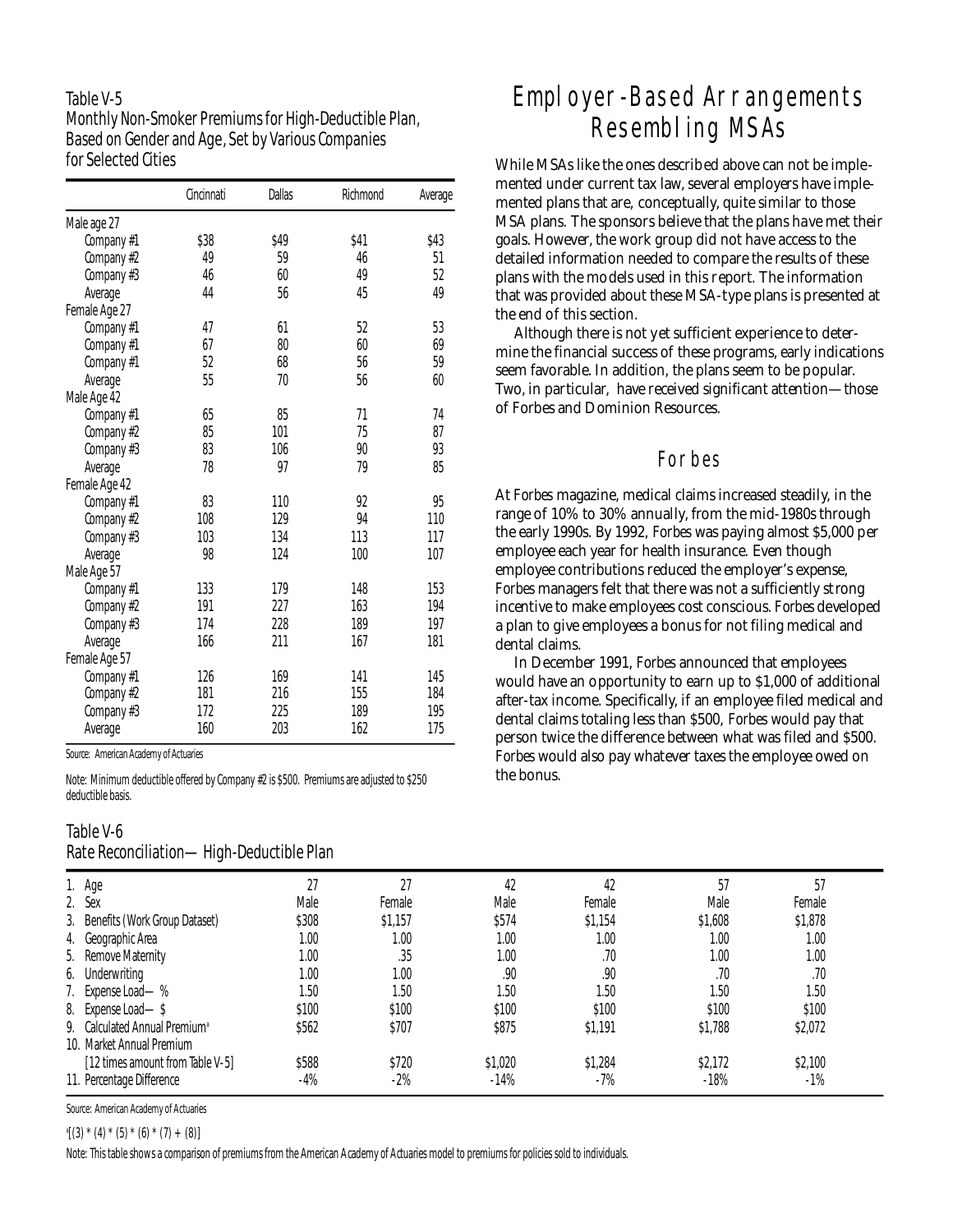For example, if an employee had \$800 of medical expenses and filed claims for them, the insurance would reimburse that a mount, less the deductible and coinsurance. The employee would be out of pocket a few hundred dollars and, since the claims filed were more than \$500, there would be no bonus from *Forbes*. However, if the employee filed no claims for those expenses, the bonus from *Forbes* would be \$1,000, plus the tax liability on the \$1,000, based on the employee's tax bracket.

So, if the employee had actually spent \$800 for medical expenses, he would have profited by about \$200 by not filing claims. On the other hand, it is possible that the employee would have spent less than the \$800 (consumed fewer medical services) in order to increase his profit.

In the first year of the plan, claims per person were 23% lower than the year before. Aggregate medical claims in 1991 of  $$1,428,000$  dropped to  $$1,042,000$  in 1992. In addition to savings in claims dollars, there was a 1992 savings in administrative expense—approximately \$30,000, because of less paperwork. In 1992, *Forbes* paid about \$125,000 in bonuses, significantly less than the savings in benefits and administrative expenses.

For 1993, the magazine expanded the bonus program by increasing the \$500 threshold to \$600. Results from 1993 are not yet available.

### Dominion Resources

Dominion Resources, a public utility holding company in Richmond, Virginia, provided employees with incentives to choose high-deductible plans. For 1992, it offered three health plans, with deductibles ranging from \$200 to \$1,500 for individuals and from \$600 to \$3,000 for a family. Dominion contributed the same amount toward each employee's health premium, regardless of the plan selected. For those employees who choose the low and middle- deductible plans, an extra premium is required, which is paid by the employee. For the high- deductible plan, however, the company contribution exceeds the premium cost; the excess becomes cash available to the employee. Dominion even developed a plan wherein the money saved on premiums can be deposited in a personal savings account automatically. This is very similar to an MSA, except that the savings account has no tax advantage. Over a three-year period, Dominion's health care costs have risen by less than 1%.

Besides the premium incentives for choosing highdeductible plans, Dominion provided an additional incentive to employees. Dominion sets a budget for health care costs. If total costs come in below budget, Dominion shares the savings with those employees whose medical claims were less than that employee's deductible. At the end of 1992, the plan's first year, costs were 31% under budget; each "low-claims" employee received a check for \$794.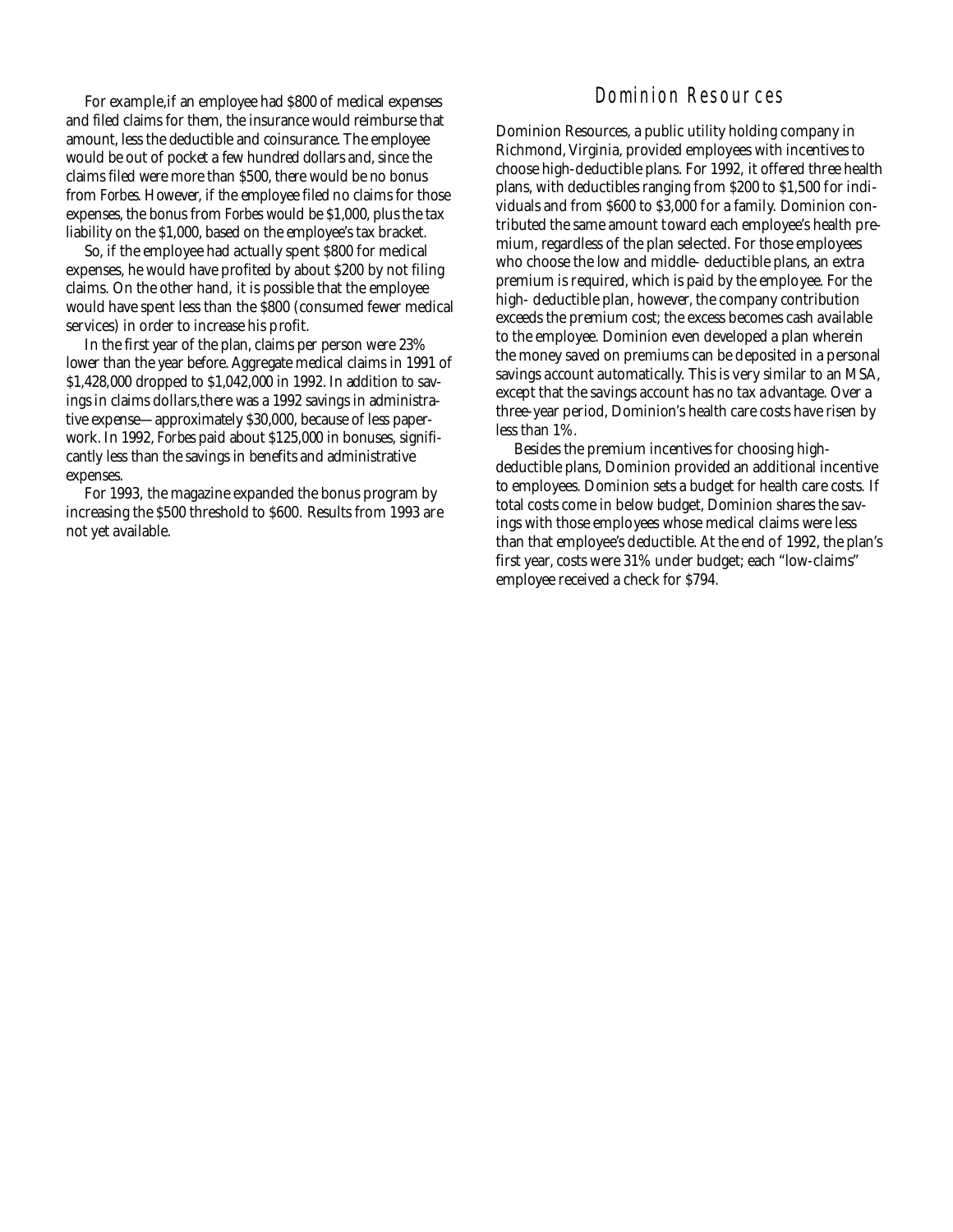# Conclusion

Increases in copayments will result in savings in the<br>cost of health care as individuals become more<br>involved in the financial aspects of the choice of the<br>type and level of health care. The MSA funds may<br>offset some or al ncreases in copayments will result in savings in the cost of health care as individuals become more involved in the financial aspects of the choice of the type and level of health care. The MSA funds may offset some or all of the savings depending on the rather than savings.

If the employer decides to maintain the current level of expenditure for the combined MSA/high deductible plan, then the savings will pass through to the employee. Since the increase in copayments is smaller than the premium reduction, some employees will have to pay more for health care than under the current program. The greatest savings will be for the employees who have little or no health care expenditures. The greatest losses will be for the employees with substantial health care expenditures. Those with high expenditures are primarily older employees and pregnant women.

Achieving maximum savings from MSAs will require careful design of the law enabling the establishment of MSAs. Savings will also depend heavily on the individual actions taken by employers in redesigning their health plans around an MSA.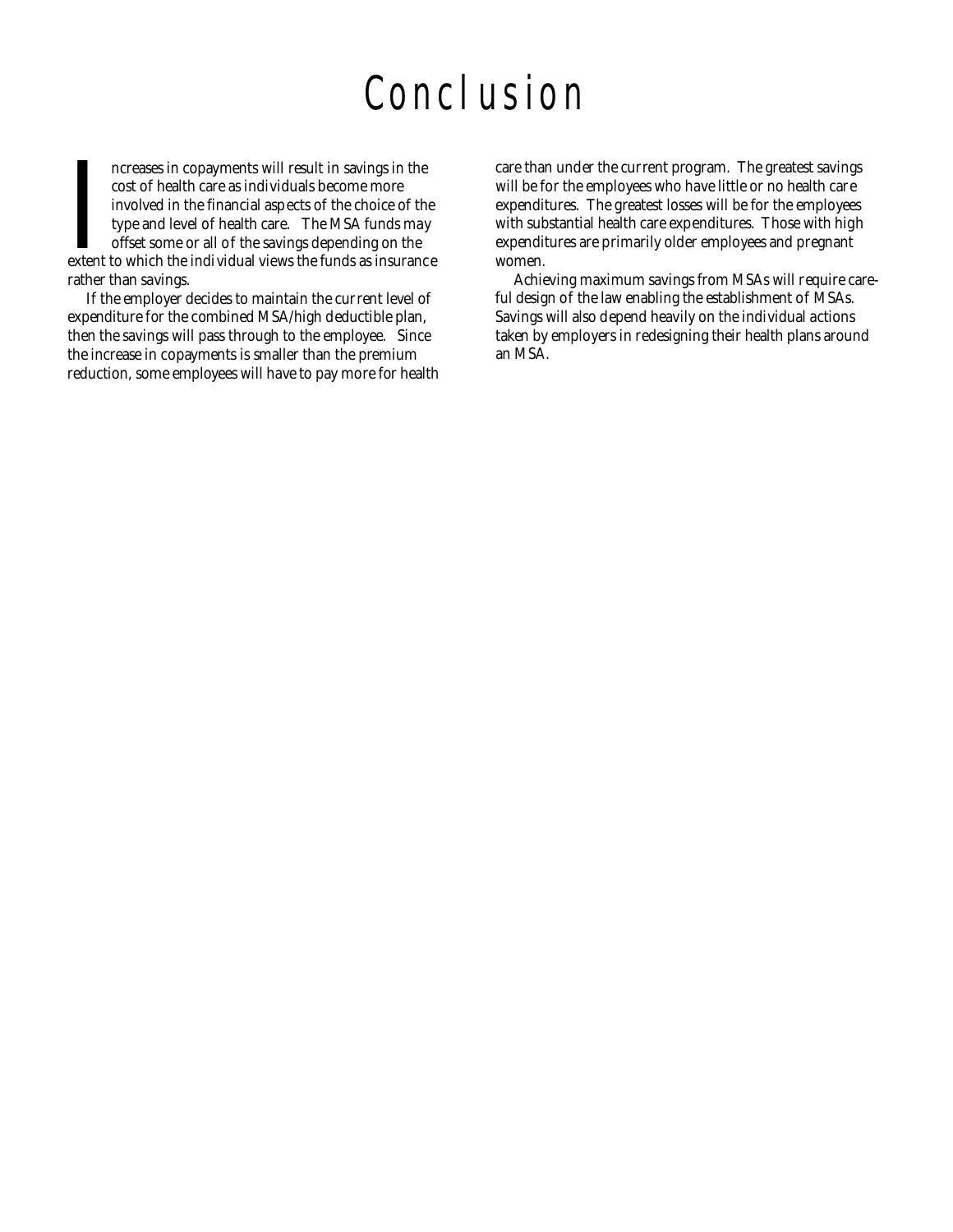# TECHNICAL APPENDIX

*This appendix contains a detailed description of the datasets considered by the American Academy of Actuaries Medical Savings Accounts Work Group.*

# Society of Actuaries Survey

In 1992, the Society of Actuaries (SoA) conducted a survey of charges from seven insurers. The survey was completed in November 1994; the results have not yet been published.

The SoA survey is based on 1992 charges from seven insurers with a combined total of 3,524,000 lives. Many insurers have no specific record of covered individuals who do not file a claim. In these situations, the number of covered lives with no claim was estimated. All but 7% of the charges submitted were from people under age 65. Each person (subscriber, spouse or child) was treated as one charge unit. The study presented charges grouped into bands. The average incurred charge in 1992 was \$1,491 per individual. No administrative expenses were included. The typical plan features are shown in Table A-1.

# National Medical Expenditure Survey

The National Medical Expenditure Survey (NMES), conducted by the Agency for Health Care Policy and Research, is a survey of medical charges in 1987. The household survey was based on a stratified, multistage area probability sample, comprising about 35,000 people in 14,000 households.

NMES was designed to study public policy issues. Accordingly, there was an over sampling of units covered by Medicaid or with no health insurance coverage.Each unit was assigned a weight to model the general population. Feldstein and Gruber, in "A Major Risk Approach to Health Insurance Reform," built a distribution of charges from NMES as part of their analysis of the private insured market. Accordingly, they extracted only family units in which all members were covered

### Table A-1 Typical Plan Features—Society of Actuaries Survey

| Plan Feature                                                          | <b>Typical Feature</b> |
|-----------------------------------------------------------------------|------------------------|
| Deductible                                                            | $$200 - $250$          |
| General Coinsurance                                                   | 80%                    |
| Hospital Deductible\$200 Hospital Deductible<br>or General Deductible |                        |
| Hospital Coinsurance                                                  | 80%                    |
| Maximum Out-of-Pocket                                                 | $$1,500 - $5,000$      |
| Inpatient Psychiatric Limit                                           | 30-60 days             |
| Outpatient Psychiatric Coinsurance                                    | 50%-80%                |
| Prescription Drug Copayment                                           | $$5 - $10$             |
|                                                                       |                        |

*Source:Unpublished Society of Actuaries 1992 Indemnity Plan Medical Expense Survey*

#### Table A-2 Typical Plan Features—Dataset A

| Plan Feature                       | <b>Typical Feature</b>      |
|------------------------------------|-----------------------------|
| Deductible                         | \$250                       |
| General Coinsurance                | 75%                         |
| Hospital Deductible per Admission  | \$100                       |
| Hospital Coinsurance               | 100%                        |
| Maximum Out-of-Pocket              | \$2,500                     |
| Inpatient Psychiatric Limit        | \$50,000<br>maximum benefit |
| Outpatient Psychiatric Coinsurance | 65%                         |
| Prescription Drug Coinsurance      | 75%                         |

*Source: American Academy of Actuaries*

by a private group insurance policy; they also restricted the group to those under 65. The result was 6,000 family units. NMES weights were used to model the entire population. They included only physician and hospital expenses; no administrative expenses were included. Finally, they trended the results from 1987 to 1995, using the growth rate in per capita personal health care expenditures on doctors and hospitals that had been projected by the Congressional Budget Office. The result was an average weighted cost of \$3,985 per family.

# Dataset A

Dataset A is comprised of a set of factors used to calculate the effects of differing deductible and maximum out-of-pocket limits on premiums. The table was based on charges from a large employed population in 1991. The organization aged the factors to 1992, so the distribution appears in the same dollars as the SoA study. The plan provisions are shown in Table A-2.

# Dataset B (Referred to as the work group's dataset in the full report)

Dataset B is comprised of a set of tables used by a large organization to calculate premiums for large groups of over 100 lives, with no underwriting or provider discounts (for fee-forservice plans only). The data includes out-of-pocket expenditures to insured individuals. No administrative costs are included. Plans had annual maximum out-of-pocket limits of \$1,500 per individual or less. The data were provided in seven categories that varied by age and sex. They are male 20 to 35, male age 35 to 50, male age 50 to 65, female 20 to 35, female age 35 to 50, female age 50 to 65 and children. No data for the over-age-65 population was provided.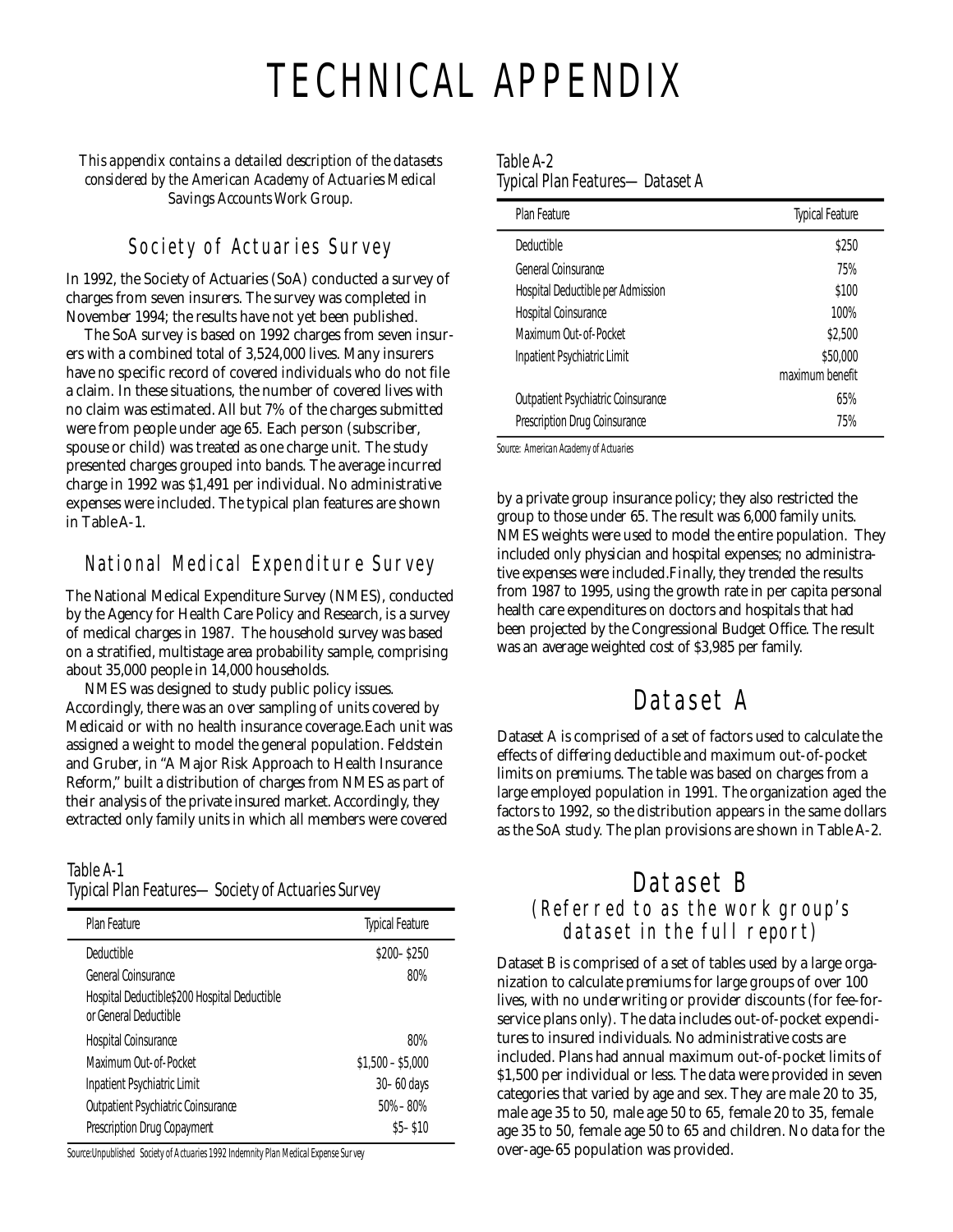# Comparison of NMES to SoA

# Differences in Datasets

There are significant differences between the SoA results and the NMES dataset used in this comparison. The SoA data were adjusted to approximate the differences attributable to two of these factors: the differences in collection periods and discrepancies in the definition of "insured unit." These adjustments are discussed in the next section, while major differences that were not adjusted for are discussed below.

Both the NMES dataset used for this comparison and SoA surveys are of insured lives. Therefore, they both exclude some individuals who were selected out through underwriting. However, the SoA survey would not include some charges that would not be submitted to insurers because of preexisting-condition limitations. We did not adjust for this difference.

The SoA survey would not include small charges that did not meet the deductibles or the portion of large charges that exceeded benefit limits. We did not adjust for this difference.

There was not enough information to determine whether there was a significant difference in demographics between the two surveys. We made no adjustment for demographic differences.

The SoA survey includes people who were insured for a partial year. These people were counted as fractions based on the portion of the year covered. Thus, three individuals with four months of charges each would have been treated as one year of exposure. This is probably consistent with NMES, and thus is not a significant factor.

Most likely there is a significant diff erence in the expenses covered in the two surveys. The Feldstein and Gruber tables state that they adjusted the NMES study to include only physician and hospital expenses. This adjustment probably removed most expenses that are not normally covered by insurance policies. However, the adjustment would also have excluded some expenses that would normally be insured.

# Adjustment for Date

The SoA charges were increased 9% for 1992 to 1993; 6% for 1993 to 1994; and 8% for 1994 to 1995: the trends are based on the Hay/Huggins Benefits Report (HHBR) from 1992 to 1994. Therefore, a \$10,000 SoA 1992 charge was increased to \$12,500 (10,000 x 1.25) in 1995 dollars.

# Adjustment for Insurance Unit

The Feldstein and Gruber data pertained to "family units," which included individuals living alone as well as families of two or more. The SoA data were for insured individuals, including children as well as subscribers and spouses. The SoA data were adjusted to the family-unit basis by the following steps:

▲ The SoA data were converted to per adult charges by increasing the charges by 11%.

▲ A "two-adult" family was constructed from the per-adult charges data.

The Current Population Survey (CPS) was used to determine the split of the insured population between adults and children. The CPS is a survey designed to supplement and update the full census that is conducted once every ten years. A sample of the population is selected. One set of questions concerns health insurance status.

The data from NMES indicate that, for health care, the average child costs approximately 58% of what an average insured adult costs. Table A-3 derives the ratio of cost between adults only and a typical adult/child mix,based on the CPS and NMES data.

#### Table A-3 Adult/Child Cost Ratio

| Category                                                             | Population                               | Weight      | Product                                         |
|----------------------------------------------------------------------|------------------------------------------|-------------|-------------------------------------------------|
| <b>Adults</b><br>Children<br>Total<br>Ratio of Population to Product | 109.729.000<br>35.655.000<br>145,384,000 | 1.00<br>.58 | 109.729.000<br>20.679.900<br>130,408,900<br>111 |

*Source: American Academy of Actuaries*

We raised the cost of the SoA charges, to account for the 11% increase in cost needed to switch from a per-person to a peradult cost basis. Therefore the \$12,500 charges noted above would be increased to \$13,875 (12,500 x 1.11) to convert to an adult-only distribution.

CPS reports the number of individual insurance policies and the number of family policies. The HHBR survey average-family premium is 2.6 times the cost for an individual policy. The weighted cost of an insurance unit, based on CPS and HHBR, is derived in Table A-4.

This analysis showed that the average family unit from NMES could be approximately represented by two adults. We

#### Table A-4 Individual/Family Costs

|                      | Number     | Weight | Product     |
|----------------------|------------|--------|-------------|
| Individual Policy    | 30,400,000 | 1.00   | 30,400,000  |
| <b>Family Policy</b> | 43.124.000 | 2.60   | 112,122,400 |
| Total                | 73.524.000 | 1.94   | 142,522,400 |

*Source: American Academy of Actuaries*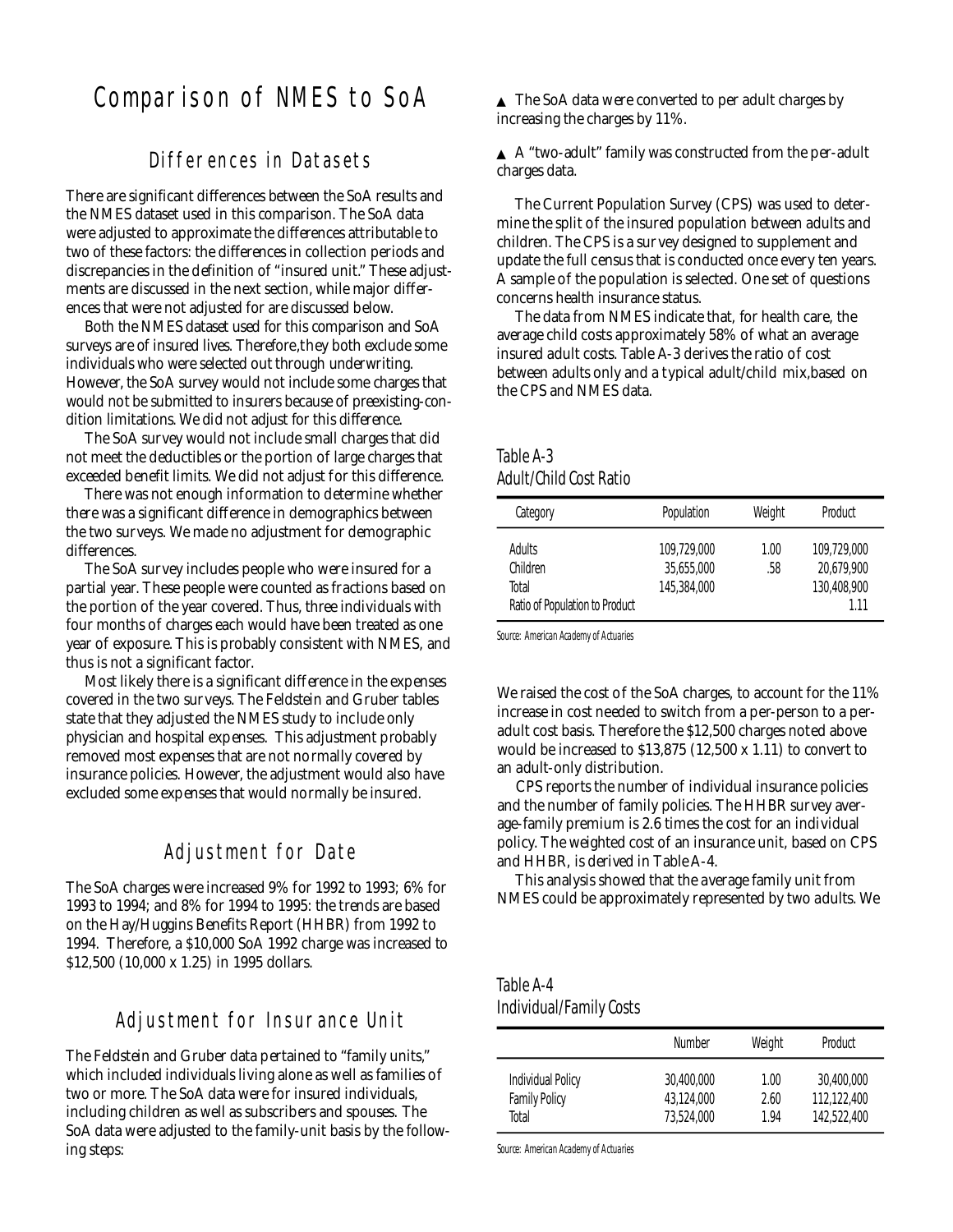assumed that the charges for the two adults would be independent,although there is evidence that there is some dependence between the medical charges of members of a family. Assuming dependence would somewhat increase the percentage of costs in the higher-charge range and in addition increase the percentage of families with no charges. The total average cost for the family unit would stay the same.

#### Results—SoA vs NMES

These steps were performed on the SoA 1992 distributions. The bands were set in \$500 increments to \$5,000, \$1,000 increments to \$10,000, and \$5,000 increments to \$25,000. Nearly 40% (38.9%) of NMES families and 38.7% of SoA families had charges under \$500, whereas 2.7% of NMES and 2.6% SoA families had charges over \$25,000.

The 2.7% of NMES families with charges over \$25,000 had 35.7% of the total charges, and 2.5% of SoA families with charges over \$25,000 had 38.3% of the charges. The translation of SoA from an individual to insurance unit distribution resulted in some discontinuity. For example, the \$4,000 to \$4,500 band has far less charges than the \$3,500 to \$4,000 or the \$4,500 to \$5,000 band.

Comparisons in this report band data reported by the datasets. Distortions in such an analysis can arise from two sources.First, the dataset will report a limited number of representative charges. Second, the ranges of the bands are arbitrarily selected. The combination of these factors can result in some discontinuities, especially for the lower bands.

# Comparison of Dataset A to SoA

# Differences in Datasets

The SoA study includes only the effect of changes in copayments within a relatively narrow band, so induction did not have a significant effect on either body of data. Similarly, under-reporting of cases that did not reach the deductible, or that exceeded limits, probably did not differ significantly in the two datasets.

There was no attempt to identify or adjust for any demographic differences. Also, the larger- insurer data were not affected by underwriting or preexisting-condition limitations.

A key difference here relates to the opportunity for selection of a particular plan. Dataset A was obtained from one of many plans offered to employees in the dataset. Less expensive and less comprehensive plans were offered, and more comprehensive and more expensive plans were offered as well. Employees who anticipated major expenses would tend to select the more expensive plan; those who expected no (or few) expenses would tend to select the more economical plan.

### Adjustments

Since the data were for the same year as the SoA study, the only adjustment needed was to calibrate the bands. This was done by interpolating results. For example, insurer A's continuation table reported values for \$200 and \$300. The average of these two values was used for a \$250 value.

# Results—SoA vs Dataset A

The graph and chart show the percentage of total expense in the bands. SoA shows a greater percentage of the expenses than Dataset A in bands of \$10,000 or greater. The effect is the most pronounced in the over-\$25,000 band, for which SoA shows more than twice Dataset A's percentage of expenses. The converse is true for the lower bands.Dataset A has 7% of the expenses for charges less than \$500 compared to only 2% for SoA.

Dataset A has a lower percentage of medical expenses in the higher bands. Presumably, many of those with high expenses selected the more generous plans. There probably would be fewer people with no charges, since they would have selected the less expensive plan. Since Dataset A did not include percentages of charges within bands, we could not quantify this effect.

# Comparison of Dataset B to SoA

# Differences in Datasets

Dataset B is confined to fee-for-service plans, with large groups of over 100 lives. The SoA study included data from preferred provider organization plans, as well as some data for smaller groups. No adjustments were made for these differences. Both SoA and Dataset B were for 1992 charges, with no administrative expenses. The company that developed Dataset B compared the results with NMES and found that they were consistent.

The SoA survey included the 7.3% of the population that was over 65. Dataset B was confined to the 65-or-under population. No adjustment was made for the over-age population in SoA.

## Adjustments

The continuation tables for Dataset B were supplied in seven groups. These groups were aggregated into one continuance table, based on the demographics in the SoA survey. This was done in two steps. First, Dataset B's six continuance tables for adults were combined based on the SoA survey adult demographic mix. The adult weights were as shown in Table A-5. Second, this adult continuation table was blended with Dataset B's distribution for children.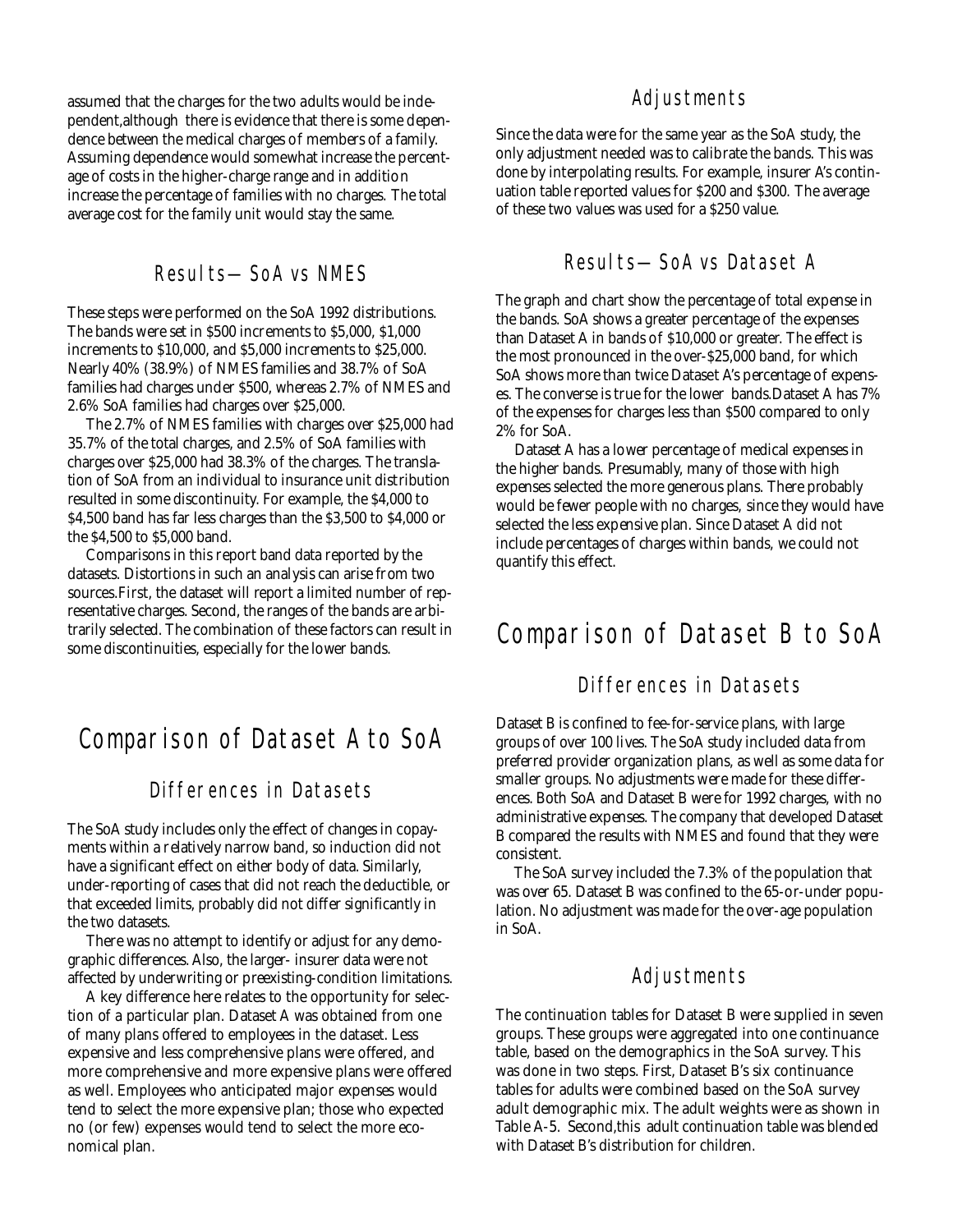Table A-5 Society of Actuaries Survey—Demographic Mix

| Age       | Male  | Female |  |
|-----------|-------|--------|--|
| $20 - 34$ | .1230 | .1343  |  |
| $35 - 49$ | .2221 | .2347  |  |
| $50 - 65$ | .1486 | .1373  |  |

*Source: American Academy of Actuaries*

We assumed that the ratio of adults, to children was equal to that indicated by CPS. From CPS, we estimate that approximately 25% (35,655,000 out of 145,384,000) are children. Therefore, Dataset B's child distribution received a 25% weight,and its aggregated adult data received a 75% weight.

# Results—SoA vs Dataset B

Because of the bands selected,Dataset B has no charges for the \$2,000 to \$2,499 band. Conversely, the charges for the \$1,500 to \$1,999 are unusually high. As we mentioned previously, this is because of the representative charges selected by Dataset B and the bands selected. Both datasets show a large percentage of the charges in the lower bands, and a small number of charges in the higher bands. The converse is true for the percentage of expenses. Both datasets show that over 30% of the expenses are for charges in excess of \$25,000; over 50% of the expenses are for charges over \$10,000. The datasets, in short,are very similar.

#### Analysis

Both SoA and NMES show that 39% of the charges were below \$500. At the other extreme, 2.6% of the SoA and 2.7% of the NMES charges total more than \$25,000. The average family charge for 1995 was \$4,138 based on SoA data and \$3,725 based on NMES data.

Dataset A does not include percentages of charges within bands. The percentage of expense within each band was reported. SoA has 2% of the expenses for charges under \$500, whereas Dataset A has 7% of the expense for charges under \$500. At the other extreme SoA has 31% of the expenses in the \$25,000-and-over band, compared with 13% for SoA. Dataset A did not report the average total charge.

SoA reports 26%, and Dataset B reports that 27% of charges in the band are between \$1 and \$250. At the over- \$25,000 band, SoA has 0.8% of the charges, compared with 1.1% for Dataset B. The average charge per individual was \$1,491 for SoA, versus \$1,833 for Dataset B.

SoA, NMES and Dataset B have distributions that are very similar. Dataset A has a far higher percentage of charges in the lower bands and a lower percentage of charges in the higher bands than the other datasets. The work group has identified some key differences between Dataset A and the other datasets that explain the disparity in the distributions.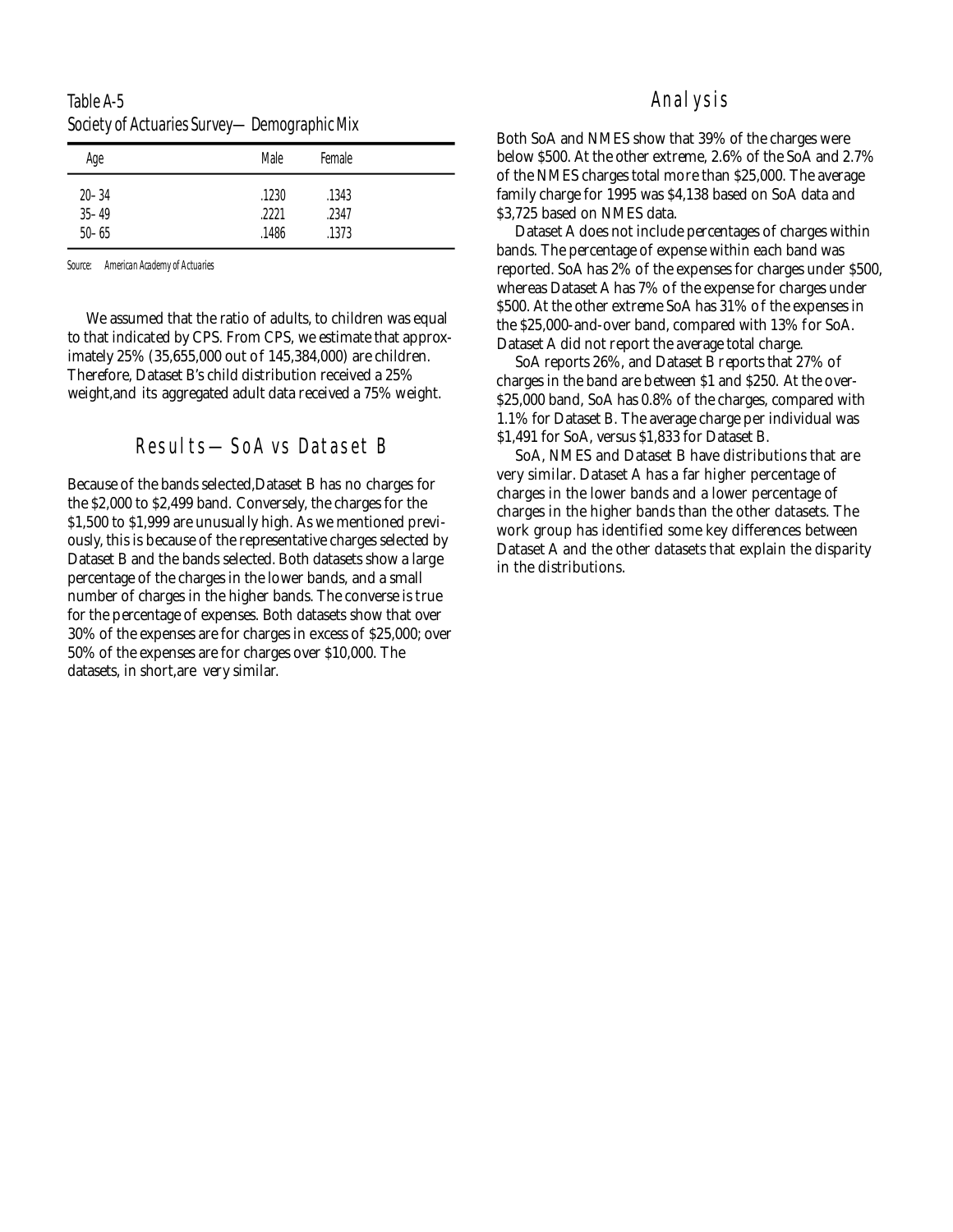# Glossary

*Many of the terms in this paper are technical or terms of art used in the insurance industry. Their specific meaning can vary even among practitioners. Therefore, the definitions in this glossary are those that apply to this paper; they may not be valid in other contexts.*

#### **Administrative Expenses**

The expenses paid by the insurer other than payments for covered charges. These include the cost of determining and paying the payments, premium taxes, commissions, and overhead. Investment return on reserves is treated as a negative expense for purposes of this paper. Therefore,the total premium is payments plus administrative expenses.

#### **Charges**

These are the charges for health care as submitted to an insurance company by or on behalf of the insured. These charges are then reviewed by the insurance company to remove charges for uncovered services such as cosmetic surgery or hospital days in excess of the plan limit. The copayment formulas are then applied to the covered charges to determine payments by the insurer.

#### **Coinsurance**

The percentage of the covered charges paid by the plan after the deductible.

#### **Copayments**

The amount of the covered charges paid by the insured individual. These include deductibles and coinsurance. The copayments can be limited by a maximum out-of-pocket provision.

#### **Corridor**

The difference between the deductible and the total contributions of employers and employees to the Medical Savings Account.

#### **Covered charges**

Charges as submitted, adjusted for services not covered.

#### **Covered services**

Services that are covered by the health insurance plan as specified in the plan. They might exclude categories of services not covered by the plan (such as charges for cosmetic surgery), services in excess of specified limits (such as days in excess of a 60-day hospital limit), and services for pre-existing conditions.

#### **Deductible**

The amount the insured individual must pay before the plan makes any payment.

#### **Incurred expenses**

Incurred expenses are assigned to a period (usually a year or month) by the day in which the service began. All of the data in this paper were determined as incurred expenses.

#### **Insurance**

The term "insurance" is used to cover all plans that provide health insurance in the United States. This includes selfinsured employer plans, insured employer plans, and individual insurance contracts, but not government programs such as Medicare and Medicaid.

#### **Maximum out-of-pocket**

The limit on the insured's copayments. The insurer pays all of the covered expenses after the insured has paid this amount out-of-pocket.

#### **Payments**

Covered charges,minus the copayments by the insured.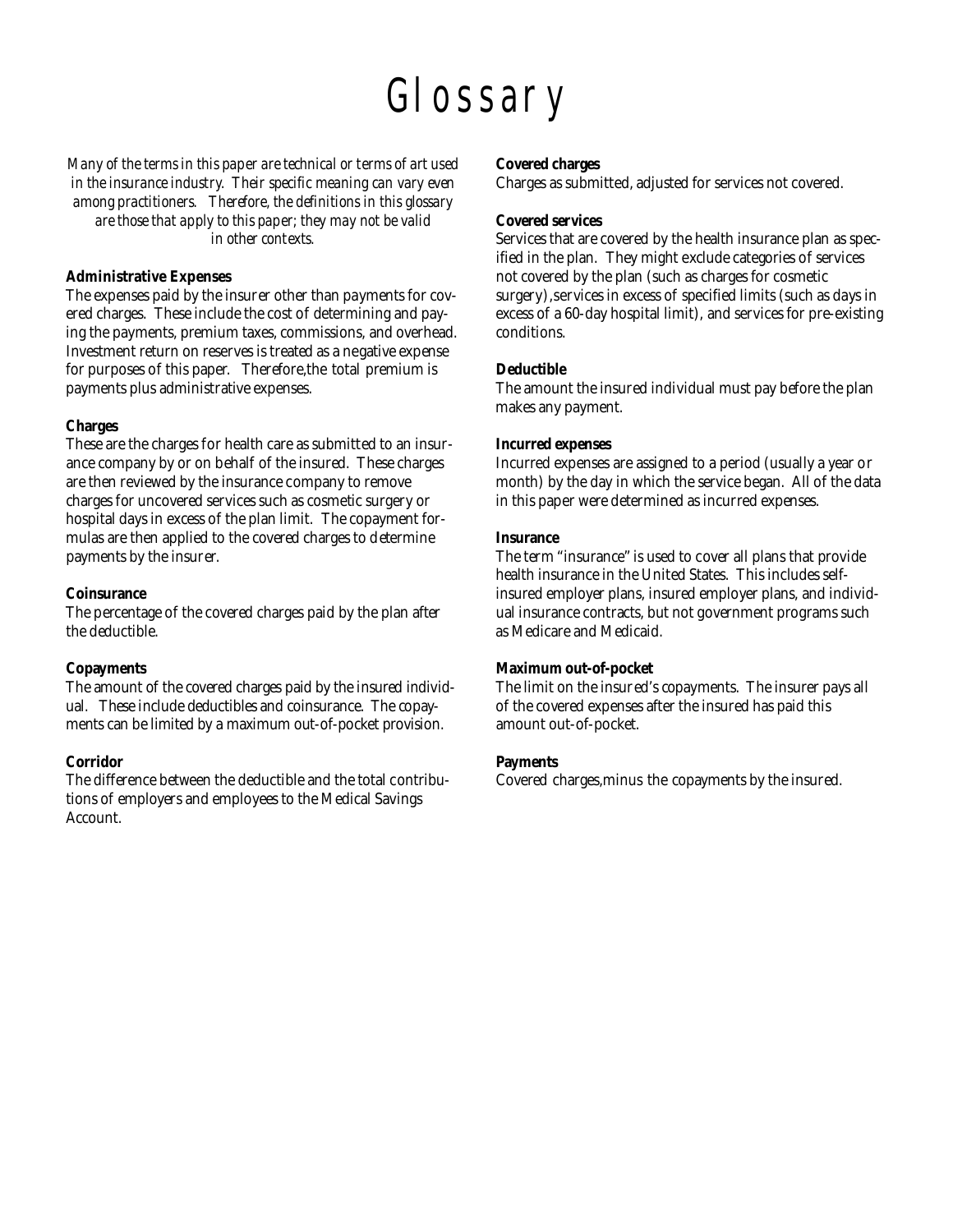# Bibliography

Cherkin, D.C., Grothaus,L.and Wagner, E.H., "The Effect of Office Visit Copayments on Utilization in a Health Maintenance Organization," *Medical Care* 27:669-79 (1989)

Feldstein,M. and Gruber, J., "A Major Risk Approach to Health Insurance Reform", presented at an American Enterprise Institute Conference.

Greenlick,M.R.and Darsky, B.J., "A Comparison of General Drug Utilization Under a Drug Prepayment Plan," *American Journal of Public Health* 58:2121-36 (1968)

Carter, M., American Health Security Act of 1993, "Administrative Factor Analysis for Health Plans in Regional Alliances", paper prepared to Congressional Research Service by Hay/Huggins, Washington, D.C.,1994

Manning, W.G., Newhouse, J.P.,Duan,N., Keeler, E.B., Leibowitz,A., and Marquis,M.S.,"Health Insurance and the Demand for Medical Care: Evidence from a Randomized Experiment," *American Economic Review* 77:251-77 (1987).

Newhouse, J.P.,Phelps,C.E., and Schwartz, W.B.,"Policy Options and the Impact of National Health Insurance," *New England Journal of Medicine* 290:1345-59 (1974).

Newhouse, J.P.,"Insurance Benefits, Out-of-Pocket Payments,and the Demand for Medical Care," Health and Medical Care Services Review 1(4):1,3-15 (1978)

Newhouse, J.P. and the Insurance Experiment Group, "Free for All? Lessons from the RAND Health Insurance Experiment," Harvard University Press, Cambridge,MA,1993

Scitovsky, A.A., and Snyder, N.M.,"Effect of Coinsurance On the Use of Physician Services," *Social Security Bulletin* 35:3-19 (1972).

Scheffler, R.M., "The United Mine Workers Health Plan," *Medical Care* 22:247-54 (1984).

Smith, M.C., and Garner, D.D., "Effects of a Medicaid Program on Prescription Drug Availability and Acquisition," *Medical Care* 12:571-81 (1974).

Society of Actuaries 1992 Indemnity Plan Medical Expense Survey for the Congressional Research Service, Society of Actuaries, Schaumberg, IL.(Unpublished.)